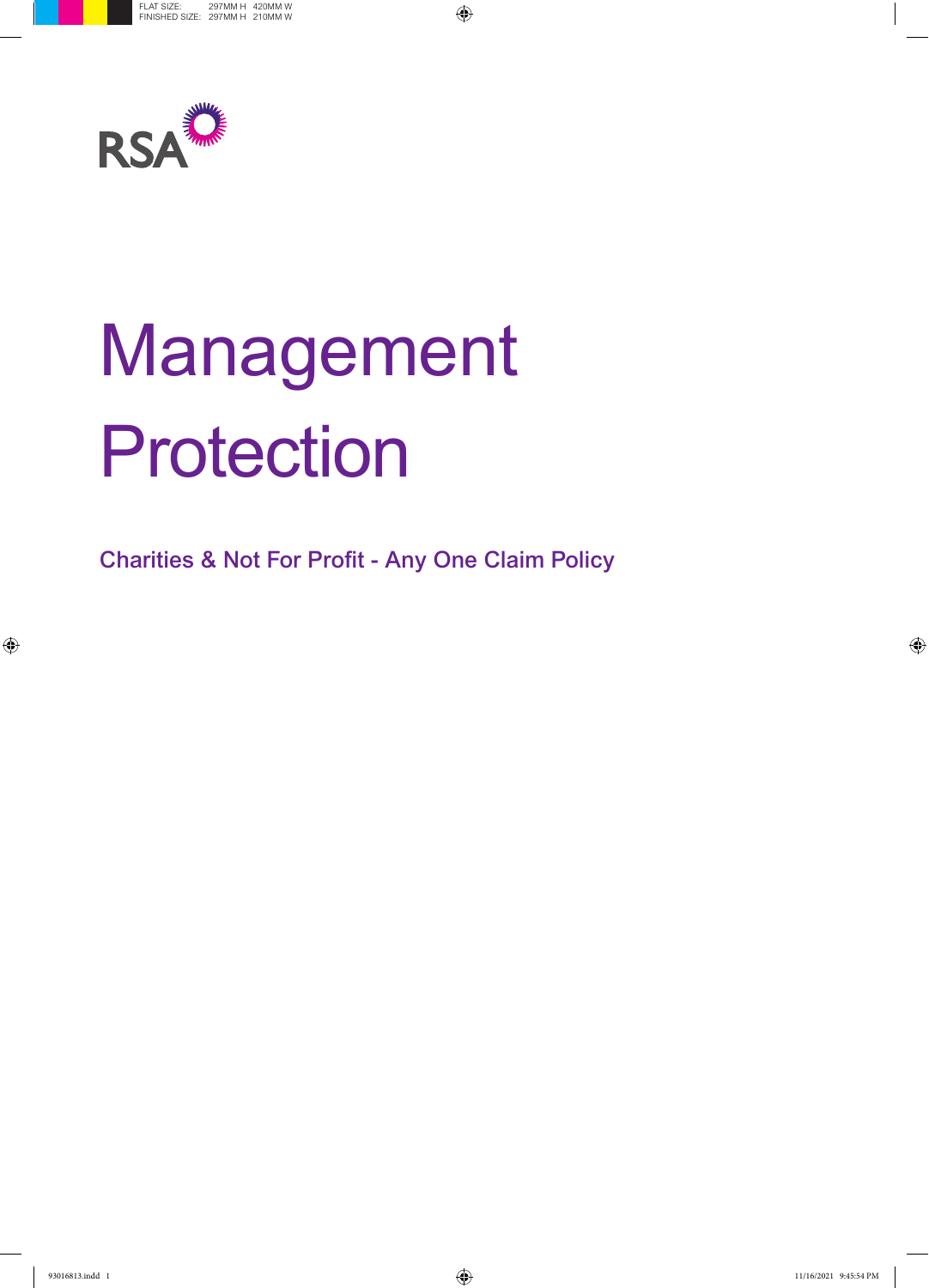

This Policy is a legal contract between you the 'Insured' (also referred to as You/Your) and Royal & Sun Alliance Insurance Ltd, which is a member of the RSA Group of companies (the Group). In this information the 'Company', 'RSA', the 'Insurer' 'We' or 'Us' refers to Royal & Sun Alliance Insurance Ltd unless otherwise stated.

This Policy Schedule Endorsements (and any substitutions thereof), should be read as if they are one document.

Our acceptance of this risk is based on the information presented to Us being a fair presentation of the Insured's business including any unusual or special circumstances which increase the risk and any particular concerns which have led them to seek insurance.

Any reference to the singular will include the plural and vice versa.

Any reference to any statute or statutory instrument will include any modifications or re-enactment thereto.

Any heading in this **Policy** is for ease of reference only and does not affect its interpretation.

Any Legal references within this **Policy** shall include any equivalent legal provision in the jurisdiction of ordinary residence of the Insured or location of the risk insured provided that such jurisdiction falls within the territorial scope of this Policy.

References to any Act or law include any rule, order, regulation or other similar instrument made thereunder and shall include any amendment, replacement, consolidation or re-enactment of such Act or law.

We will provide the insurance described in the Policy (subject to the terms set out herein) for the **Period of Insurance** shown in the Schedule and any subsequent period for which You shall pay and We shall agree to accept the premium.

If any of the information disclosed by **You** changes prior to the date on which the Period of Insurance commences those changes must also be disclosed to Us prior to that commencement date.

A failure by You to properly disclose information to the Us may invalidate this Policy or result in the insurance cover otherwise provided under this **Policy** not operating fully.

If You are in any doubt as to whether any information is something that should be disclosed to the Company the Insured should immediately contact Your Insurance Adviser. PLEASE READ THE POLICY WORDING CAREFULLY.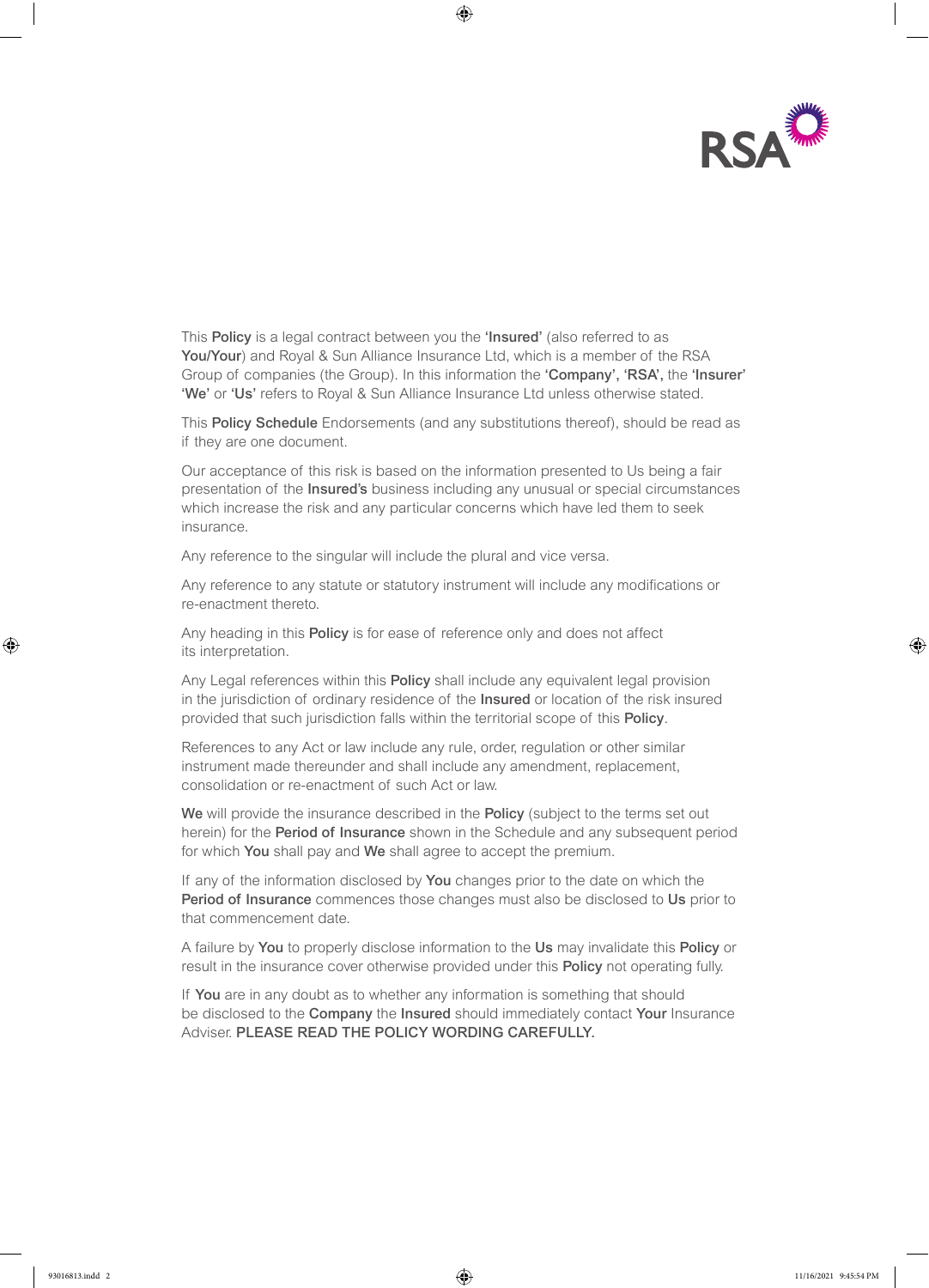# Claim Notification

Conditions that apply to the Policy and in the event of a claim are set out in this Policy. It is important that You comply with all Claims Conditions and You should familiarise yourself with any requirements. Directions for claim notification are included in the Claims Conditions of this Policy.

Claims Conditions require you to provide us with any reasonable assistance and evidence that we require concerning the cause and value of any claim. Ideally, as part of the initial notification, you will provide:

- Your name, address, and your telephone number
- Personal details necessary to confirm your identity
- Policy number
- The date of the incident
- The cause of the claim
- Details of the claim together with the claim value, if known
- Police details where applicable
- Names and addresses of any other parties involved or responsible for the claim.

This information requested within the Claims Conditions will enable RSA to make an initial evaluation on policy liability and claim value. RSA may, however, request additional information depending upon circumstances. Sometimes RSA, or someone acting on our behalf, may wish to meet with You to discuss the circumstances of the Claim, or to undertake further investigations.

Notification of any Circumstance or Claim must be sent in writing to:

Professional & Financial Risks Claims Department

St Mark's Court Chart Way Horsham West Sussex RH12 1XL

RSA recognise that there may be some occasions when You need to notify us of matters urgently and RSA is pleased to be able to offer a Claims Helpline.

The Claims Helpline number is 0345 300 4006

Please quote Your policy number when you call.

For your protection, telephone calls may be recorded or monitored.

# Additional Benefits

Choosing this RSA policy means that the Insured benefits from a number of additional services that RSA provides free of charge. RSA advice-lines have highly qualified experts who can offer information and assistance on a number of issues. Advice-lines are completely free, unless specified below, and there is no limit to the number of times you can call.

# A Health & Safety

Help is available 24 hours a day on health and safety legislation, including its interpretation, and advice on civil and criminal liability for accidents at work.

# **B** Tax Advice

A confidential telephone advisory service offering assistance on all taxation issues such as PAYE, VAT and income tax. This service is available Monday to Friday, 9am to 5pm.

#### C Stress Counselling

Stress affects most people at some point in their working lives. Our stress counselling service will help deal with stress at work by addressing minor problems before they become major crises.

Confidentiality is of the utmost importance, and counsellors are both qualified and experienced in assessing problems quickly so they can provide immediate therapy.

The advice-line number is 0345 078 3863.

Please quote reference number 72666.

# D Specialist legal advice

RSA have a team of top Directors & Officers (D&O) specialist lawyers to help our Policyholders defend a Claim or Investigation made against them.

Our partner has extensive experience in handling D&O and Employment Practice Liability (EPL) matters. Should you have any concerns that proceedings may be commenced against you, you are entitled to two hours free consultation.

#### We're here to help you

Should you require assistance, please provide the following information at the start of the call:

- Your policy number
- Civil Society name
- If possible provide a copy of your insurance policy.

The advice line number is 0800 009 3599

Advice lines are intended for business use and are a service provided to the Insured in their capacity as a Trustee for the Civil Society.

This page should be read together with the rest of your policy documents.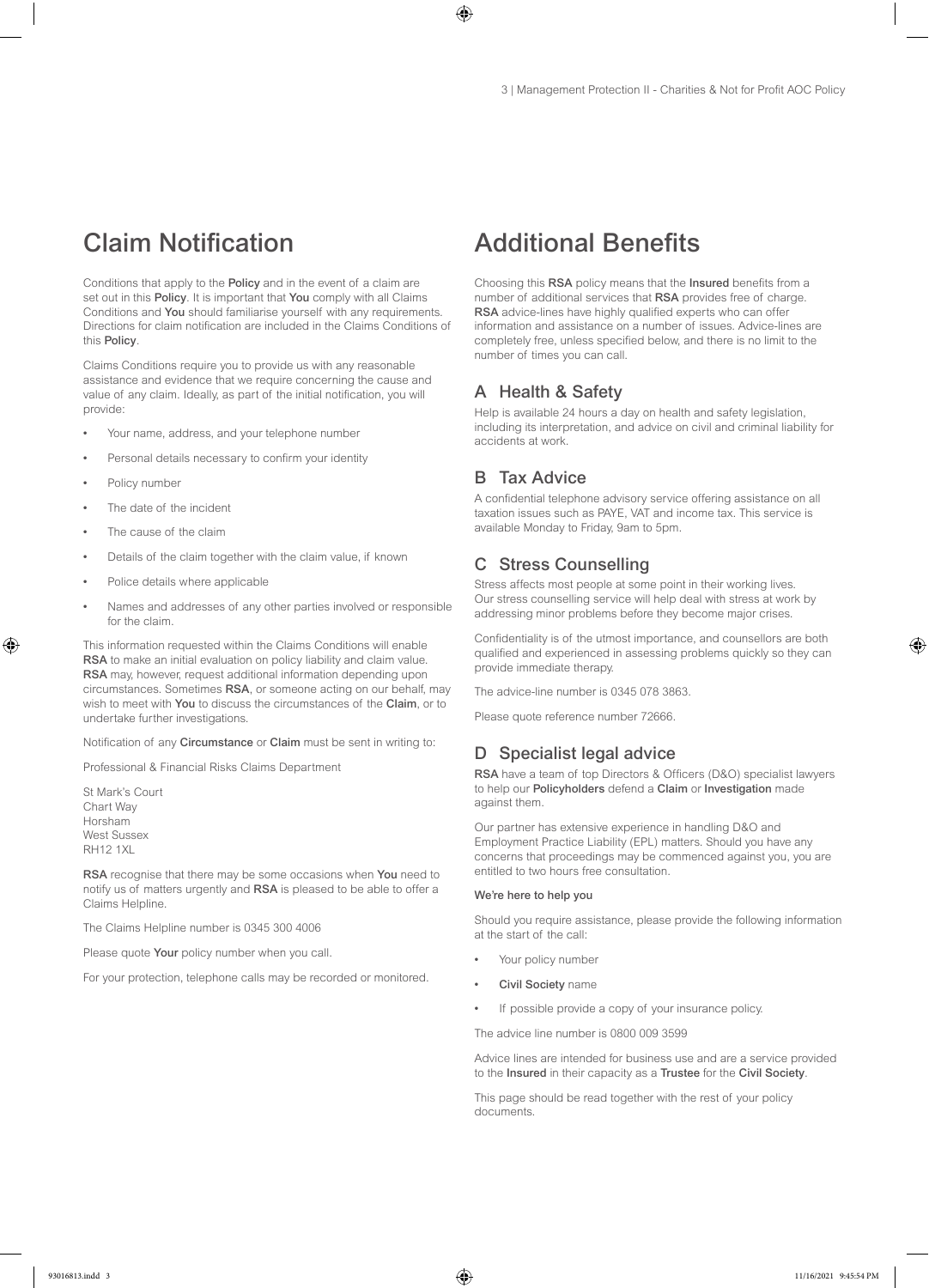# **Contents**

| <b>Claim Notification</b><br><b>Additional Benefits</b><br>Legal Assistance<br>Health & Safety<br><b>Tax Advice</b><br><b>Stress Counselling</b> |                                                                                                                                                                                                                                                                                                          | 3<br>3<br>3<br>3<br>3<br>3                         |
|--------------------------------------------------------------------------------------------------------------------------------------------------|----------------------------------------------------------------------------------------------------------------------------------------------------------------------------------------------------------------------------------------------------------------------------------------------------------|----------------------------------------------------|
| I.                                                                                                                                               | <b>TRUSTEE LIABILITY</b><br>Trustee Liability Insuring Clauses<br>Trustee Limit of Indemnity<br><b>Trustee Extensions</b>                                                                                                                                                                                | 5<br>5<br>5<br>5                                   |
|                                                                                                                                                  | II. Corporate LIABILITY<br>Corporate Liability Insuring Clause<br>Corporate Liability Limit of Indemnity<br>Corporate Liability Extensions<br>Corporate Liability Exclusions                                                                                                                             | 9<br>9<br>9<br>9<br>10                             |
|                                                                                                                                                  | III. EMPLOYMENT PRACTICES LIABILITY<br><b>Employment Practices Liability Insuring Clause</b><br><b>Employment Practices Limit of Indemnity</b><br><b>Employment Practices Liability Extensions</b><br><b>Employment Practices Liability Exclusions</b>                                                   | 11<br>11<br>11<br>11<br>12                         |
|                                                                                                                                                  | IV. FIDELITY POLICY SECTION<br><b>Fidelity Insuring Clauses</b><br>Fidelity Limit of Indemnity and Prior Policies<br><b>Fidelity Extensions</b><br><b>Fidelity Policy Section Exclusions</b><br><b>Fidelity Policy Section Conditions</b><br><b>Fidelity Policy Section Claims Conditions</b>            | 13<br>13<br>13<br>13<br>14<br>15<br>16             |
|                                                                                                                                                  | V. CHARITY PROTECTION PROFESSIONAL INDEMNITY<br>Charity Professional Indemnity Insuring Clause<br>Charity Professional Indemnity Limit of Liability<br>Charity Professional Indemnity Exclusions                                                                                                         | 18<br>18<br>18<br>18                               |
|                                                                                                                                                  | <b>VI. POLICY EXCLUSIONS</b><br>Exclusions applicable to all Insuring Clauses<br>Severability of Exclusions                                                                                                                                                                                              | 20<br>20<br>20                                     |
|                                                                                                                                                  | <b>VII. POLICY CONDITIONS</b><br>Acquisition or Creation of Subsidiary<br>Alteration and Assignment<br>Acquisitions Prior to the Period of Insurance<br>Authorisation Clause<br>Cancellation of the Insured's Fixed Sum Loan Agreement<br>Defence Costs<br>Discovery Period<br><b>Dispute Resolution</b> | 21<br>21<br>21<br>21<br>21<br>21<br>21<br>21<br>22 |

| <b>Financial or Trade Sanctions</b>                  | 22 |
|------------------------------------------------------|----|
| Interpretation of Legal References                   | 22 |
| Law Applicable                                       | 22 |
| Partial Invalidity                                   | 22 |
| Severability                                         | 22 |
| <b>Excess</b>                                        | 23 |
| Severability                                         | 23 |
| Third Party Rights                                   | 23 |
| Transactions Changing Coverage                       | 23 |
| Insurance Act 2015                                   | 23 |
| <b>VIII. CLAIMS CONDITIONS</b>                       | 24 |
| <b>Claims Notification</b>                           | 24 |
| Allocation                                           | 24 |
| Defence and Cooperation                              | 24 |
| Disputes as to Contesting Legal Proceedings          | 25 |
| Other Insurance                                      | 25 |
| <b>Related Claims</b>                                | 25 |
| Subrogation and Recoveries                           | 25 |
| POLICY DEFINITIONS<br>IX.                            | 26 |
| Difference In Conditions and Limits Provision<br>X.  | 33 |
| <b>Privacy Notice</b><br><b>Complaints Procedure</b> |    |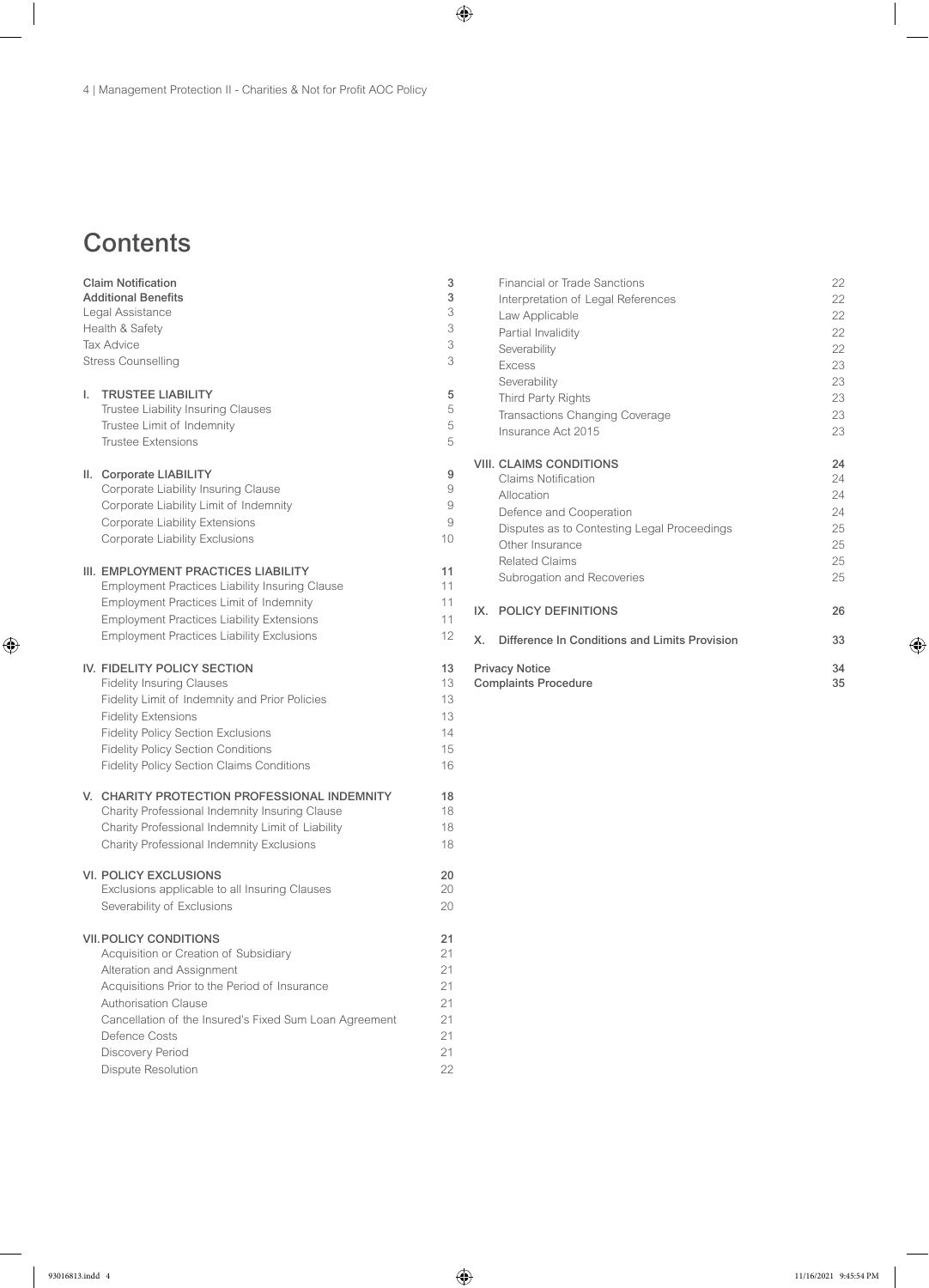# I. TRUSTEE LIABILITY

# A Trustee Liability Insuring Clauses

### 1 Trustee Liability Cover

RSA shall indemnify the Insured Persons against any Loss incurred by the Insured Persons arising from a Claim that first arises during the Period of Insurance,

*provided that:*

- a) such Claim is notified to RSA during the Period of Insurance or any applicable Discovery Period; and
- b) the Civil Society has not already provided an indemnity to that Insured Person in respect of such Loss.

#### 2 Civil Society Reimbursement Cover

RSA shall indemnify the Civil Society against any Loss incurred by the Insured Persons arising from a Claim that first arises during the Period of Insurance if and to the extent that the Civil Society:

- a) is legally required and permitted to indemnify the relevant Insured Person; and
- b) has provided an indemnity to an **Insured Person**,

in respect of such Loss,

*provided that:*

- i) such Claim is notified to RSA during the Period of Insurance or any applicable Discovery Period; and
- RSA shall not be liable to indemnify the Civil Society in respect of such Loss and the Civil Society shall be liable to pay any applicable Excess.

### B Trustee Liability Limit of Indemnity

RSA's liability under this Coverage Section shall not exceed the Limit of Indemnity specified in the Schedule,

#### *provided that;*

the amount of the Limit of Indemnity available under B. Trustee Liability Limit of Indemnity to pay any judgements or settlements shall be inclusive of any applicable Defence Costs and the amount of any such Defence Costs shall correspondingly reduce the overall Limit of Indemnity

# C Trustee Liability Extensions

The following coverage Extensions shall be provided under this Section I ("Trustee Liability Liability"),

*provided that:*

a) the terms of sub-section A. ("Trustee Liability Liability Insuring Clauses") above shall apply; and

b) the maximum liability of RSA during the Period of Insurance under each Extension shall, unless specified in the relevant Extension, be subject to the Limit of Indemnity as detailed in sub-section B. ("Trustee Liability Limit of Indemnity") above:

#### 1 Civil Fines and Penalties

RSA shall indemnify the Insured against any civil fine or penalty imposed upon an Insured Person by any regulator, disciplinary body, criminal authority, government body, government agency, official trade body or any other body that is empowered by statute to investigate the affairs of an Insured, as a direct result of such person acting in their capacity as an Insured Person,

*provided that* this Extension shall not apply if and to the extent such civil fine or penalty is uninsurable under the laws or regulations of the relevant territory.

#### 2 Compensation for Court Attendance

If any legal advisers acting on behalf of the Insured, with the consent of RSA, require any Trustee of the Insured to attend any court tribunal, arbitration, adjudication, mediation or other hearing as a witness in connection with a Claim made against an Insured Person that is the subject of the cover provided under this Policy RSA shall provide compensation to the Insured at the rate of £250 per person for each day on which such attendance is required,

*provided that* the maximum liability of RSA during the Period of Insurance under this Extension shall be the single aggregate limit of £100,000.

#### 3 Corporate Manslaughter

RSA shall indemnify the Insured against that part of any Loss comprising of Defence Costs incurred by an Insured Person,

*provided that:* 

- a) such Defence Costs are incurred in respect of corporate manslaughter and Corporate Homicide Act 2007 (or other similar or equivalent criminal offence in any jurisdiction in which the Civil Society operates), related criminal proceedings arising from any Wrongful Act or Investigation; and
- b) such Defence Costs shall not include costs relating to any publicity or remedial orders imposed by any court (or similar or equivalent judicial remedial or punitive measure imposed in any jurisdiction in which the Civil Society operates).
- 4 Crisis Management & Regulatory Event Public Relations Costs

RSA shall indemnify the Insured against any fees, costs and Expenses reasonably and necessarily incurred by an Insured Person in employing the services of an external public relations consultant, crisis management firm or law firm for the sole purpose of providing guidance to an Insured Person in order to minimise or limit any adverse publicity in relation to the circumstances or events that could reasonably be considered as having the potential to give rise to a Probable Claim or Investigation,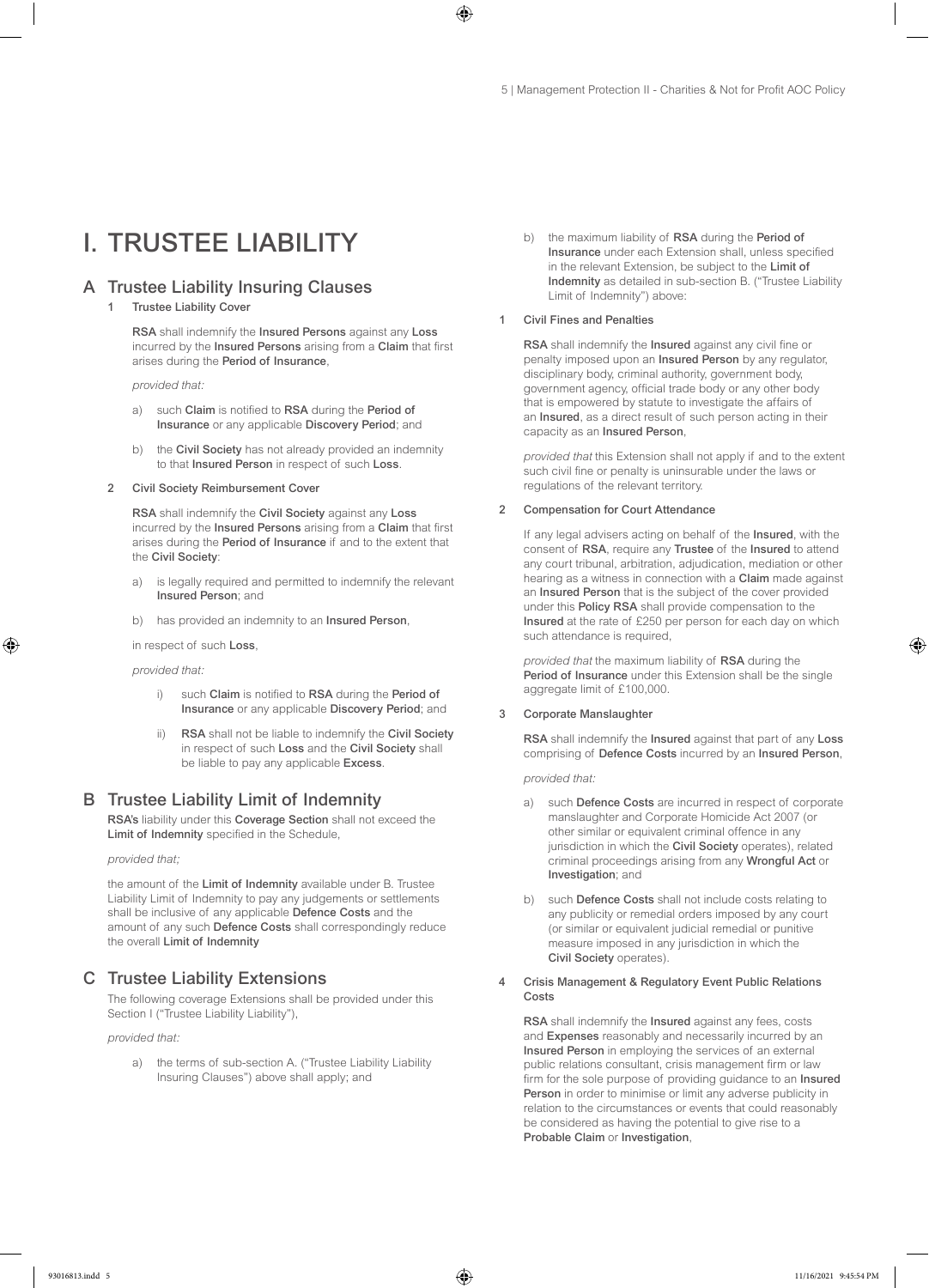#### *provided that:*

- a) RSA has given its prior written consent to incurring such costs and Expenses (such consent shall not be unreasonably denied, withheld or delayed); and
- b) the maximum liability of RSA during the Period of Insurance under this Extension shall be the single aggregate limit of £100,000.

#### 5 Cyber Liability

RSA shall indemnify the Insured Persons against any Loss incurred by the Insured Persons arising from a Claim that first arises during the Period of Insurance in respect of a Cyber Liability Event.

In respect of this Extension RSA shall indemnify the Insured against any fees, costs and Expenses reasonably and necessarily incurred by an Insured Person in employing the services of an external public relations consultant, crisis management firm or law firm for the sole purpose of providing guidance to the Insured Persons in order to minimise or limit any adverse publicity in relation to a Cyber Liability Event,

*provided that* RSA has given its prior written consent to incurring such costs and Expenses (such consent shall not be unreasonably denied, withheld or delayed).

#### 6 Deprivation of Assets

RSA shall indemnify the Insured against any Deprivation of Asset Expenses and Expenses incurred by an Insured Person,

*provided that:*

- RSA has given its express prior written consent to such Deprivation of Asset Expenses and Expenses being incurred;
- b) the indemnity provided under this Extension shall only apply in respect of the amount of such Deprivation of Asset Expenses and Expenses that are in excess of the applicable Excess under Insuring Clauses A.1("Trustee Liability") or A.2. ("Civil Society Reimbursement Cover"); and
- c) the maximum liability of RSA during the Period of Insurance under this Extension shall be the single aggregate limit of £100,000.

#### 7 Emergency Costs and Expenses

If, after having used reasonable efforts, an Insured is unable to obtain RSA's prior written consent to an Insured Person incurring Defence Costs RSA shall retrospectively approve and indemnify the Insured in respect of such Defence Costs, *less* any applicable Excess,

#### *provided that:*

- a) such Defence Costs would otherwise be covered;
- b) such Defence Costs are notified to RSA as soon as reasonably possible but no later than 10 days after they are incurred;
- c) the maximum liability of RSA during the Period of Insurance under this Extension shall be the single aggregate limit of £50,000; and
- d) this Extension shall not apply in addition to any other Extension for any Loss, Claim or Related Claim.

#### 8 Employment Wrongful Acts

RSA shall indemnify the Insured Persons against any Loss incurred by an Insured Person arising from a Claim that first arises during the Period of Insurance in respect of an Employment Wrongful Act,

#### *provided that:*

- a) such Claim is notified to RSA during the Period of Insurance or any applicable Discovery Period; and
- b) RSA shall not be liable to indemnify the Civil Society in respect of any applicable Excess.

#### 9 Investigation Defence Costs

RSA shall indemnify the Insured against that part of any Loss which relates to Defence Costs incurred by an Insured Person in defending themselves in respect of any Investigation commenced by the filing of a notice of charge, formal investigative order, questionnaire or similar document,

*provided that*, RSA shall not be liable under this Extension for the cost of the Insured Person's time, or any costs, expenses, fees or overheads incurred by any Civil Society, incurred in respect of that Investigation.

#### 10 Kidnap & Ransom Event

RSA shall indemnify the Insured against any fees, costs and Expenses reasonably and necessarily incurred by the Insured in employing the services of an external public relations consultant, crisis management firm or law firm for the sole purpose of providing guidance to the Insured in order to minimise or limit any adverse publicity in relation to the circumstances or events that could reasonably be considered being a Kidnap & Ransom Event

#### *provided that:*

- a) any Kidnap & Ransom Event includes a request for a ransom;
- b) any Kidnap & Ransom Event has been notified and acknowledged by the Police (or equivalent body sanctioned by local, state, or national government to enforce laws and apprehend those who break them);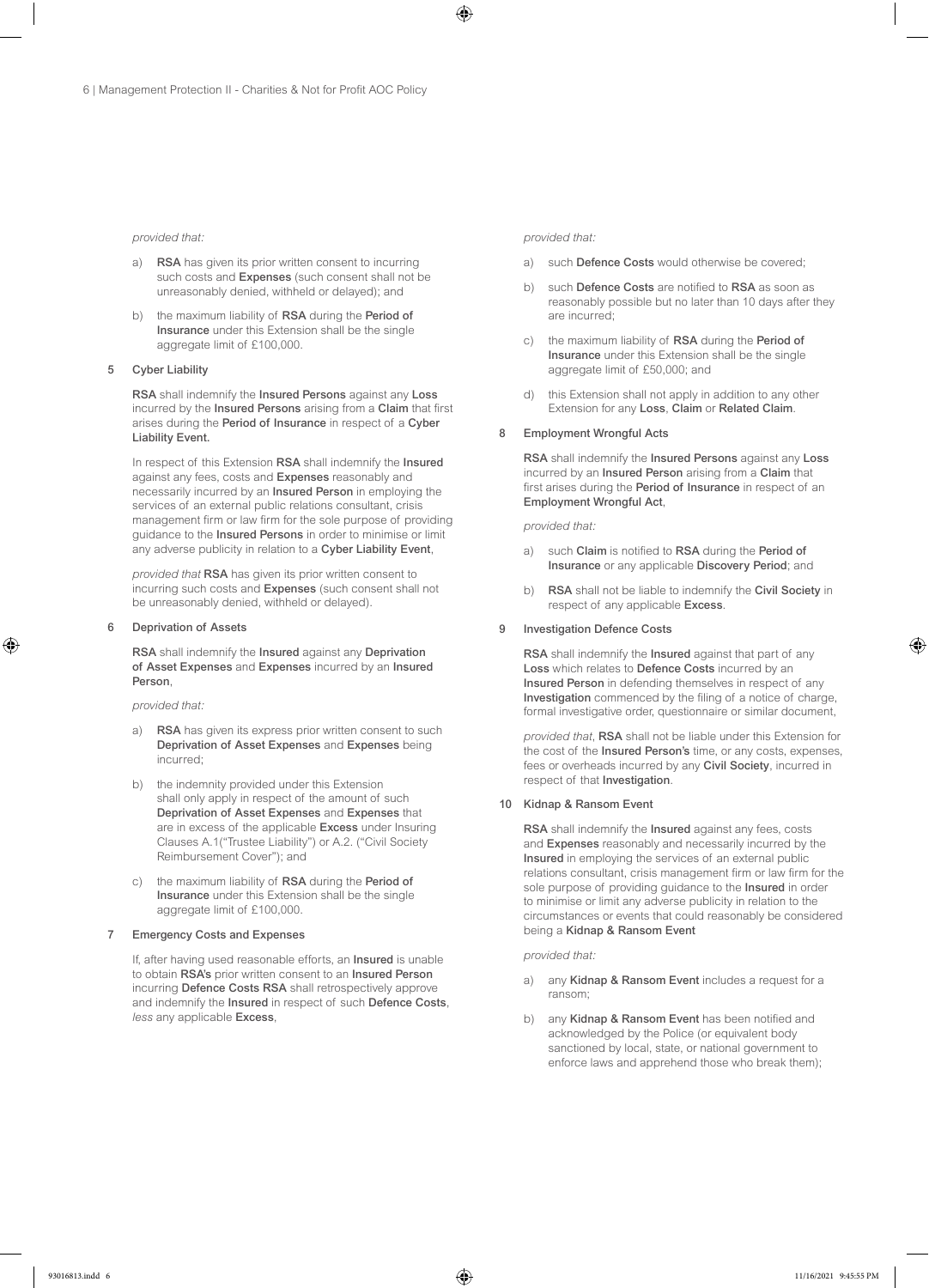- c) RSA shall not be liable under this Extension in respect of any Kidnap & Ransom Event that occurs in Brazil, Columbia, Ecuador, Georgia, Haiti, Iran, Iraq, Israel, Lebanon, Mexico, Nigeria, Pakistan, Philippines, Russia, Somalia, Syria, Ivory Coast and Venezuela; and
- d) the maximum liability of RSA during the Period of Insurance under this Extension shall be the single aggregate limit of £100,000.

#### 11 Loss of or damage to Documents

RSA shall pay on behalf of the Civil Society or the Trustee all costs and expenses reasonably incurred by the Civil Society or the Trustee in replacing or restoring Documents,

*provided that:*

- a) the maximum liability of RSA during the Period of Insurance under this Extension shall be the single aggregate limit of £100,000; and
- b) such loss of or damage to Documents is first Discovered during the Period of Insurance or any applicable Discovery Period; and
- c) where the Documents are in electronic format, the Insured can demonstrate to RSA's reasonable satisfaction that sufficient and proper procedures were in place for the security and daily back-up of the Documents; and
- d) RSA shall not be liable for any costs or expenses in respect of loss of or damage to Documents directly based on, arising out of or in any way involving:
	- i) the transmission or impact of any Virus; or
	- ii) unauthorised access to a Computer System.

#### 12 Management Buy-Outs

If a Subsidiary ceases to be owned or controlled by the Civil Society as a result of a buy-out by existing management RSA shall maintain the cover provided by this Policy in respect of that Subsidiary:

- a) for a period of 30 calendar days from the date of that buy-out; and
- b) in respect of **Wrongful Acts** committed during that 30 calendar day period referred to in (a) above,

#### *provided that:*

- i) this Extension shall be excess of any other insurance in force which provides cover in respect of such Wrongful Acts;
- ii) shall apply to existing Trustees of the original Subsidiary only;
- iii) this Extension shall not apply to Policy Condition H. Discovery Period; and
- iv) the maximum liability of RSA during the Period of Insurance under this Extension shall be the single aggregate limit of £100,000.

#### 13 Mental Anguish or Emotional Distress

RSA shall indemnify the Insured against that part of any Loss which comprises Defence Costs incurred by an Insured Person in defending themselves in any Employment Wrongful Act related legal proceeding which arises in relation to any actual or alleged mental anguish or emotional distress suffered by any past, present or prospective employee or non-executive Trustee of the Civil Society as a result of that Insured Person acting in their capacity as a Trustee.

#### 14 Outside Directorship / Entities

RSA shall indemnify any Insured Person and any Employee of the Civil Society where, at the specific request of the Civil Society that Insured Person or Employee was, is, or becomes during the Period of Insurance a director, officer, trustee, governor or occupies a position of equivalent status, of any Outside Entity, against any Loss arising from Claims made against such Insured Person or Employee in respect of any Wrongful Act committed or attempted by such Insured Person or Employee in their respective capacities as a director, officer, trustee, governor or position of equivalent status, of such Outside Entity,

*provided that,* 

- a) the cover provided by this Extension shall be excess of any indemnification provided by such Outside Entity and any valid and collectable directors and officers liability insurance in respect of such Outside Entity; and
- b) the cover provided by this extension shall exclude any trusteeship or administration of any pension plan, programme or scheme or any Insured Person acting in a fiduciary capacity in respect of the Pensions Act 2014.
- 15 Pension Liability

RSA shall indemnify the Insured against any Loss arising from a Claim that first arises during the Period of Insurance in respect of any matter asserted against an Insured Person for a Pension Management Event.

*provided that:*

the cover provided by this Extension

- a) shall be excess of any indemnification provided by such valid and collectible directors and liability insurance or pension trustee insurance in respect of any relevant pension scheme; and
- b) shall not include Loss resulting from a failure to contribute to any pension scheme correctly or on time.

#### 16 Personal Liability for Unpaid Taxes following Insolvency

RSA shall indemnify any Insured against that part of any Loss that arises from that Insured Person's personal liability for any unpaid taxes and Employee wages where the Company has become insolvent,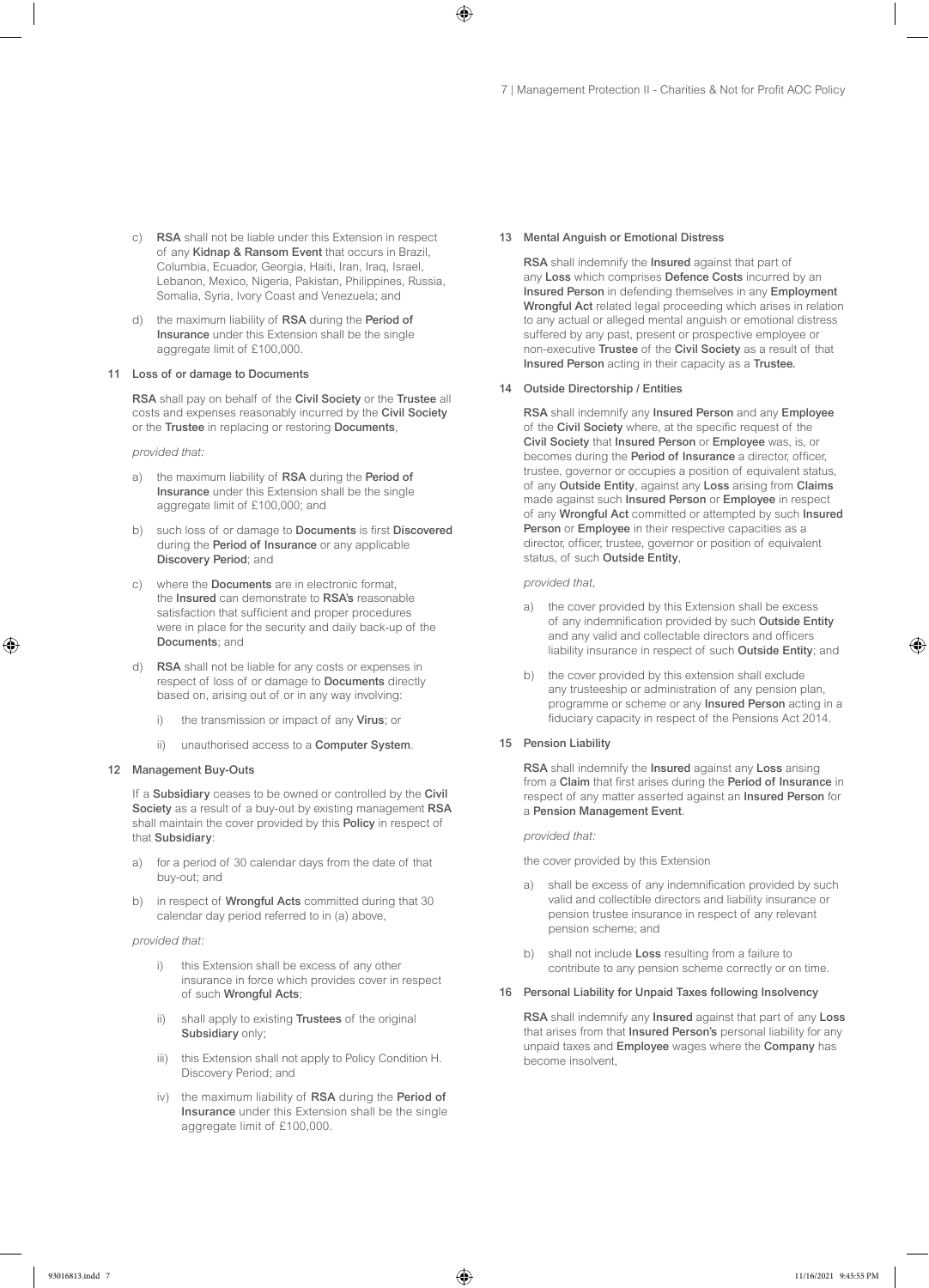#### *provided that:*

- a) the cover provided under this Extension shall not apply if and to the extent that such liability for unpaid taxes arises from improper personal financial gain, fraud, dishonesty or wilful intent of the Insured Person to breach any statutory duty governing the payment of taxes; and
- b) the maximum liability of RSA during the Period of Insurance under this Extension shall be £100,000.

#### 17 Pollution

RSA shall indemnify the Insured Persons against Loss incurred by the Insured in defending themselves against criminal or regulatory proceedings in respect of Pollution which results from a Wrongful Act,

*provided that* this Extension shall not apply to or in respect of any Claim arising in or in relation to the USA.

#### 18 Retired and Former Trustees

a) If any Insured Person Retires as a Trustee of the Civil Society prior to the expiry of the Period of Insurance such Insured Person shall be entitled to a free Discovery Period for a period of 72 months after the expiry of the Period of Insurance,

*provided that* this Discovery Period shall not apply where:

- i) You or the Insured renews or replaces this Policy (whether with RSA or otherwise); or
- ii) a Discovery Period has been activated in accordance with Policy Condition H. ("Discovery Period"), of this Policy;
- b) If any Insured Person ceases to be a Trustee of the Civil Society during the Period of Insurance for reasons other than Retirement such Insured Person shall be entitled to a free Discovery Period of 180 calendar days after the expiry of the Period of Insurance,

*provided that* this Discovery Period shall not apply where:

- i) the Insured Person has ceased to be a Trustee of the Civil Society as a result or consequence of:
	- A) disqualification from holding the office of Trustee;
	- B) the acquisition, Merger or winding up of You as detailed under Policy Condition Q. Transactions Changing Coverage; or
	- C) You becoming insolvent or being wound up,
- ii) You or the Insured renews or replaces this Policy (whether with RSA or otherwise); or
- iii) a Discovery Period has been activated in accordance with Policy Condition H. ("Discovery Period") of this Policy.

#### 19 Shareholder Action deriving from Pollution

RSA shall indemnify the Insured against any Loss that arises in respect of civil proceedings brought against any Insured Person, either directly or derivatively, by any shareholder or bondholder of the Civil Society alleging loss in the value of the share capital of the Civil Society by reason of Pollution which results from a Wrongful Act,

*provided that* this Extension shall not apply:

- a) in circumstances where on or before the Original Inception Date any Insured Person or any Employee of the Company whose responsibilities include environmental control or compliance knew or should reasonably have foreseen that a Circumstance existed which could have given rise to a **Claim** against the Civil Society or any Insured Person; or
- b) in respect of any **Claim** arising in or in relation to the USA.

#### 20 Shareholder Claim Cover

RSA shall indemnify the Civil Society against any costs and Expenses reasonably and necessarily incurred by a shareholder of the Civil Society in pursuing a Claim in the name of the Civil Society against a Trustee and which the Civil Society is liable to pay such costs and Expenses in accordance with an order of any court,

*provided that:*

- a) such Claim by the shareholder in the name of the Civil Society was first made during the Period of Insurance;
- b) any costs and expenses incurred by a shareholder under this Extension shall be considered as Loss for the purposes of applying any Exclusion; and
- c) RSA shall not unreasonably withhold its consent to the incurring of costs and Expenses under this Extension.

#### 21 Spouses

If a Claim against an Insured Person includes a Claim against the Insured Person's Spouse solely by reason of;

- a) such Spouse's legal status as a Spouse of the Insured Person; or
- b) such **Spouse's** ownership interest in property which the claimant seeks as recovery for Claims made against the Insured Person,

any Loss which such Spouse becomes legally obliged to pay by reason of such Claim shall be treated for the purposes of this Policy as Loss which the Insured Person is legally obliged to pay on account of the Claims made against the Insured Person,

*provided that:*

- i) all terms and conditions of this **Policy** (including, without limitation, the Excess) applicable to any Loss incurred by such Insured Person in the Claim shall also apply to such Spousal Loss; and
- ii) this Extension shall not apply if and to the extent that the Claim alleges any Wrongful Act or omission by the Insured Person's Spouse.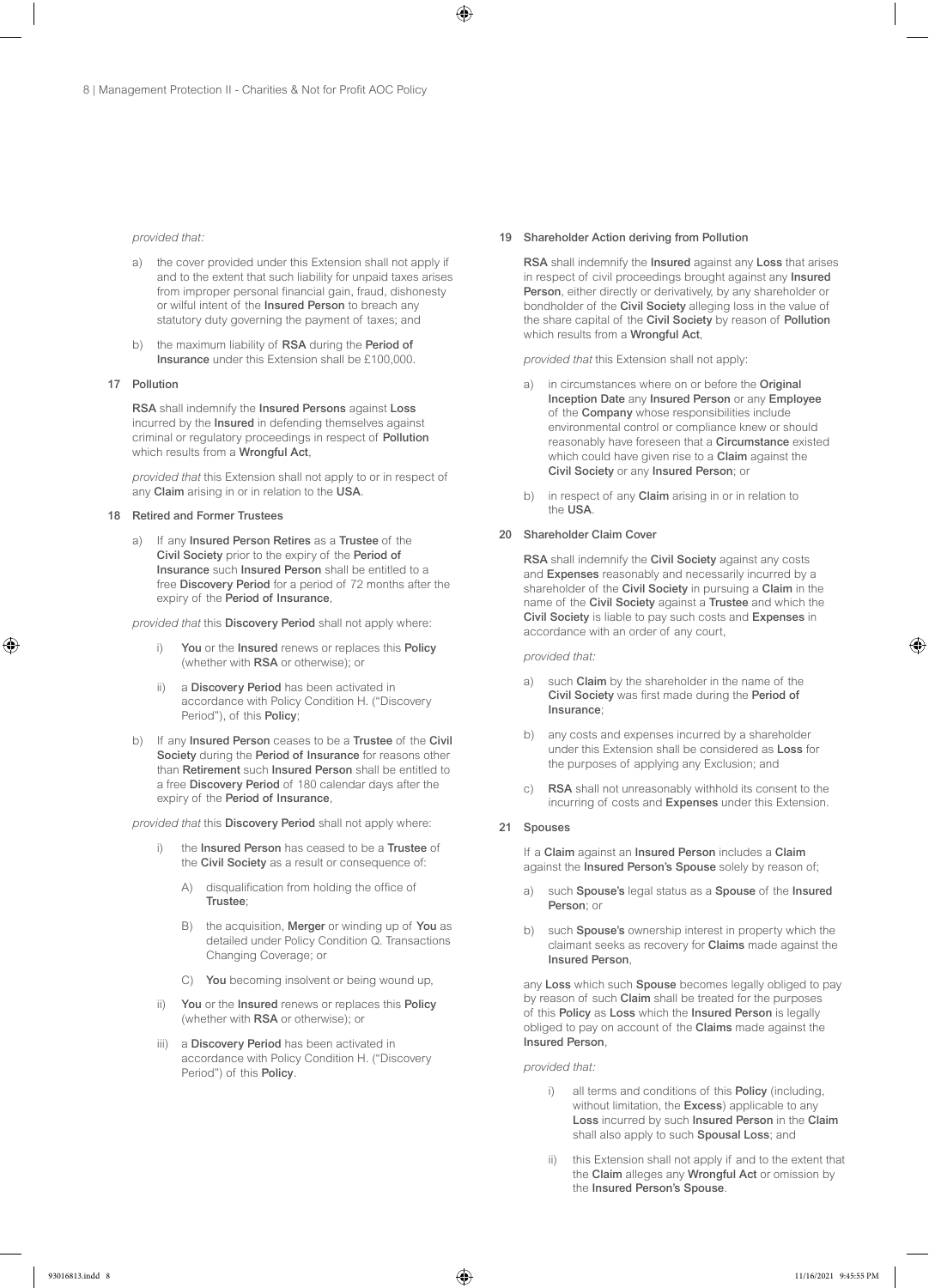# II.CORPORATE LIABILITY

# A Corporate Liability Insuring Clause

RSA shall indemnify the Civil Society against any Loss incurred by the Civil Society arising from a Claim that first arises during the Period of Insurance,

*provided that:*

- a) such Claim is notified to RSA during the Period of Insurance or any applicable Discovery Period; and
- b) RSA shall not be liable to indemnify the Civil Society in respect of any applicable Excess.

# B Corporate Liability Limit of Indemnity

RSA's liability under this Coverage Section shall not exceed the Limit of Indemnity specified in the Schedule,

*provided that;*

where RSA is liable to indemnify more than one person, firm, company or body the total amount of indemnity payable under this Policy shall not exceed the Limit of Indemnity.

# C Corporate Liability Extensions

The following coverage Extensions shall be provided under this Section II ("Corporate Liability"),

*provided that:*

- a) the terms of sub-section A. ("Corporate Liability Insuring Clause") above shall apply; and
- b) the maximum liability of RSA during the Period of Insurance under each Extension shall, unless specified in the relevant Extension, be subject to the Limit of Indemnity detailed in sub-section B. ("Corporate Liability Limit of Indemnity") above:

#### 1 Contractual Liability Defence Costs

RSA shall indemnify the Civil Society against any Defence Costs arising from or in connection with actual or alleged contractual liability of any Civil Society under any express, oral, written or implied contracts or agreements arising from a Wrongful Act,

*provided that:*

- a) the Civil Society has obtained the express prior written consent from RSA to the incurring of those Defence Costs (such consent shall not be unreasonably denied, withheld or delayed); and
- the maximum liability of RSA during the Period of Insurance under this Extension shall be the single aggregate limit of £100,000.

#### 2 Corporate Manslaughter

RSA shall indemnify the Civil Society against that part of any Loss comprising of Defence Costs incurred by the

Civil Society, in respect of corporate manslaughter (or other similar or equivalent criminal offence in any jurisdiction in which the Civil Society operates) related criminal proceedings arising from a Wrongful Act or Investigation,

*provided that:*

- a) the Civil Society has obtained the express prior written consent from RSA to the incurring of those Defence Costs (such consent shall not be unreasonably denied, withheld or delayed); and
- b) such Defence Costs shall not include costs relating to any publicity or remedial orders imposed by any court (or similar or equivalent judicial remedial or punitive measure imposed in any jurisdiction in which the Civil Society operates);

#### 3 Cyber Liability

RSA shall indemnify the Civil Society against any Loss incurred by the Civil Society arising from a Claim that first arises during the Period of Insurance for a Cyber Liability Event.

In respect of this Extension RSA shall indemnify the Insured against any fees, costs and Expenses reasonably and necessarily incurred by the Civil Society in employing the services of an external public relations consultant, crisis management firm or law firm for the sole purpose of providing guidance to the Insured in order to minimise or limit any adverse publicity in relation to a Cyber Liability Event,

*provided that:*

- a) RSA has given its prior written consent to incurring such costs and Expenses (such consent shall not be unreasonably denied, withheld or delayed);
- b) the maximum liability of RSA during the Period of Insurance for such fees, costs and Expenses shall be the single aggregate limit of £100,000.

#### 4 Emergency Costs and Expenses

If, having used reasonable efforts, the Civil Society is unable to obtain RSA's prior written consent to the Civil Society incurring Defence Costs the subject of II. A Corporate Liability Insuring Clause RSA shall retrospectively approve and indemnify the Civil Society against such Defence Costs, *less* any applicable Excess,

*provided that:*

- a) such Defence Costs would otherwise be covered under A. Corporate Liability Insuring Clause; and
- b) such Defence Costs are notified to RSA by the Civil Society as soon as possible but no later than 10 days after they are incurred;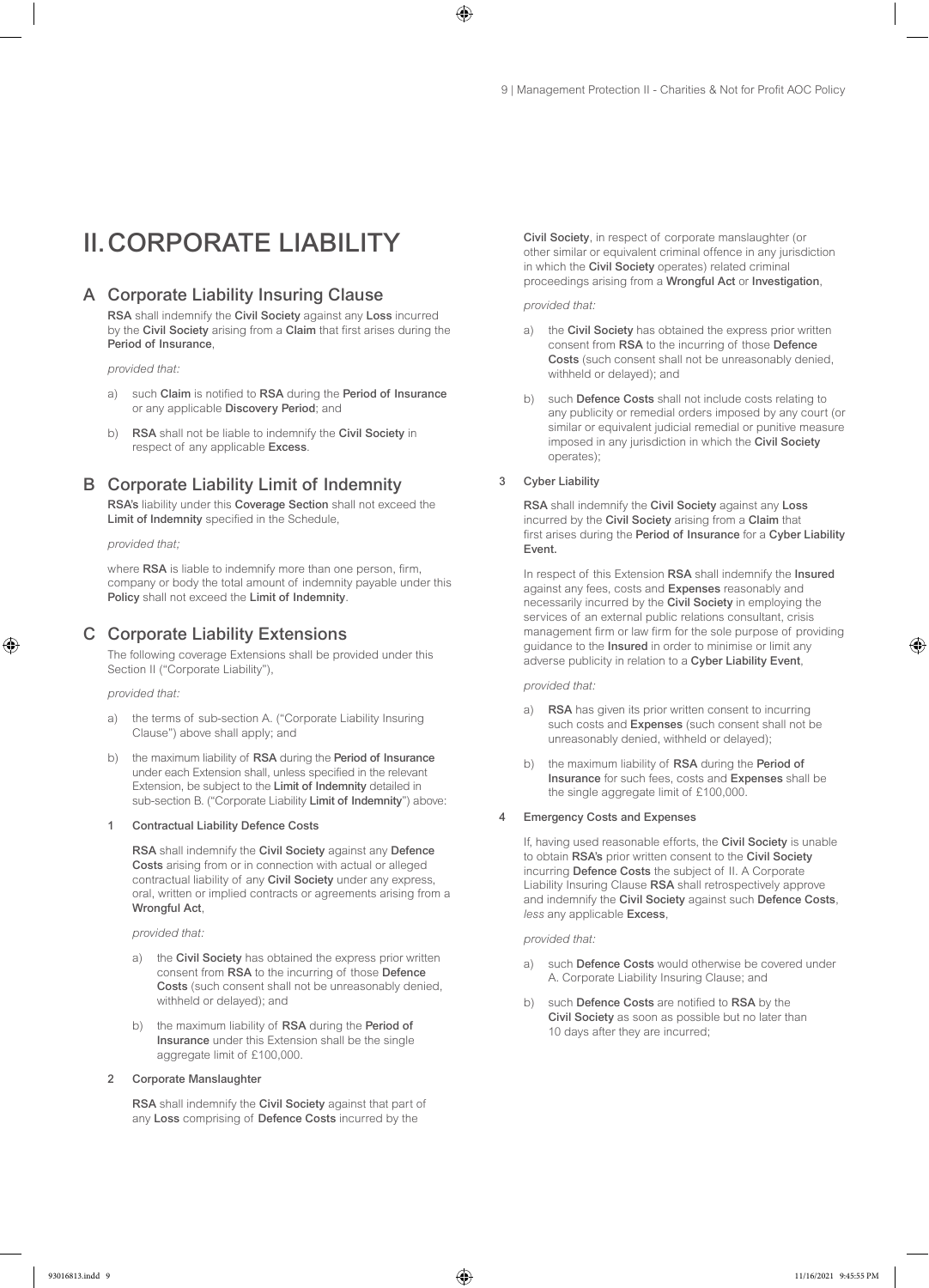- c) the maximum liability of RSA during the Period of Insurance under this Extension shall be the single aggregate limit of £50,000; and
- d) this Extension shall not apply in addition to any other Extension for any Loss, Claim or Related Claim.

#### Loss of or damage to Documents

The RSA shall pay on behalf of the Civil Society or the Trustee all costs and Expenses reasonably incurred by Civil Society or the Trustee in replacing or restoring Documents.

The maximum liability of RSA during the Period of Insurance under this Extension shall be the the single aggregate limit of £100,000

*provided that:*

- (a) such loss of or damage to Documents is first Discovered during the Period of Insurance or any applicable Discovery Period; and
- (b) where the Documents are in electronic format, the Civil Society can demonstrate to the reasonable satisfaction of RSA that sufficient and proper procedures were in place for the security and daily back-up of the Documents; and
- (c) RSA shall not be liable for any costs or expenses in respect of loss of or damage to Documents directly based on, arising out of or in any way involving:
	- (i) the transmission or impact of any Virus; or
	- (ii) unauthorised access to a System.

#### 6 Pollution

RSA shall indemnify the Civil Society against that part of any Loss which relates to Defence Costs incurred by the Civil Society in defending itself against criminal or regulatory proceedings in respect of Pollution which results from a Wrongful Act,

#### *provided that:*

- a) the Civil Society has obtained the express prior written consent to the incurring of those Defence Costs (such consent shall not be unreasonably denied, withheld or delayed); and
- b) this Extension shall not apply to or in respect of any Claim arising in or in relation to the USA.

#### 7 Social Media Public Relations Consultancy Fees

RSA shall indemnify the Company in respect of any Public Relations Consultancy Fees reasonably and necessarily incurred by the Civil Society in order to mitigate the adverse effect or potentially adverse effect on the Civil Society's reputation of any negative publicity in relation to the Civil Society's alleged business practices that is posted on any internet-based social media platform or website,

#### *provided that:*

a) the Civil Society has obtained the express prior written consent to the incurring of those Public Relations Consultancy Fees (such consent shall not be unreasonably denied, withheld or delayed); and

b) the maximum liability of RSA during the Period of Insurance under this Extension shall be the single aggregate limit of £100,000.

# D Corporate Liability Exclusions

RSA shall not be liable to indemnify the Insured against any Loss which arises directly or indirectly based on, arising out of or in any way involving (the "Exclusions"):

#### **Contractual Liability**

any actual or alleged contractual liability of any Civil Society under any express, oral, written or implied contracts or agreements,

*provided that* this Exclusion shall not apply in respect of Defence Costs otherwise covered by Extension C.1. ("Contractual Liability Defence Costs").

#### 2 Employment Wrongful Act

any Employment Wrongful Act.

#### 3 Pension Trusteeship or Administration

the trusteeship or administration by any Insured of any pension plan, programme or scheme or other employee benefit programme or any **Insured** acting in a fiduciary capacity in respect thereof, including any obligation incurred under the Pensions Act 1995, Pensions Act 2004, Pensions Act 2014 or for any actual or alleged violation of the Employee Retirement Income Security Act of 1974 (USA) or any regulations promulgated there or within any similar or equivalent law or regulation,

*provided that* this Exclusion shall not apply to any Loss arising from a Claim for Retaliation.

#### 4 Pollution

- a) Pollution; or
- b) any direction or request that any **Insured** test for, monitor, clean up, remove, contain, treat, detoxify or neutralise Pollutants, or any voluntary decision to do so (including, without limitation, any claim for financial loss to the Civil Society, its shareholders, bondholders or its creditors based on, arising out of, or in any way involving the matters described in this Exclusion).

#### 5 Professional Services Risks

professional Services undertaken by or on behalf of the Civil Society arising from or in connection with:

- a) advice;
- b) design; or
- c) specification
- provided for a fee.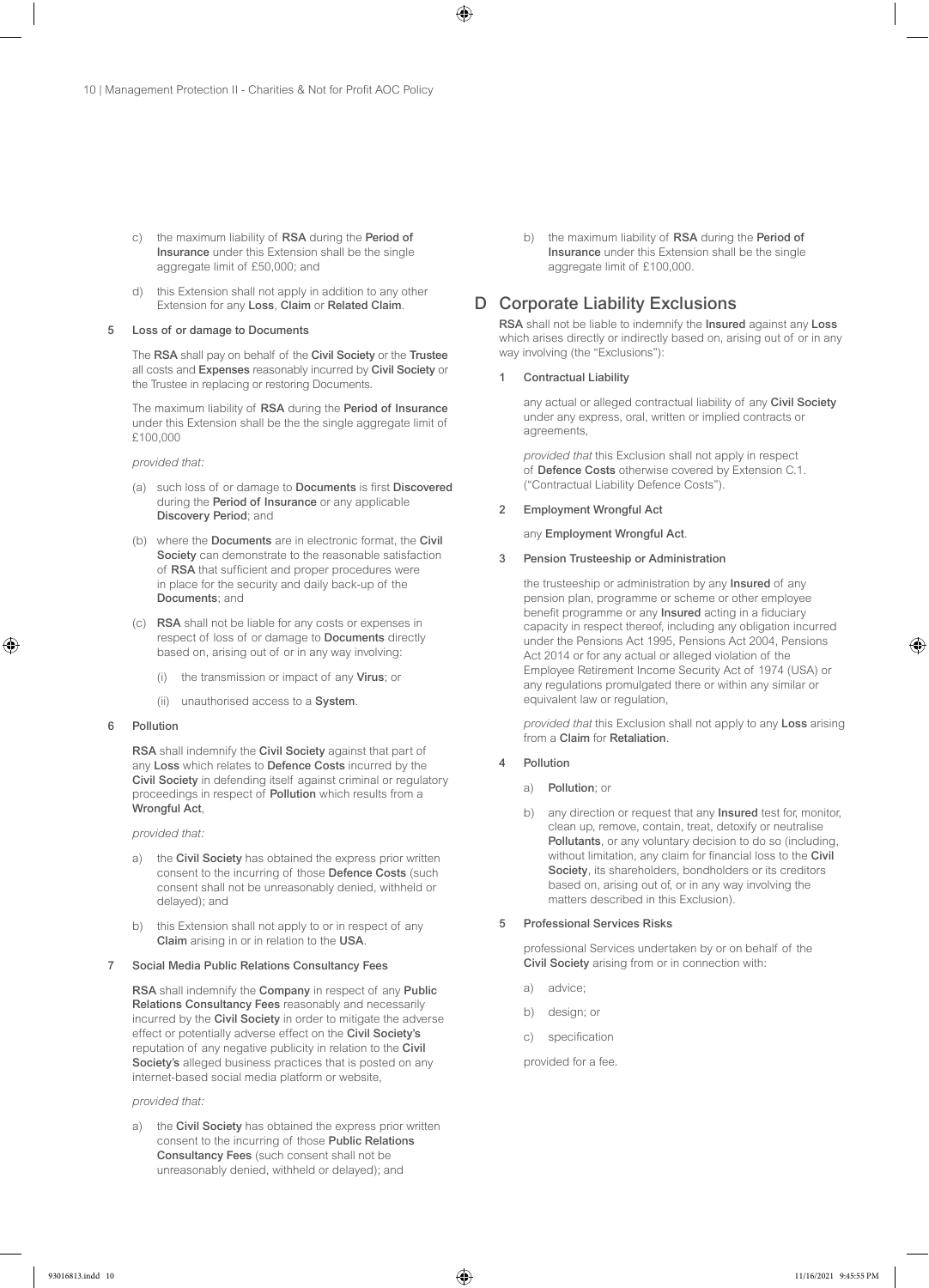#### 6 Unfair Trade Practices

any actual or alleged violation of any law (whether statutory, regulatory or common law) with respect to any of the following activities:

- a) anti-trust;
- b) business competition;
- c) unfair trade practices; or
- d) tortious interference in another's business or contractual relationships.

#### 7 Workers Compensation

any actual or alleged liability relating to workers compensation, disability benefits, redundancy or unemployment benefits or compensation, unemployment insurance, retirement benefits, social security benefits, pension benefits or any similar law or obligation whatsoever.

# III. EMPLOYMENT PRACTICES LIABILITY

# A Employment Practices Liability Insuring Clause

RSA shall indemnify the Civil Society against any Loss incurred by the Civil Society arising from a Claim that first arises during the Period of Insurance as a result of any Employment Wrongful Act,

*provided that* such Claim is brought against the Civil Society by:

- 1 an Employee or prospective Employee;
- 2 a partner or prospective partner of the Insured;
- 3 a director, non-executive director or officer or prospective director, prospective non-executive director or prospective officer of any Civil Society;
- 4 a natural person at work (whether self employed or employed by an organisation other than the Civil Society), *provided that* such natural person is providing services to the Civil Society on premises owned and occupied by the Civil Society; or
- 5 where such Claim is in respect of an Investigation; Equality and Human Rights Commission (EHRC) 2010 or any other officially recognised regulatory, professional, or trade body, or any similar or equivalent body.

### B Employment Practices Limit of Indemnity

RSA's liability under this Coverage Section shall not exceed the Limit of Indemnity,

*provided that;*

where RSA is liable to indemnify more than one person, firm, company or body the total amount of indemnity payable under this Policy shall not exceed the Limit of Indemnity.

# C Employment Practices Liability Extensions

The following coverage Extensions shall be provided under this Section III ("Employment Practices Liability"),

*provided that:*

- a) the terms of sub-section A. ("Employment Practices Liability Insuring Clause") above shall apply; and
- b) the maximum liability of RSA during the Period of Insurance under each Extension shall, unless specified in the relevant Extension, be subject to the Limit of Indemnity as detailed in sub-section B. ("Employment Practices Liability Limit of Indemnity") above: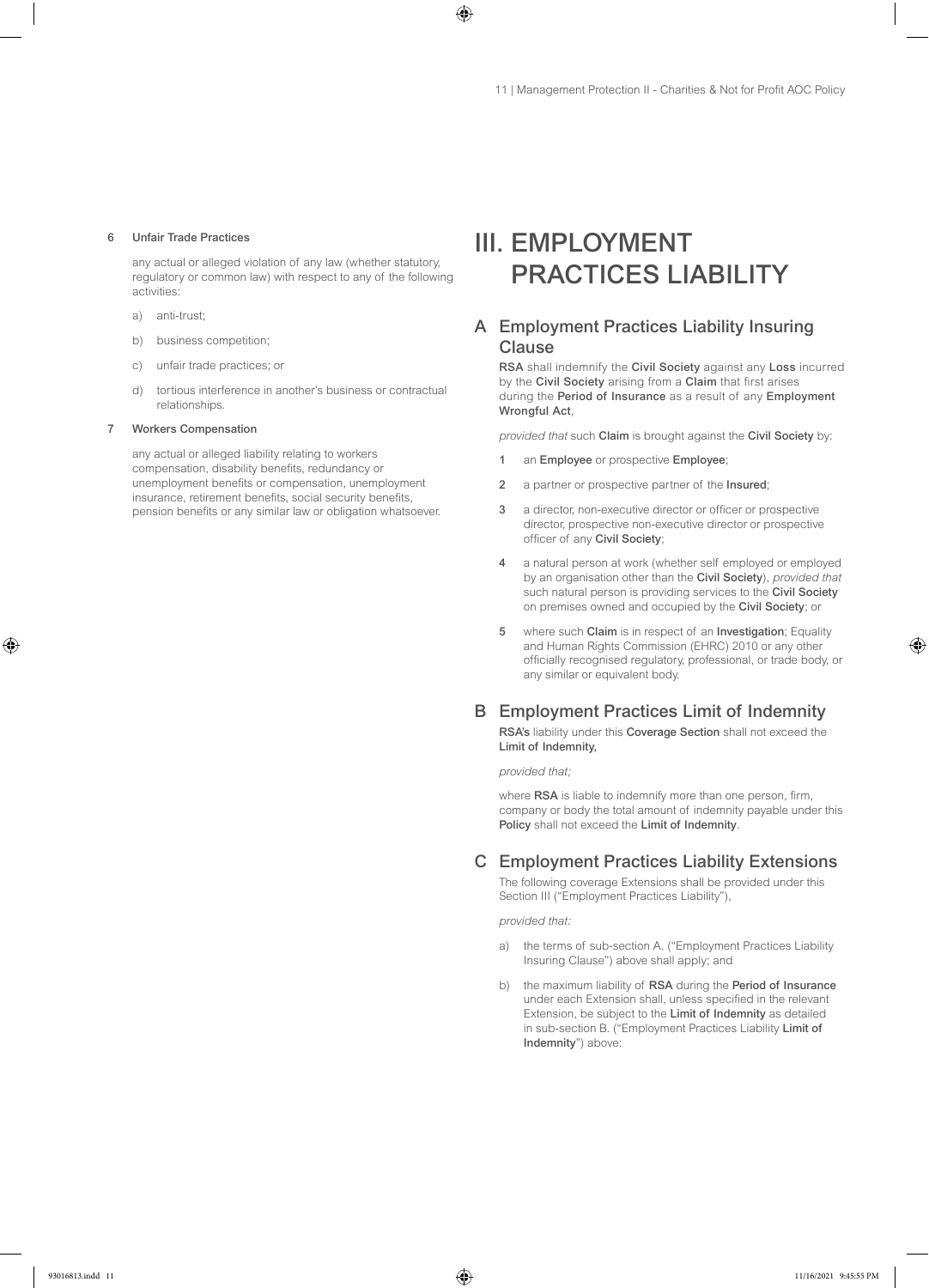#### 1 Employment Practices Excess Waiver

No Excess shall apply under this Policy with respect to any Claim in Connection with III. Employment Practices Liability

*provided that;*

- a) the Civil Society has a formal written grievance procedure in place; and
- b) for any dispute which is the subject of a Loss, the Civil Society is able to demonstrate they have followed the ACAS statutory Code of Practice on disciplinary and grievance procedures from the date the Civil Society's formal written grievance procedure is first invoked.

#### 2 Social Media Public Relations Consultancy Fees

RSA shall indemnify the Civil Society in respect of any Public Relations Consultancy Fees reasonably and necessarily incurred by the Civil Society in order to mitigate the adverse effect or potentially adverse effect on the Civil Society's reputation of any negative publicity in relation to the Civil Society's alleged employment practices that is posted on any internet-based social media platform or website,

#### *provided that:*

- a) the Civil Society has obtained the express prior written consent from RSA to the incurring of those Public Relations Consultancy Fees (such consent shall not be unreasonably denied, withheld or delayed); and
- b) the maximum liability of RSA during the Period of Insurance under this Extension shall be the single aggregate limit of £100,000; and
- this Extension shall not apply in addition to II Corporate Liability, C. Corporate Liability Extensions, 7. Social Media Public Relations Consultancy Fees.

# D Employment Practices Liability Exclusions

Exclusions applicable to all types of Loss

RSA shall not be liable to indemnify the Civil Society against any Employment Wrongful Act related Loss which arises directly or indirectly based on, arising out of or in any way involving:

a) USA Claims

any Claim arising in or in relation to the USA;

#### b) Pension Trustee Liability

the trusteeship or administration by an Insured of any pension, profit share or other employee benefit programme or an Insured acting in a fiduciary capacity in respect thereof including, but not limited to, any obligation incurred under the Pensions Act 1995, Pensions Act 2004 or Pensions Act 2014 or for any actual or alleged violation of the Employee Retirement Income Security Act of 1974 (USA) or any regulations promulgated there or within any similar or equivalent law or regulation.

#### c) Strikes, Collective Redundancies, Labour Disputes

any Claim incurred as a result of strikes, obligations to consult representatives and employees in relation to collective redundancies, lockouts, trade union disputes, labour disputes or negotiations or other similar actions (including, but not limited to, disputes in respect of recognition); or

d) Violation of Health & Safety, Workers' Compensation or Similar Law

any actual or alleged violation of the responsibilities, obligations or duties imposed by any law governing health and safety, workers' compensation, unemployment insurance, social security, disability benefits or similar law,

*provided that* Exclusions D.1.(c), and D.1.(d) above shall not apply, and cover shall be provided under Clause III. A. ("Employment Practices Liability Insuring Clause") above if and to the extent that a Claim relates to any actual or alleged Retaliatory treatment of the claimant by the Civil Society arising from the claimant's exercise of rights in accordance with any of the regulations or activities set out in Exclusion D.1.(c) above.

#### 2 Exclusions Applicable to all types of Loss, *other than* Defence Costs

RSA shall not be liable to indemnify the Civil Society against any Employment Wrongful Act related Loss which is directly or indirectly based on, arising out of or in any way involving:

#### a) Accommodation for Disabled Persons

any costs incurred by the Civil Society to make any accommodation for any disabled person in respect of working practices or otherwise;

#### b) Breach of Employment Contract, Breach of Minimum Wage Legislation for Benefits Due to Employees

any liability for:

- i) payment of wages or any other form of payment due under a contract of employment or otherwise, (including, but not limited to, compensation payable in respect of contractual or statutory notice periods and contractual or statutory payments due on redundancy) or liability for awards of damages for breach of, or for the payment of a debt under, an Employee's contract of employment, *provided that* this Exclusion (i) shall not apply if and to the extent that any breach of an Employee's contract of employment relates to a breach of any disciplinary or grievance procedures or equal opportunities policy;
- ii) repayment of deductions wrongfully made from salary, wages or Benefits or from any other form of payment due under the contract of employment;
- iii) breach of any obligation in accordance with any minimum wage legislation, save that this Exclusion shall not apply, and cover shall be provided under Clause A. ("Employment Practices Liability Insuring Clause") above, where a Claim relates to any actual or alleged Retaliation in connection with such breach; or
- payment of Benefits due to an Employee from the Insured or otherwise or to become due or the equivalent value of such **Benefits**,

*provided that* the Exclusions set out in (a) and (b) above shall not apply if and to the extent that Defence Costs form part of such Employment Wrongful Act related Loss.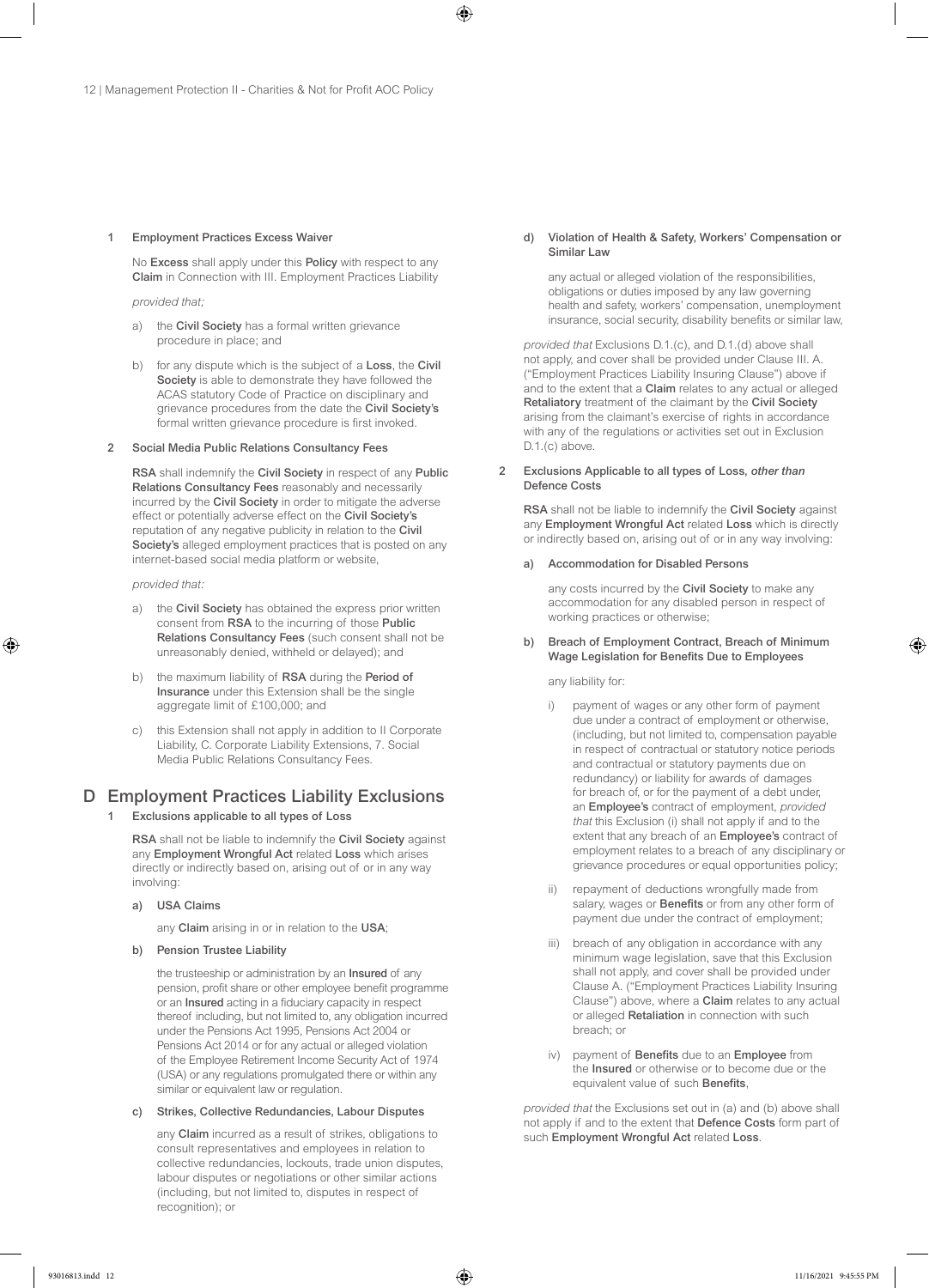# IV. FIDELITY POLICY SECTION

FIDELITY IS A LOSS DISCOVERED CONTRACT. NO COVER EXISTS FOR ANY LOSS FIRST DISCOVERED BEFORE THE PERIOD OF INSURANCE OR AFTER THE END OF THE PERIOD OF INSURANCE UNLESS AND TO THE EXTENT THAT A DISCOVERY PERIOD APPLIES

# A Fidelity Insuring Clauses

RSA shall pay for Fidelity Loss first Discovered during the Period of Insurance or any applicable Discovery Period, resulting from:

- Criminal Acts committed by an Employee (acting alone or in collusion with any other person) in respect of Covered Property, Money or Securities;
- 2. Computer Fraud;
- 3. Funds Transfer Fraud;

# B Fidelity Limit of Indemnity and Prior **Policies**

- 1. Fidelity Limit of Indemnity
	- (a) The Fidelity Limit of Indemnity does not apply separately for each Civil Society.
	- (b) RSA's liability for loss sustained by any or all Civil Societies shall not exceed the amount for which RSA would have been liable had all such loss been suffered by any one Civil Society.
	- (c) The Fidelity Limit of Indemnity shall be RSA's maximum liability (excluding the Expenses Coverage noted in Extension of Coverage II.A.) for all claims during the Period of Insurance and any applicable Discovery Period.

#### 2. Prior Policies

If a Fidelity Loss is covered partly under this Fidelity Policy Section and partly under a prior policy, the Retention applicable to the Fidelity Loss under this Fidelity Policy Section shall be reduced by the retention or deductible actually applied to the loss under such prior policy;

#### 3. Discovery Period

The purchase of any Discovery Period shall not increase or reinstate the applicable Fidelity Limit of Indemnity, which shall be RSA's maximum liability for the Period of Insurance and Discovery Period, combined.

#### 4. Non Accumulation of Liability

Regardless of the number of years this Fidelity Policy Section remains in effect and the total premiums due or paid, the Fidelity Limit of Indemnity shall not be cumulative from year to year or from Period of Insurance to Period of Insurance.

# C Fidelity Extensions

#### A. EXPENSES COVERAGE

RSA shall pay the following costs and expenses incurred with its prior written consent;

- 1. Investigation Expenses;
- 2. Computer Clean-up Costs;
- 3. Public Relations Consultancy Fees.

The maximum payable by RSA during the Period of Insurance under this extension shall be the lesser of 10% of the Fidelity Limit of Indemnity or the maximum aggregate Sub-Limit of £25,000.

Such costs and expenses shall be in addition to the Fidelity Limit of Indemnity.

#### B. OWNERSHIP & CLIENT COVERAGE EXTENSION

The Money, Securities and Covered Property covered under this Fidelity Policy Section are limited to that owned or leased by the Civil Society.

This extension shall extend to include Money, Securities and Covered Property:

- 1. held by the Civil Society in any capacity; or
- 2. held by any Client in any capacity and where the Civil Society is legally liable to such Client.

#### C. ACQUISITION OR CREATION OF SUBSIDIARY **COMPANIES**

Policy condition: Acquisition or Creation of Subsidiary shall be replaced, or shall apply where absent, with the following for this Fidelity Policy Section;

- 1. If, during the Period of Insurance, the Civil Society acquires or creates any new office, branch or Subsidiary (either directly or through one or more of its Subsidiaries), coverage shall apply from such date of acquisition or creation provided that the new office, branch, or Subsidiary:
	- (a) has no more than 20% of the total number of Employees previously declared by or on behalf of all of the Civil Society; and
	- (b) does not undertake activities which vary materially from those declared in the Proposal;
	- (c) such activities are confined to the UK; and
	- (d) has not had a loss within the past three years with a quantum greater than 50% of the Retention specified in the Policy Schedule.
- 2. If the new office, branch or Subsidiary acquired or created falls outside the above conditions, RSA agrees to provide cover from the date of their creation or acquisition for a period of 60 days. During the period of 60 days the Policyholder shall provide any additional information and pay any additional premium as may be reasonably required by RSA.

Cover provided under this sub-section in relation to any new office, branch or Subsidiary shall only apply with respect to any Fidelity Loss caused by any act which is committed after the date of their creation or acquisition. However, RSA shall consider the provision of retroactive cover for any new office, branch or Subsidiary in respect of Fidelity Loss otherwise insured hereunder, prior to the date of any such acquisition, upon specific request, subject to payment of any additional premium required and the signing of a written endorsement.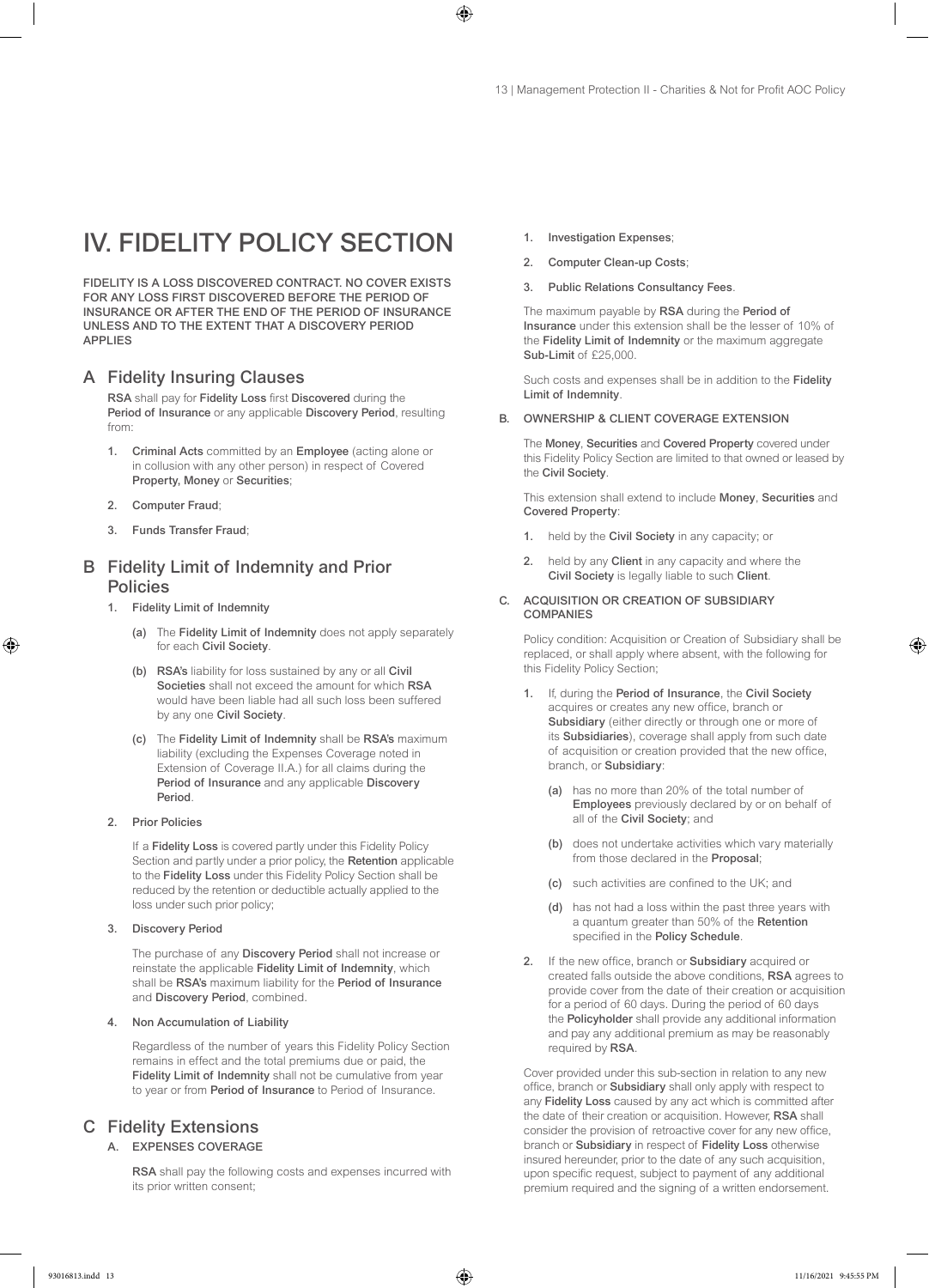#### D. FIDELITY DISCOVERY PERIOD

Policy condition: Discovery Period shall be replaced, or shall apply where absent, with the following for this Fidelity Policy Extension;

Following expiry or earlier termination of this Fidelity Policy Section for any Civil Society the Policyholder may continue to notify Fidelity Loss first Discovered not later than 12 months following such expiry or earlier termination provided that:

- 1. cover shall only apply to Fidelity Loss or that part of a Fidelity Loss occurring prior to the expiry of the Period of Insurance or earlier termination; and
- 2. cover for that Civil Society is not replaced by a similar policy of insurance issued by RSA or by another insurer irrespective of whether such other insurance provides cover for loss sustained prior to its effective date.

Any Fidelity Loss first Discovered during the period provided under this Fidelity Section shall be deemed to have been Discovered during the immediately preceding Period of **Insurance** 

The purchase of any Discovery Period shall not increase or reinstate the applicable Fidelity Limit of Indemnity, which shall be RSA's maximum liability for the Period of Insurance and Discovery Period, combined.

If RSA declines to offer any terms for renewal of this Fidelity Policy Section the Policyholder shall be entitled to purchase a Discovery Period on the terms set out below. The offer of renewal terms and conditions or premiums different from those in effect prior to renewal shall not constitute RSA declining to renew.

Options to purchase up to 12 months may be available but shall be at RSA's sole discretion.

#### E. IDENTITY FRAUD

RSA shall pay Identity Fraud Expenses incurred by the Civil Society with RSA's prior written consent provided that the maximum liability of the Insurer under this extension during the Period of Insurance is limited to the lesser of 10% of the Fidelity Limit of Indemnity or the maximum Sub-Limit of £25,000.

# D Fidelity Policy Section Exclusions

Exclusions applicable to the Fidelity Policy Section only.

The Insurer shall not be liable for:

#### A. CONFIDENTIAL INFORMATION

loss of intangible property howsoever caused including but not limited to any intellectual property rights, trade secrets, computer programmes, confidential processing methods or other confidential information of any kind;

#### B. DISCOVERY AFTER EXPIRY

loss Discovered prior to the commencement of the Period of Insurance or after the expiry of the Period of Insurance unless provided by the Discovery Period extension;

#### C. EXTORTION

loss arising out of or in any way connected with extortion or any threat thereof unless committed by an Employee (acting alone or in collusion with others);

#### D. INDIRECT LOSS

loss which amounts to indirect loss of any kind, including but not limited to, interest, profits, dividends or other income except as otherwise covered under this Fidelity Policy Section.

#### E. LOSS BETWEEN INSURED

loss sustained by one Civil Society or one part of an Civil Society to the advantage of any other Civil Society or other part of an Civil Society;

#### F. LOSS SUSTAINED AFTER KNOWLEDGE

loss caused by an Employee which is committed after the Civil Society or any director, equity partner, Member, officer or senior manager of the Civil Society shall have knowledge of any theft, fraud or dishonesty committed by such Employee:

- whilst employed by an Civil Society; or
- 2. prior to employment with an Civil Society;

#### G. MAJOR SHAREHOLDERS

Criminal Acts committed by:

- 1. an Employee controlling more than 10% of the voting share capital of the Civil Society at the time of committing such act; or
- 2. any equity partner or Member of the Civil Society whether acting alone or in collusion with an Employee or with others:

### H. NUCLEAR

loss due to nuclear reaction, nuclear radiation or radioactive contamination or to any act or condition incident to any of the foregoing;

#### I. PROFIT AND LOSS COMPUTATION AND INVENTORY **COMPARISON**

loss or any part of any loss which is dependent solely upon:

- 1. a profit and loss computation or comparison; or
- 2. a comparison of inventory records with an actual physical count,

provided, however, that where the Civil Society establishes wholly apart from such comparison that it has sustained a loss covered under Insuring Clause I.A. caused by an identified **Employee** then it may offer its inventory records and actual physical count of inventory in support of the amount of loss claimed;

#### J. TAXES, FINES AND DAMAGES

taxes, fines or damages except for direct compensatory damages or contractual penalties as specifically covered by this Fidelity Policy Section;

#### K. WAR OR TERRORISM

loss arising from declared or undeclared war, civil war, insurrection, riot, rebellion or revolution, military, naval or usurped power, governmental intervention, expropriation or nationalisation or Terrorism.

#### L. RETROACTIVE DATE

loss or part of a loss sustained prior to the Retroactive Date stated in the Policy Schedule.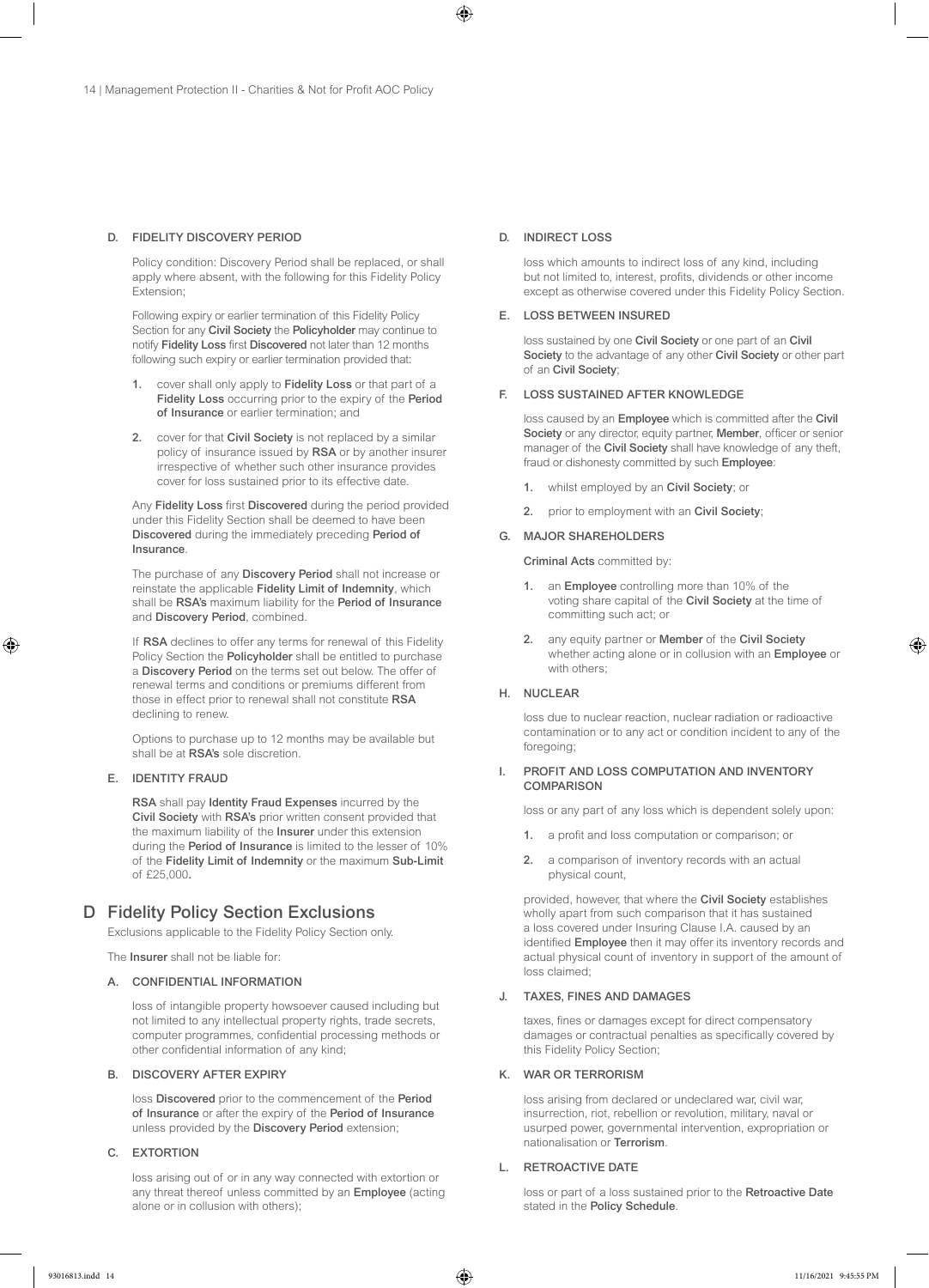# E Fidelity Policy Section Conditions

Policy Condition: Transaction Change in Coverage for this Fidelity Policy Section shall be replaced, or shall apply where absent, with the following;

#### A. Transaction Change in Coverage

1. Acquisition, Merger or Winding Up of the Policyholder

Unless otherwise agreed in writing by RSA, this Fidelity Policy Section shall terminate for all Civil Societies upon:

- (a) the acquisition of the entire issued share capital of the Policyholder or of all or substantially all of its assets, by another entity, or the merger or consolidation of the Policyholder into or with another entity such that the Policyholder is not the surviving entity; or
- (b) the obtaining by any person, entity or affiliated group of persons or entities of the right to elect, appoint or designate at least 50% of the directors of the Policyholder; or
- (c) the appointment of a liquidator, provisional liquidator, receiver, administrative receiver, supervisor, trustee or other similar insolvency appointee or fiduciary in respect of the Policyholder;

Following termination, the Policyholder may continue to notify Fidelity Loss first Discovered during the Period of Insurance provided that:

- (i) cover shall only apply to Fidelity Loss or that part of any Fidelity Loss occurring prior to the event described in 1.(a), (b) or (c) above; and
- (ii) this Fidelity Policy Section has not been replaced by a similar policy of insurance issued by RSA or by another insurer irrespective of whether such other insurance provides cover for loss sustained prior to its effective date.

#### 2. Disposal or Winding Up of Subsidiary Civil Societies

Unless otherwise agreed in writing by RSA, this Fidelity Policy Section shall terminate for a Subsidiary upon:

- (a) the appointment of a liquidator, provisional liquidator, receiver, administrative receiver, supervisor, trustee or other similar insolvency appointee or fiduciary in respect of such Subsidiary; or
- (b) falling outside the definition of Subsidiary.

Following termination, the Policyholder may continue to notify Fidelity Loss first Discovered during the Period of Insurance or Discovery Period provided that:

- (i) cover shall only apply to Fidelity Loss or that part of any Fidelity Loss occurring prior to the event described in (a) or (b) above; and
- (ii) this Fidelity Policy Section has not been replaced by a similar policy of insurance issued by RSA or by another insurer irrespective of whether such other insurance provides cover for loss sustained prior to its effective date.

#### B. Acquisitions Prior to the Policy Period

Policy Condition: Acquisitions Prior to the Period of Insurance for this Fidelity Policy Section shall be replaced, or shall apply where absent, with the following;

If a new office, branch or Subsidiary has been acquired by the Civil Societies prior to the Period of Insurance, such office, branch or Subsidiary shall be covered under this Fidelity Policy Section in relation only to Fidelity Loss caused by any act or omission covered under section I. or II. occurring after the date on which such office, branch or Subsidiary was acquired by the Civil Society unless agreed in writing by RSA and endorsed to this Fidelity Policy Section.

#### C. Alteration and Assignment

Policy Condition: Alteration and Assignment for this Fidelity Policy Section shall be replaced with the following;

No change in, modification of, or assignment of interest under this Fidelity Policy Section shall be effective except when made by written endorsement to this Fidelity Policy Section which is signed by an authorised signatory of RSA.

#### D. Authorisation Clause

Policy Condition: Authorisation Clause for this Fidelity Policy Section shall be replaced, or shall apply where absent, with the following;

Failure to comply with this Condition will result in a claim being rejected or settlement reduced. The Policyholder shall act on behalf of all Civil Societies with respect to the giving and receiving of notice for Fidelity Loss, the payment of premiums and the receiving of any return premiums that may become due under this Policy, the negotiation, agreement to and acceptance of endorsements, and the giving or receiving of any notice provided for in this Fidelity Policy Section, and the Civil Societies agree that the Policyholder shall so act on their behalf.

All amounts payable under this Fidelity Policy Section shall be made to the Policyholder. RSA shall not be liable for the application or distribution of such amounts between Civil Societies and shall be released from all liability in respect of such payment by virtue of its payment to the **Policyholder**.

#### E. Cancellation

This Fidelity Policy Section may be cancelled:

- 1. by the Policyholder by giving 30 days notice in writing to RSA at the address shown in the Policy Schedule. Thereupon the Policyholder shall be entitled to a return of premium calculated at customary short period rates unless notice of a claim has been made in which event there shall be no return of premium.
- 2. by RSA by giving 30 days notice in writing to the Policyholder at the address shown in the Policy Schedule. Thereupon the Policyholder shall be entitled to a proportionate return of premium.

#### F. The Companies Procedure

Failure to comply with this Condition will result in a claim being rejected or settlement reduced. The Civil Society shall at all times comply with the following conditions:

1. The statutory accounts are independently audited and any recommendations implemented within an agreed timeframe.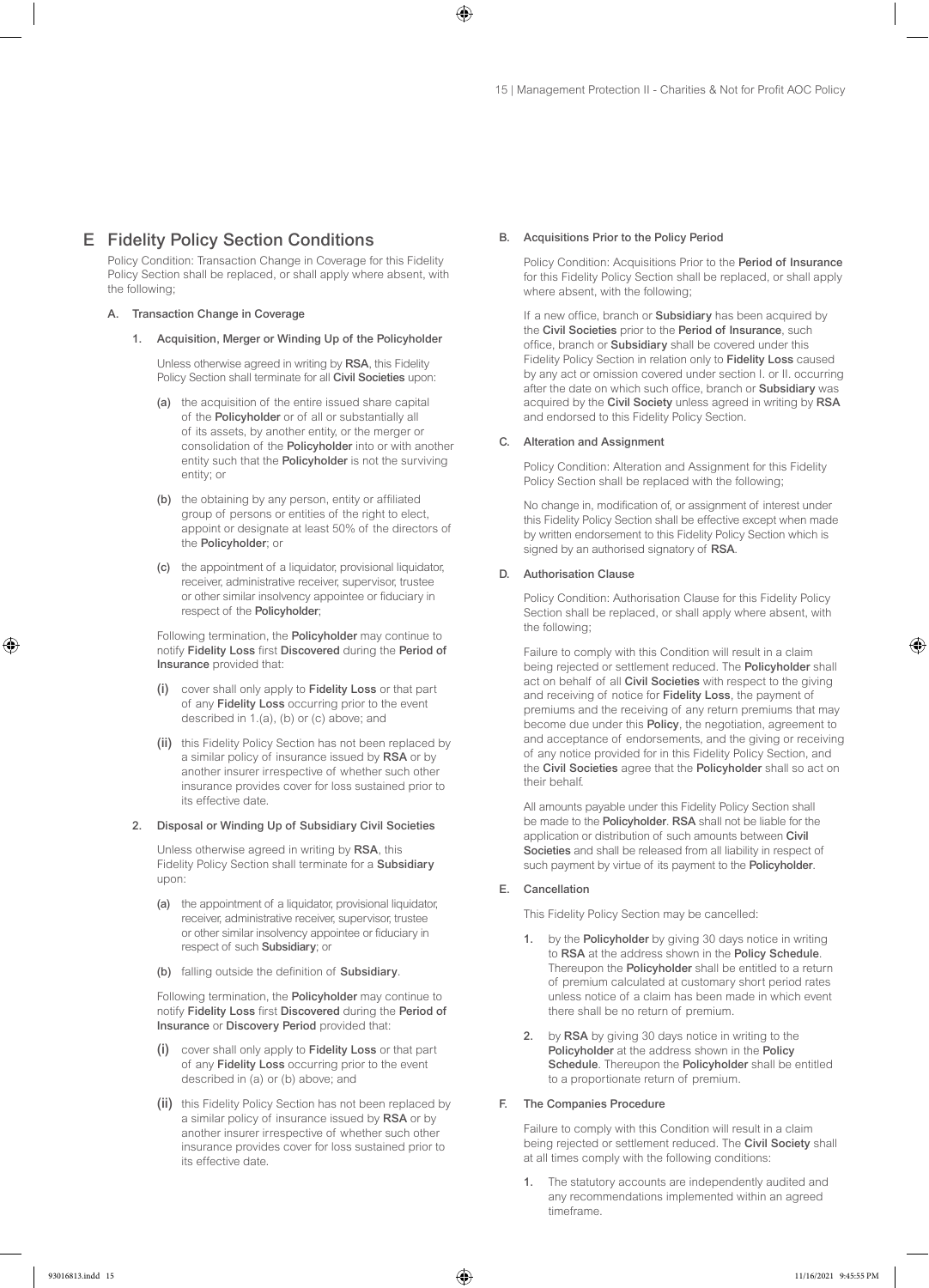- 2. Stock is independently checked, (at least once every six months) by an employee not responsible for daily stock handling or ordering.
- 3. The verification and authentication of all invoices are undertaken by separate employees and full supporting documentation is provided.
- 4. Cheque requisition/payment instructions and payment authorisation are segregated functions undertaken by separate people.
- 5. There is independent verification of supporting documentation before cheque or payment instructions are authorised.
- 6. Two authorised employee signatures are required on all cheque and payment instructions exceeding £500 in value.
- 7. Cash in hand and petty cash shall be checked independently of the Employee responsible at least monthly.
- 8. Independent monthly reconciliations are performed on all bank accounts and debtors accounts by persons not responsible for the day to facilitation of such accounts.
- 9. The Civil Society shall obtain written or verbal references covering the whole of the preceding two years of employment in confirmation of honesty of all Employees with responsibility for money or property engaged on or after the first inception date of this Fidelity Policy Section. Such references shall be obtained independently of the Employee and retained on the Employee's personnel file.
- 10. Authorising and amendment to funds transfer procedures or funds transfer instructions is subject to a full segregation procedure so that no one Employee is responsible for the funds transfer transaction from commencement to completion.

RSA shall only be entitled to rely on any condition precedent referred to above in respect of any Fidelity Loss or any part of such Fidelity Loss arises out of, is based upon or attributable to any failure by the Civil Society to comply with such condition precedent.

# F Fidelity Policy Section Claims Conditions

#### A. Discovery and Notification

Claims Condition: Notification for this Fidelity Policy Section shall be replaced, or shall apply where absent, as follows;

It shall be a condition precedent to the obligations of RSA under this Fidelity Policy Section that the Policyholder shall give RSA written notice as soon as practicable after Discovery of a Fidelity Loss, and in any event no later than 60 days after such Discovery, which notice must be sent to RSA at the Claims Department, Professional & Financial Risks, St Mark's Court, Chart Way, Horsham, Sussex RH12 1XL, for the attention of the Professional & Financial Risks Claims Manager.

Within 6 months after **Discovery** of any such **Fidelity Loss**, the Insured shall furnish RSA, at the address set out above, sworn proof of loss with full particulars including all relevant information in their possession in relation to the Fidelity Loss and such further information as may be required by RSA.

#### B. Subrogation and Recoveries

Claims Condition: Subrogation and Recoveries for this Fidelity Policy Section shall be replaced, or shall apply where absent, as follows;

- 1. In the event of any payment under this Fidelity Policy Section, RSA shall be subrogated to the extent of such payment to all the Insured's rights of recovery. The Insured shall do everything necessary to secure and preserve such rights, including the execution of such documents as are necessary to enable RSA effectively to bring proceedings in the name of the Civil Society.
- 2. Provided however that in no event shall RSA exercise its rights of subrogation against any equity partner, member, director or Employee of the Civil Society unless such person is concerned or implicated in a Fidelity Loss covered under this Fidelity Policy Section.
- 3. All recoveries obtained by the Insured from other parties shall be allocated, after the settlement of any claim under this Fidelity Policy Section as follows:
	- (a) firstly, to the benefit of the Civil Society to reduce or extinguish the amount of the Civil Societies Fidelity Loss to the extent that it would have been paid under this Fidelity Policy Section but for the fact that such Fidelity Loss exceeds the Fidelity Limit of Indemnity together with any Retention where applicable;
	- (b) secondly, to the benefit of RSA for all sums paid in settlement of Fidelity Loss arising under this Fidelity Policy Section;
	- (c) thirdly, to the benefit of the Civil Society for the amount of the Retention under this Fidelity Policy **Section**

All recoveries shall be applied as herein only after deduction of the reasonable cost of obtaining such recovery. All recoveries made prior to settlement of any claim under this Fidelity Policy Section shall be held for the benefit of RSA and applied as stated herein after settlement if any is made.

#### C. Valuation

RSA shall not be liable for more than:

- 1. the actual market value of Securities at the close of business on the business day immediately preceding the day on which the Fidelity Loss was Discovered or the actual cost of replacing Securities whichever is less plus the cost of posting any required lost instrument bond (which cost shall be paid by RSA on behalf of the Civil Society);
- 2. the cost of blank material such as blank pages, tapes or other materials plus the cost of labour and computer time for the actual transcription or copying of Data which shall have been furnished by the Insured in order to reinstate books of account and other records;
- 3. the cost of labour for the transcription or copying of electronic data furnished by the Insured in order to reinstate such electronic data;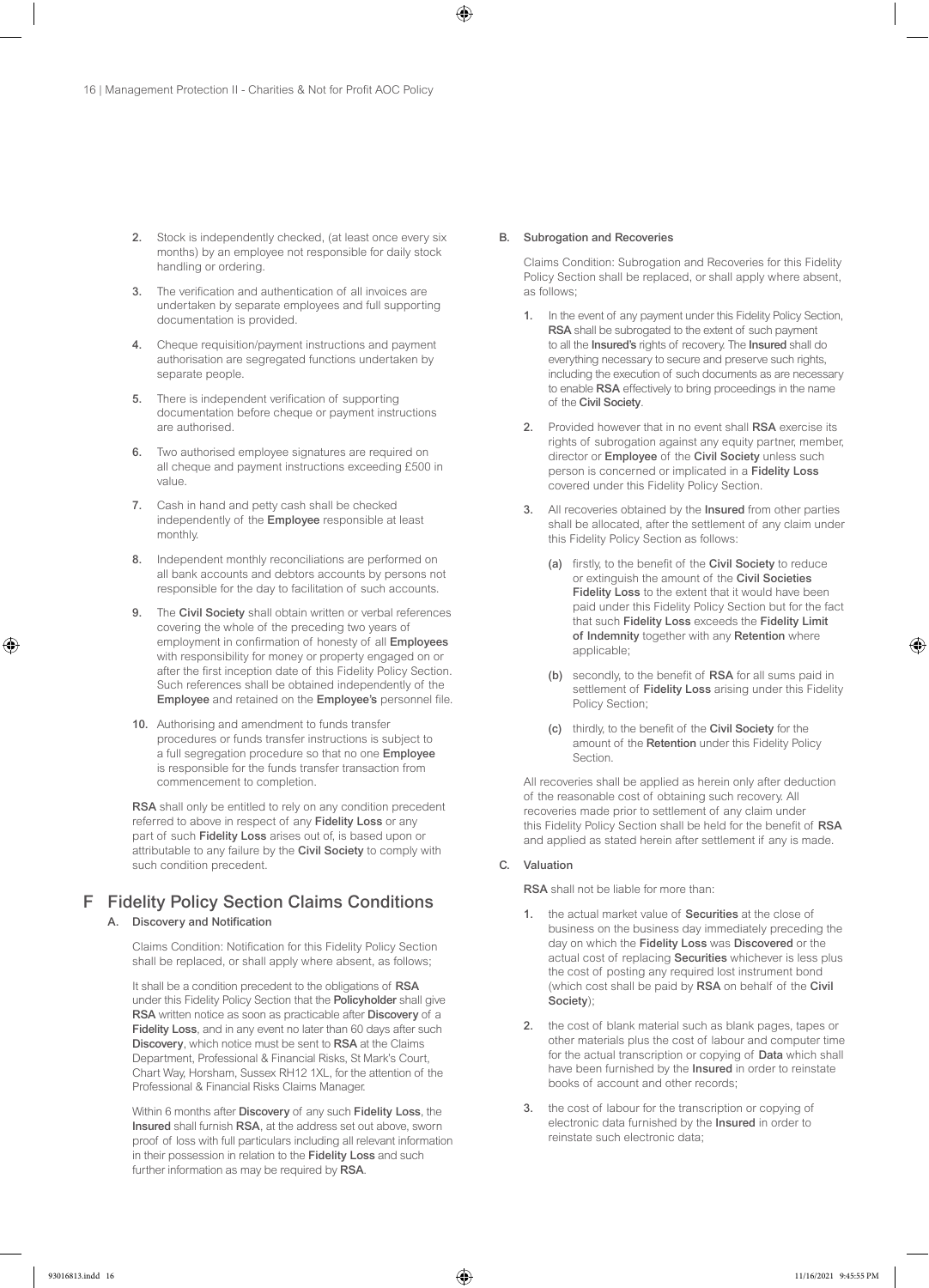- 4. the value of a foreign currency calculated in pounds sterling at the rate of exchange published as The Financial Times closing mid point rate on the date of Discovery;
- 5. the actual cash value of Covered Property at the time of loss or the actual cost of repairing or replacing the Covered Property with property of similar quality or value whichever is less.

All recoveries shall be applied as herein only after deduction of the reasonable cost of obtaining such recovery. All recoveries made prior to settlement of any claim under this Fidelity Policy Section shall be held for the benefit of RSA and applied as stated herein after settlement if any is made.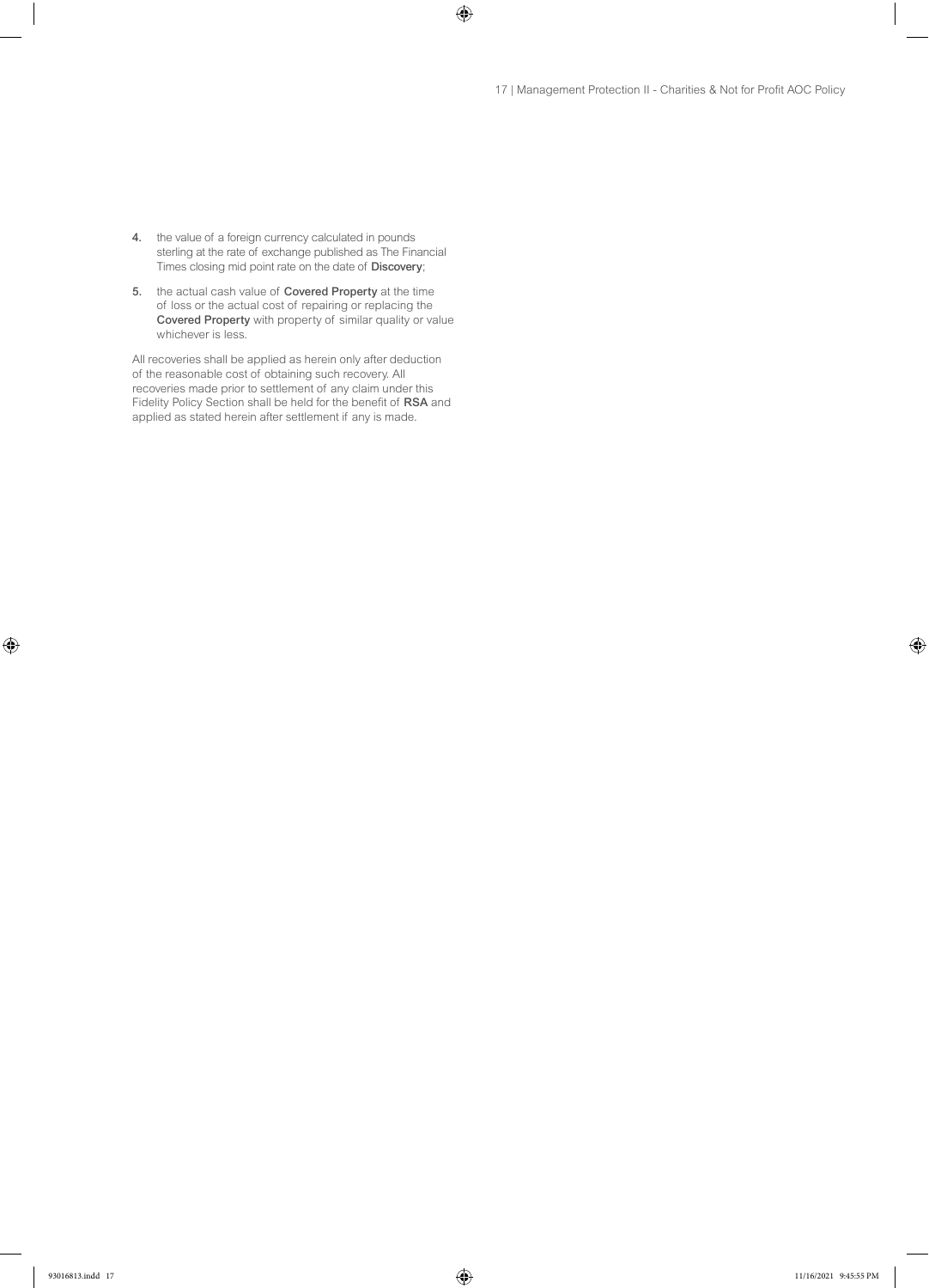# V. CHARITY PROTECTION PROFESSIONAL INDEMNITY

This Policy shall extend to include Charity Professional Indemnity Cover provided that You are a Charity.

# A Charity Professional Indemnity Insuring Clause

RSA shall pay on behalf of the Charity, Loss arising from Claims first made against the Charity during the Period of Insurance,

*provided that*;

- a) any act error or omission actually or allegedly committed arises out of the provision of the Professional Services of the Charity; and
- b) such Claim is notified to RSA during the Period of Insurance or any applicable Discovery Period; and
- c) RSA shall not be liable to indemnify the Charity in respect of any Excess; and
- d) You are a Charity.

# B Charity Professional Indemnity Limit of Liability

RSA shall indemnify the Charity for Loss arising from all Claims and all Related Claims first made against the Charity during the Period of Insurance or any applicable Discovery Period,

*provided that*;

- a) The Limit of Liability shall not apply separately for each Insured; and
- b) Loss sustained or Loss arising out of any one Claim and all Related Claims sustained by any or all Charities shall not exceed the amount for which RSA would have been liable had all such Loss been suffered by any one Insured; and
- c) The maximum liability of RSA during the Period of Insurance under this Extension shall be the single aggregate limit of £100,000; and
- d) the Charity shall be liable to pay the Excess of £2,500 for each and every Loss or claimant.

# C Charity Professional Indemnity Exclusions

1 Exclusions applicable to all types of Loss

RSA shall not be liable to indemnify the Charity against any Loss which arises directly or indirectly based on arising out of or in any way involving (the "Exclusions");

#### a) Abuse and Sexual Conduct

any Claim arising out of or related to actual or alleged conduct involving;

- i) acts of hurting or injuring mentally or physically by maltreatment or ill-use; or
- ii) acts of forcing sexual activity rape; or molestation; or

iii) repeated or continuing contemptuous coarse or insulting words or behaviours;

or acts of a sexual nature (even if consensual) including but not limited to sexual relations contact intimacy exploitation harassment or assault inappropriate use of images or spoken or written words inducement coercion into sexual activity sexual or any actual attempted or alleged improper relationship whether or not sexual or consensual;

#### b) Adjudication and Arbitration

any Claim arising out of or related to any

- i) decision made against the Charity by an adjudicator who was not independent of the parties to the dispute
- ii) adjudication arising from an adjudication clause in a contract which contains timetable provisions for adjudication which are more onerous to the Insured than those contained in the Scheme for Construction Contracts referred to in the Housing Grants Construction and Regeneration Act 1996
- iii) arbitration award made in respect of any Claim or counterclaim where the seat of the arbitration was located outside England Wales Scotland or Northern Ireland unless that seat was agreed to by the RSA;

#### c) Asbestos Risks

any liability based upon or arising out of or relating directly or indirectly to or in consequence of or in any way involving the presence of, the release of, or the exposure of persons buildings or property to any material fibres or particles containing crocidolite, amosite, chrysotile fibrous, actinolite fibrous, anthophyllite or fibrous tremolite or any mixture containing any of those minerals;

#### d) Bodily Injury to Employees

any liability arising out of death, disease, illness or bodily or mental injury to an Employee arising out of and in the course of such employment for or on behalf of the Charity;

#### e) Bodily Injury to Others or Damage to Property

any liability arising out of death, disease, illness or bodily or mental injury to;

- i) any other person; or
- ii) loss of or damage to property unless arising out of advice design specification or omission to perform a professional duty;

#### f) Contractual Agreement

- i) any express quarantee given by the Charity; or
- ii) any express contractual penalty made between the Charity and a third party; or
- iii) any acceptance by the Charity of liability for liquidated damages;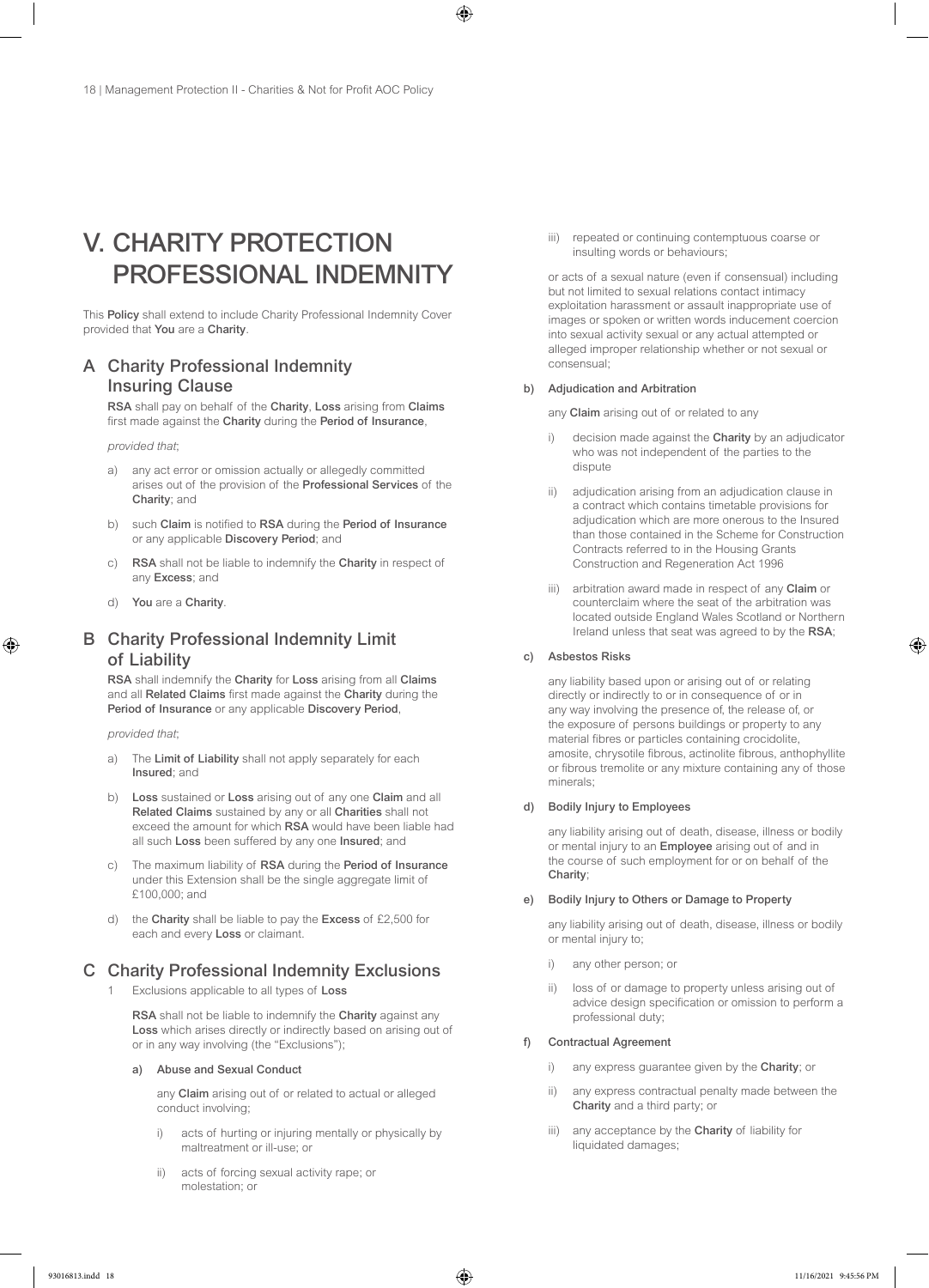in so far as liability assumed by the Charity exceeds the amount of the Charity's liability in the absence of such agreement;

#### g) Design, Manufacture, Construct and Supply

any Claim arising from the provision of advice, design or specification where the Charity contracts to;

- i) manufacture construct erect or install; or
- ii) supply materials or equipment;

#### h) Employment Wrongful Act

any Employment Wrongful Act;

#### i) Financial Institution

any activity that involves the provision of advice or assistance or representation for the application of services provided for as a Financial Institution and for which such services are regulated by the Financial Conduct Authority;

#### j) Goods and Services

- i) the supply of any goods by or on behalf of the Charity or products manufactured constructed altered repaired treated sold supplied or distributed by or on behalf of the Charity;
- ii) any Claim brought by any supplier or prospective supplier arising from or in connection with the actual or prospective supply to or use by the Charity of goods or services;

#### k) Nuclear

Loss or destruction of or damage to any property whatsoever or any Loss or expense of whatsoever nature resulting or arising therefrom or any legal liability of whatsoever nature directly or indirectly caused by or contributed to by or arising from;

- i) ionising radiations or contamination by radioactivity from any nuclear fuel or from any nuclear waste from the combustion of nuclear fuel; or
- ii) the radioactive toxic explosive or other hazardous properties of any explosive nuclear assembly or nuclear component thereof;

#### l) Pension and Benefit Schemes

any Claim arising from any plan programme or scheme providing benefits to the Charity or any Employees;

#### m) Previous Claims or Circumstances

- i) the consequence of any Circumstance
	- a) notified under any insurance which was in force prior to the inception of this Policy; or
	- b) known to the Charity or which should have been known to the Charity at the inception of this Policy which might reasonably be expected to produce a Claim;
- ii) any Claim made against the Charity prior to the Period of Insurance;

#### n) Professional Services

Professional Services undertaken by or on behalf of the Charity arising from, that involves or in connection with:

- i) investment; or
- ii) tax advice;
- iii) any Legal Activity;
- (iv) architectural; or
- (v) structural design; or
- (vi) the provision of medical services;

#### o) Spite or Reckless Behaviour

any Claim arising from personal spite or ill will towards any claimant or arising from reckless behaviour;

#### p) Trading Liabilities

any trading losses or trading liabilities incurred in connection with any business managed or carried on by the Charity including loss of any client account or business;

#### q) Transportation or Property

the ownership, use, occupation or leasing of mobile or immobile goods or property by or on behalf of the Charity;

#### r) Trustee Liability

any Claim against any Charity in their capacity as a director officer or trustee in respect of the performance or non-performance of their duties as a director officer or trustee;

#### s) North American Jurisdiction and Operations

- i) damages or other monetary awards judgments or negotiated settlements claimant's costs and expenses and Defence Costs connected with or arising out of any North American Claim; or
- ii) the enforcement upholding or registration against the Charity by any arbitrator tribunal or court outside North America of any damages or other monetary awards judgments or negotiated settlements claimant's costs and expenses and Defence Costs connected with or arising out of any North American Claim; or
- iii) the operations of the Charity or any Trustee, principal partner, Member director Employee agent branch subsidiary or parent company of the Charity in North America.

#### t) War and Terrorism

- i) any Claim arising directly or indirectly out of any war invasion act of foreign enemy hostilities (whether war be declared or not) civil war rebellion revolution insurrection or military or usurped power); or
- ii) Terrorism.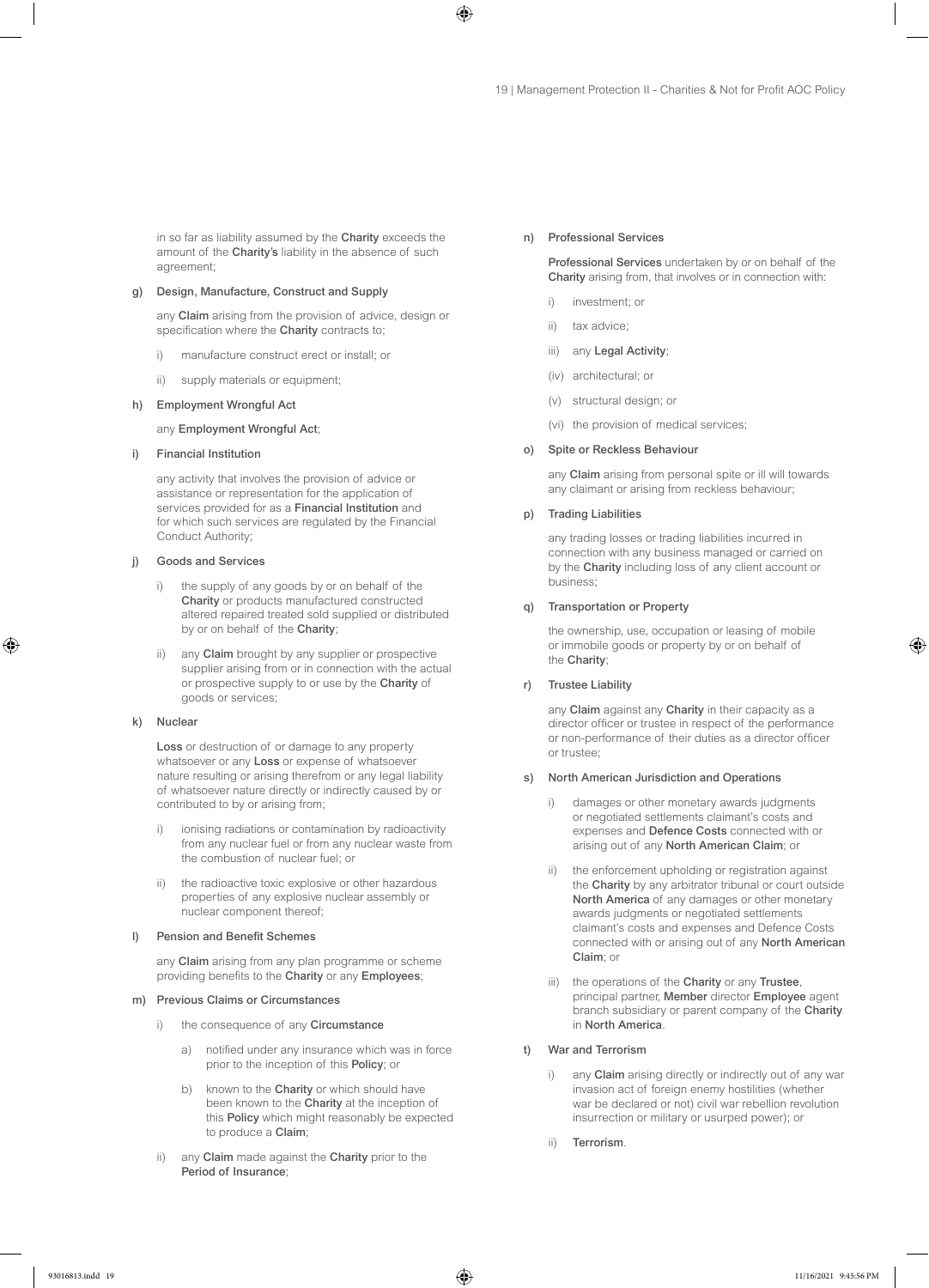# VI. POLICY EXCLUSIONS

# A Exclusions applicable to all Insuring Clauses

RSA shall not be liable to indemnify the Insured against any Loss which arises:

#### 1) Bodily Injury/Property Damage

for any bodily injury, mental anguish or emotional distress, illness, disease or death of any person, or damage to or destruction of any tangible property including loss of use thereof,

*provided that;*

- a) this Exclusion shall not apply to bodily injury in respect of that element of Loss for Insured Persons comprising Defence Costs otherwise covered under Claims Condition B. ("Allocation") unless and until such time as that Insured has been found by way of any judgment or other final adjudication to have committed such act of dishonesty or fraud; and
- b) RSA reserves its right to reduce liability under this Policy by an amount that fairly represents the extent to which RSA's interests have been prejudiced by the Policyholder's act or omission to have placed or in force valid and collectable valid and collectable Employers Liability and Third Party Liability insurance; and
- c) Loss has not been declined, refused, exhausted under a valid and collectible Property Damage, Employers Liability and Third Party Liability insurance;
- d) this exclusion shall not apply to cover provided for under V. CHARITY PROTECTION PROFESSIONAL INDEMNITY

#### 2) Fraud or Dishonesty

directly or indirectly based on, arising out of, or in any way involving any act of dishonesty or fraud found by way of any judgment or other final adjudication to have been committed by any Insured,

*provided that* this Exclusion shall not apply in respect of that element of Loss comprising Defence Costs otherwise covered under Claims Condition B. ("Allocation") unless and until such time as that Insured has been found by way of any judgment or other final adjudication to have committed such act of dishonesty or fraud;

#### 3) Illegal Profit or Advantage

directly or indirectly based on, arising out of, or in any way involving any Insured being found by way of judgment or other final adjudication to have gained any profit or advantage or to have received any remuneration to which that Insured was not legally entitled,

*provided that* this Exclusion shall not apply in respect of that element of Loss comprising Defence Costs otherwise covered under Claims Condition B. ("Allocation") unless and until such time as that Insured has been found by way of any judgment or other final adjudication to have gained any profit or advantage or to have received any remuneration to which that Insured was not legally entitled;

#### 4) Prior Knowledge of Fact, Circumstance or Situation

directly or indirectly based on, arising out of, or in any way involving any fact, Circumstance or situation:

- a) which has been or should have been the subject of any written notice given under any contract of insurance of which this Policy is a direct or indirect renewal or replacement; or
- b) alleged in, relating to or underlying any written demand for monetary damages or other relief or any civil, criminal or administrative or regulatory proceeding (including arbitration) pending on or prior to the Original Inception Date;

#### 5) Retroactive Date

directly or indirectly based on, arising out of, or in any way involving any Wrongful Act committed on or before the Retroactive Date.

### B Severability of Exclusions

No fact pertaining to or knowledge possessed by any Insured shall be imputed to any other **Insured** for the purposes of applying any of the Exclusions set out in sub-section A. ("Exclusions applicable to all Insuring Clauses") above.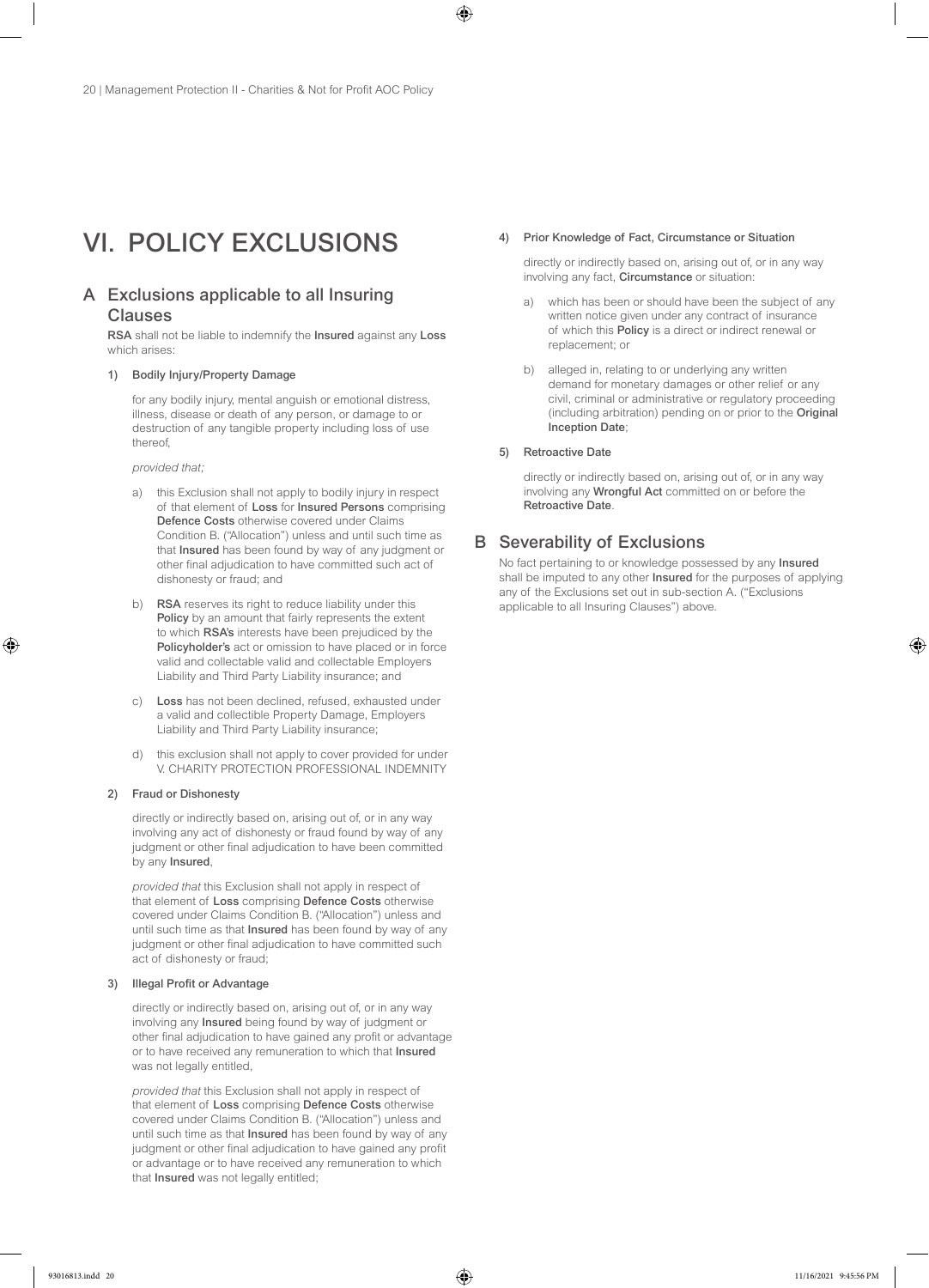# VII. POLICY CONDITIONS

### A Acquisition or Creation of Subsidiary

- a) Subject to (b) and (c) below, if during the Period of Insurance any Civil Society creates or acquires a new Subsidiary (either directly or indirectly):
	- i) that new Subsidiary shall be automatically covered under this Policy in relation to Wrongful Acts committed or alleged to have been committed after the date the new Subsidiary was created or acquired by the Civil Society; and
	- ii) the Civil Society shall not be required to provide RSA with any particulars of the new **Subsidiary** until the next renewal date following creation or acquisition of the Subsidiary,
- b) The automatic coverage provided under (a) above shall not apply if a new Subsidiary created or acquired by any Civil Society:
	- i) has gross consolidated assets that increase the gross consolidated assets of the Civil Society by more than fifty per cent (50%) (by reference to the Civil Society's most recent consolidated annual accounts);
	- ii) is a Financial Institution;
	- iii) has any of its **Securities** listed on any exchange;
	- iv) is situated outside of the United Kingdom and in a country in which the Civil Society does not already hold a Subsidiary; or
	- v) has increased the number of Employees by more than 50% in the Period of Insurance;.
	- vi) if such new Subsidiary employs any person in the USA.
- c) If any Civil Society acquires or creates a Subsidiary that falls within the parameters specified in (b) above, the cover provided under this Policy shall be extended to such new Subsidiary in relation to Wrongful Acts committed or alleged to have been committed after the date the new Subsidiary was created or acquired by the Civil Society,

*provided that*, in respect of that new Subsidiary, You shall:

- i) provide RSA with written notice of any such creation or acquisition as soon as possible, together with such additional information as RSA may require;
- ii) accept any notified alteration in the terms of this Policy that RSA (at its sole and absolute discretion) may require; and
- iii) pay any additional premium that RSA (at its sole and absolute discretion) may require.
- d) Once the conditions precedent set out in (c) above have been met RSA shall include the new Subsidiary within the scope of this Policy by way of endorsement.
- e) RSA shall have no liability under (c) above in respect of any matter which the Insured fails to notify to RSA in accordance with the requirements of this Clause A ("Acquisition or Creation of Subsidiary").
- f) RSA shall, at its sole and absolute discretion, be entitled to consider the provision of retroactive cover for any new Subsidiary in respect of Wrongful Acts committed or alleged to have been committed prior to the date of any such acquisition or creation upon specific request from You.
- g) If RSA, at its sole and absolute discretion, agrees to provide such retroactive cover referred to above it shall be recorded by way of an endorsement to this Policy.

#### B Alteration and Assignment

No change in, modification of, or assignment of interest under this Policy shall be effective without a written endorsement to this Policy agreed and issued by RSA.

# C Acquisitions Prior to the Period of **Insurance**

If a new Subsidiary has been acquired by the Civil Society prior to the Period of Insurance, such Subsidiary shall be covered under this Policy but only for Losses in relation to Wrongful Acts committed or alleged to have been committed:

- after the date on which such Subsidiary was acquired by the Civil Society; and
- b) during the Period of Insurance.

# D Authorisation Clause

You shall act on behalf of all **Insureds** with respect to:

- a) the giving and receiving of notice of any Claim or Circumstance;
- b) the payment of premiums and the receiving of any return premiums that may become due under this Policy;
- c) the negotiation, agreement to and acceptance of endorsements to this Policy; and
- d) the giving or receiving of any notice provided for in this Policy except the giving of notice to apply for any Discovery Period which extends to include Insured Persons.

# E Cancellation of the Insured's Fixed Sum Loan Agreement

RSA shall have the right to terminate this Policy with immediate effect if there is a default in instalment payments due under any linked loan agreement.

# F Defence Costs

Defence Costs incurred by RSA, or by the Insured with the written consent of RSA shall form part of and shall not be in addition to the applicable Limit of Indemnity and the payment by RSA of any such Defence Costs shall correspondingly reduce such Limit of Indemnity.

#### G Discovery Period

- a) The Insured Persons or You shall be entitled to elect a Discovery Period on the terms set out below if:
	- RSA declines to offer any terms for renewal of this Policy; or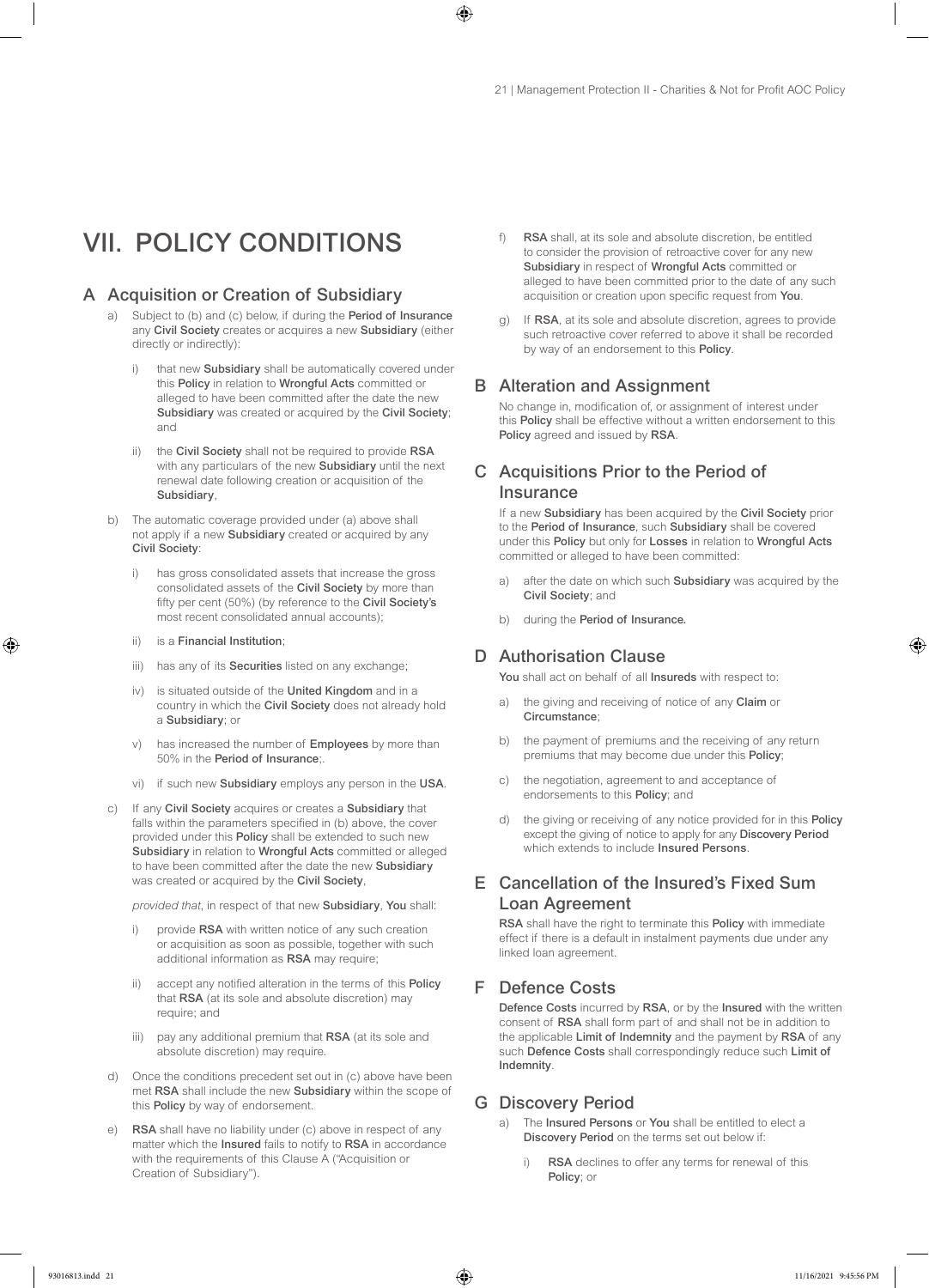- ii) You make a specific written request to RSA for such Discovery Period, which is accepted by RSA.
- b) Subject to (c) below, the terms of the Discovery Period shall be 12 months for fifty per cent (50%) of the Full Annual Premium payable in respect of this Policy.
- c) Options to purchase a Discovery Period of up to 72 months may be available but shall be at RSA's sole and absolute discretion.
- d) The application to elect any Discovery Period shall be given to RSA within 30 calendar days of the expiry of the Period of Insurance, and payment of the requisite premium, if applicable, in respect of that Discovery Period shall be made within 30 calendar days of the expiry of the Period of Insurance (such premium being non-refundable). Any time delay between the expiry of the Period of Insurance and the election of any Discovery Period shall form part of and shall not be in addition to the Discovery Period elected.
- e) If a Merger or administration takes place, You shall not be entitled to purchase a Discovery Period on the terms set out in this Extension, however within 30 calendar days of the expiry of the Period of Insurance You may request a quotation from RSA for a Discovery Period. RSA shall consider such request and may, at its sole and absolute discretion, offer a Discovery Period on such terms as RSA may consider appropriate.
- At any time during:
	- i) the 30 calendar day application period referred to in (d) above; and
	- ii) the Discovery Period,

(and without prejudice to VIII. Claims Condition A.2. ("Claims Notification")) You and the Insured Persons shall be entitled to continue to notify Claims and Circumstances to RSA but only in respect of Wrongful Acts committed prior to the expiry of the Period of Insurance. Any such Claim or Circumstance so notified to RSA during the Discovery Period shall be deemed to have been notified during the Period of Insurance.

- g) If the Insured Persons or You elect a Discovery Period then upon expiry of such Discovery Period no further Discovery Period will be available under this policy (except as provided for under I. Trustee Liability C. Trustee Extensions 18. Retired & Former Directors)
- h) The purchase by the Insured of any Discovery Period shall not increase or reinstate the applicable Limit of Indemnity (which shall continue be RSA's maximum liability for the Period of Insurance and Discovery Period combined).

### H Dispute Resolution

Subject to Claims Condition B ("Allocation") and Claims Condition D ("Disputes as to Contesting Legal Proceedings") of this Policy, any dispute arising in respect of this Policy, or any obligations, whether contractual or non-contractual, arising out of or in respect of it, shall be subject to the exclusive jurisdiction of the courts of England and Wales.

# **Financial or Trade Sanctions**

RSA shall not provide coverage or be liable to provide any indemnity or payment or other benefit under this Policy if and to the extent that doing so would breach any Prohibition.

If any Prohibition takes effect during the Period of Insurance the Civil Society or RSA may cancel that part of this Policy which is prohibited or restricted with immediate effect by giving written notice to the other at their last known address.

If the whole or any part of the Policy is cancelled RSA shall if and to the extent that it does not breach any Prohibition return a proportionate amount of the premium for the unexpired period subject to minimum premium requirements and provided no claims have been paid or are outstanding.

For the purposes of this endorsement a Prohibition shall mean any prohibition or restriction imposed by law or regulation.

# J Interpretation of Legal References

Any legal references within this **Policy** shall include any equivalent legal provision in the jurisdiction of Your ordinary residence or location of the risk insured, *provided that* such jurisdiction falls within the territorial scope of this Policy.

# K Law Applicable

Under the laws of the United Kingdom (England, Scotland, Wales and Northern Ireland) both parties may choose the law which applies to this contract, to the extent permitted by those laws. Unless the parties agree otherwise in writing, RSA has agreed with You that the law which applies to this contract is the law which applies to the part of the United Kingdom in which You are based, or, if based in the Channel Islands or the Isle of Man, the law of whichever of those two places in which You are based.

The parties have agreed that any legal proceedings between them in connection with this contract will only take place in the courts of the part of the United Kingdom in which You are based, or, if You are based in either the Channel Islands or the Isle of Man, the courts of whichever of those two places in which You are based.

### L Partial Invalidity

If any provision of this **Policy** is, or becomes, invalid or unenforceable in accordance with the law to which this Policy is subject, such provision shall be deemed to be deleted and all other terms and conditions of this Policy shall remain in full force and effect.

# M Severability

The Proposal shall be construed as a separate application for cover by the Company and each of the Insured Persons with respect to the statements, representations and declarations contained therein.

No fact relating to, or statement of, or knowledge possessed by, any Insured Person shall be imputed to any other Insured Person for the purpose of determining the availability of cover under this Policy.

*Provided that* no cover shall be provided under this Policy in respect of:

- a) any Insured Person who knew of such misrepresentation or non-disclosure; or
- b) the Civil Society where the Civil Society has a requirement, legally or otherwise, to indemnify any Insured Person with knowledge of such misrepresentation or non-disclosure.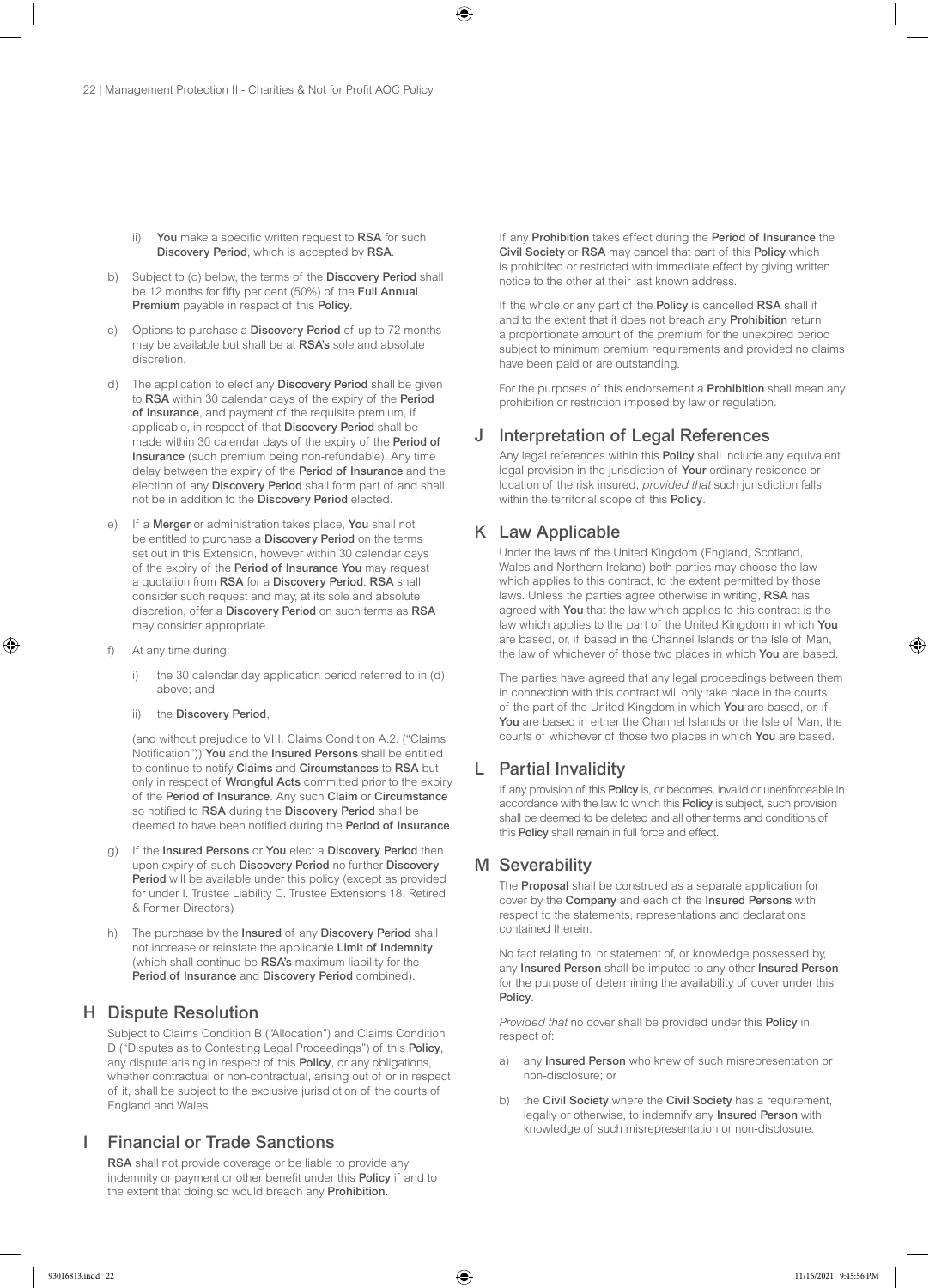### N Retention/Excess

- a) RSA's liability under this Policy for any Loss arising from:
	- any single Claim; and
	- ii) any and all Related Claims,

shall apply only to that part of such Loss which is excess of the applicable Excess.

- b) The Insured shall bear at their own risk the amount of any applicable Excess in respect of:
	- i) each and every **Claim**; and
	- ii) any Related Claim.
- c) If the Civil Society is permitted or required to indemnify any Insured Persons in respect of any Loss suffered by them but fails to do so, RSA shall pay such Loss directly to that Insured Person on behalf of the Civil Society, *provided that* the Civil Society shall be liable to pay any applicable Excess.
- d) In respect of I. Trustee Liability and II. Corporate Liability any Excess borne by an Insured in respect of any Claim shall be reimbursed by RSA if final judgment or adjudication is given in favour of an Insured by a court or tribunal of competent jurisdiction. For the purposes of this condition, final judgment or adjudication shall only be adjudged to have been given when all rights of appeal to higher courts or tribunals have been foregone or exhausted.
- e) Any Excess shall not form part of the Limit of Indemnity and it shall be payable by the Insured before the application of the Limit of Indemnity.

# O Territory

Unless otherwise endorsed, the insurance cover provided under this Policy shall extend worldwide.

# P Third Party Rights

A person who is not a party to this Policy has no right under the Contracts (Rights of Third Parties) Act 1999 to enforce any term of this Policy, *provided that* this shall not affect any right or remedy of a third party which exists or is available apart from that Act.

# Q Transactions Changing Coverage

1) Acquisition, Merger or Winding Up of You

Unless otherwise agreed in writing by RSA (at its sole and absolute discretion), this Policy shall terminate for all Insureds upon:

- a) the acquisition of Your entire issued share capital or of all or substantially all of Your assets, by another entity, or the Merger or consolidation of You into or with another entity such that You are not the surviving entity;
- b) the obtaining by any person, entity or affiliated group of persons or entities of the right to elect, appoint or designate at least 50% of Your directors;
- c) the appointment of a liquidator, provisional liquidator, receiver, administrative receiver, supervisor, trustee or other similar insolvency appointee or fiduciary to You; or

d) the winding-up of You (but not, for this purpose, any Subsidiary).

Following the termination of this Policy pursuant to the above, You shall be entitled to continue to notify Circumstances and Claims that first arise prior to the termination of the Policy (or any applicable Discovery Period),

*provided that:*

- i) cover shall only apply to any Loss or that part of any Loss that arises as a direct result of a Wrongful Act occurring prior to the termination of this Policy; and
- ii) this Policy has not been replaced by a similar policy of insurance issued by RSA or by another insurer irrespective of whether such other insurance provides cover for loss sustained prior to the effective date of that similar policy of insurance.

#### 2) Disposal or Winding Up of Subsidiary Companies

Unless otherwise agreed in writing by RSA, this Policy shall terminate for a Subsidiary upon;

- a) the appointment of a liquidator, provisional liquidator, receiver, administrative receiver, supervisor, trustee, or other similar insolvency appointee or fiduciary in respect of such Subsidiary; or
- b) falling outside of the definition of Subsidiary.

Following the termination of this Policy pursuant to the above, You shall be entitled to continue to notify Circumstances and Claims that first arise prior to the termination of the Policy,

*provided that* cover shall only apply to any Loss or that part of any Loss that arises as a direct result of a Wrongful Act occurring prior to the termination of this Policy.

# R Insurance Act 2015

In respect of any

- i) duty of disclosure; or
- ii) effect of warranties; or
- iii) effects of acts of fraud

the rights and obligations that apply to You and RSA shall be interpreted in accordance with the provisions of the Insurance Act 2015.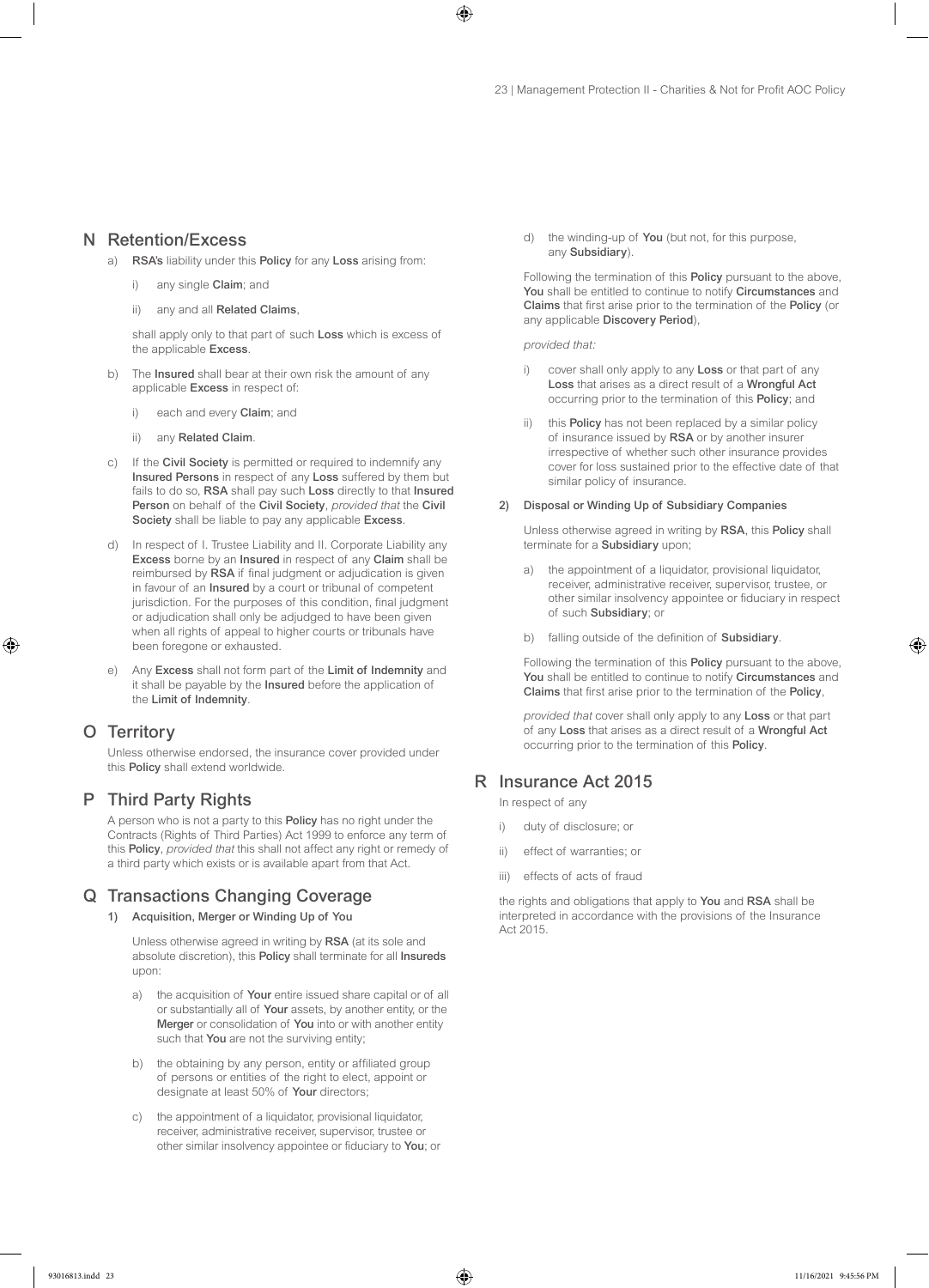# VIII. CLAIMS CONDITIONS

# A Claims Notification

In order for Claims to be accepted and paid under this Policy the Civil Society must comply with this Condition.

Subject to Claims Condition A.2 below, You must immediately give written notice to RSA as soon as possible after You receive notice of any Claim, or a Claim has been first made or You become aware of any Circumstances,

*provided that*, notwithstanding the above, such written notice shall be given to RSA:

- a) during the Period of Insurance (or any applicable Discovery Period); or
- b) within 60 calendar days for Claims made to the Insured that have not been notified to RSA for the Period of Insurance immediately prior to expiry (excluding any Discovery Period).
- RSA will not make any payment unless notification is made in accordance with this section.
- 2) If You fail, You do not exist as an entity or refuse to give notice under Claims Condition A.1 above a Trustee shall be entitled to give written notice of a Claim directly to RSA, *provided that* all other terms and conditions of Claims Condition A.1 shall otherwise apply.
- 3) Notification of any Claim or Circumstance pursuant to Claims Conditions A.1 and A.2 above shall be sent to RSA at the Claims Department, Professional & Financial Risks, St Mark's Court, Chart Way, Horsham, West Sussex RH12 1XL and marked for the attention of the "Professional & Financial Risks Claims Manager, Profin & Major Claims'".

Each notification shall so far as possible provide full details of the Claim or Circumstance including, but not limited to:

- a) the identity of the claimant or potential claimant;
- b) the nature of the Claim;
- c) the likely quantum of the Claim; and
- d) Your preliminary views (and those of the Insured) on the merits of such Claim and You shall provide RSA with such further information and documentation (where appropriate documentation includes evidence of invoices, receipts, proof of payments and the like) as it may reasonably require.
- 4) Any Claim arising from any notification of Circumstances shall be deemed to have been made in the Period of Insurance (including any applicable Discovery Period) in which the Circumstances were first notified to RSA.
- 5) If the terms of this Condition have not been complied with, and as a direct consequence, the amount for which the RSA is liable under this Policy has increased, then no payment shall be made by the RSA in respect of the amount of such increase.

### B Allocation

1) If and to the extent that an Insured incurs both a Loss (or part thereof) insured by this Policy and a Loss (or part thereof) not insured by this Policy (either because a Claim is made against both Insured Persons and the Civil Society or because a Claim includes both a Loss which is insured and a Loss that is not) RSA shall negotiate in good faith with the Insured to determine a fair and reasonable allocation of the insured and uninsured Loss taking into account the relative legal exposures of RSA and the Insured with respect to the insured and uninsured Loss.

Whilst such Claim referred to above is ongoing RSA shall advance all Defence Costs to any Insured Persons whilst they are named in any legal action or Investigation,

*provided that* such Defence Costs shall not be included in any allocation of the insured Loss.

- 2) If the Insured and RSA cannot agree on an 'insured vs. uninsured' allocation in respect of Loss, the Insured and RSA shall submit the issue of allocation to a Queen's Counsel. The identity of the Queen's Counsel shall be agreed between the parties and failing agreement within 30 calendar days of one party receiving written notice of a nomination being made by the other party, shall be chosen by the Chairman for the time being of the Bar Council whose decision shall be binding on RSA and the Insured. The Queen's Counsel shall be directed to apportion all costs of the determination between RSA and the Insured as the Queen's Counsel so determines.
- 3) All references to Queen's Counsel and Chairman of the Bar Council include, where proceedings have been commenced in jurisdictions outside England and Wales, a lawyer of similar status or equivalent appointee.

# C Defence and Cooperation

- 1) RSA shall have the right (but is not obliged or required) to:
	- a) conduct, in the name of the **Insured**, the defence and settlement of any Claim insured, either in whole or in part, under this Policy; and
	- b) appoint lawyers or other representatives for this purpose (even if any of the allegations against the Insured are groundless, false or fraudulent),

*provided that* RSA's right to conduct such defence or appoint such lawyer or other representatives shall cease upon exhaustion of the Limit of Indemnity.

- 2) With respect to any Claim or Circumstance notified under this Policy:
	- a) the Insured shall execute all papers required and shall do everything necessary to defend such Claim and provide RSA with all information, documentation, assistance and co-operation as RSA may reasonably request; and
	- b) RSA shall advance to the relevant Insured the amount of any Defence Costs in excess of any applicable Excess,

*provided that* if and to the extent it is finally established or determined that such Defence Costs (or any part thereof) are not insured under this Policy, the Insureds, severally according to their respective interests under this Policy, shall repay such uninsured Defence Costs to RSA.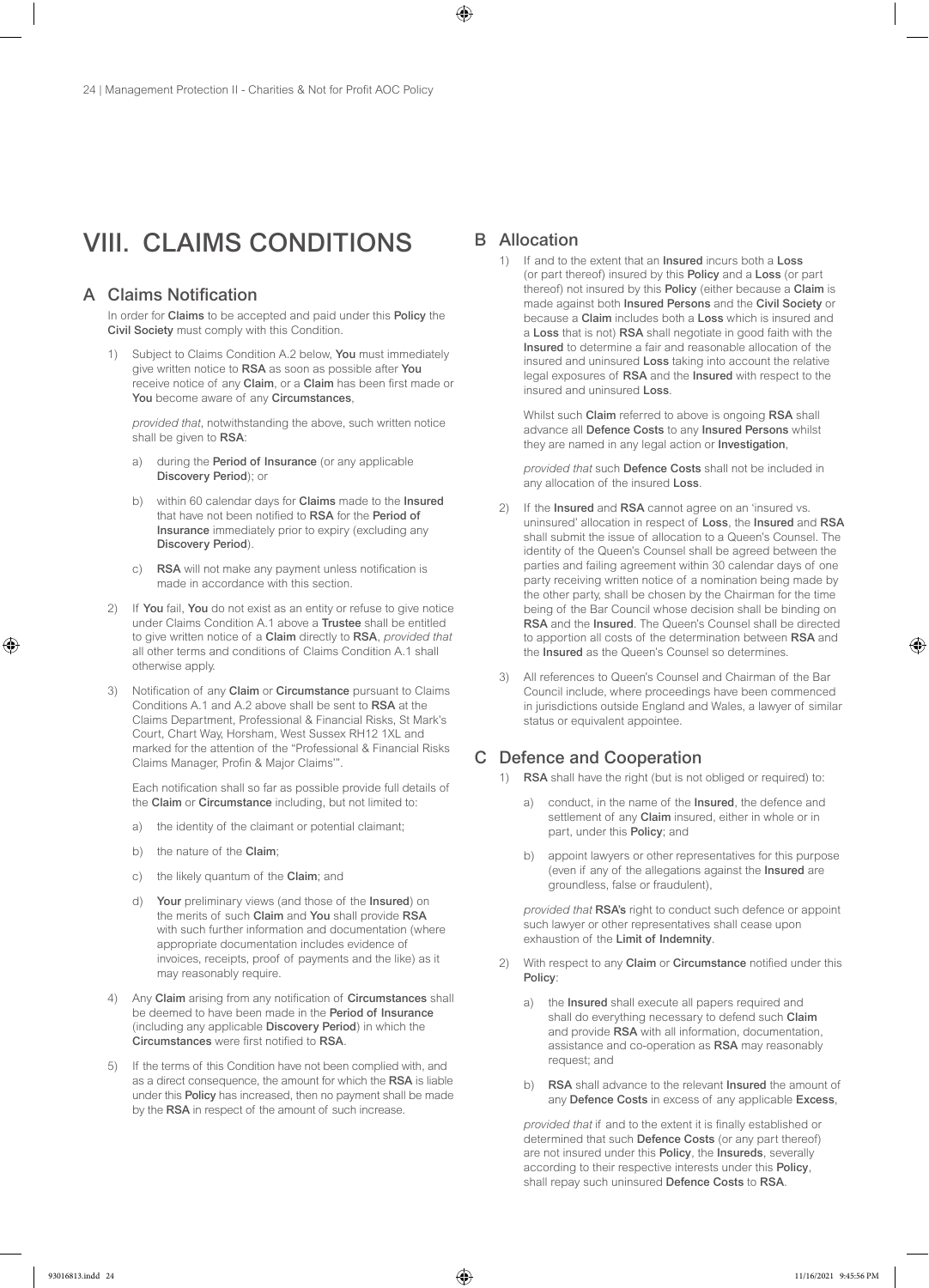- 3) The Insured shall not settle or offer to settle any Claim, incur any Defence Costs or otherwise assume any contractual obligation or admit any liability with respect to any Claim, without RSA's express prior written consent (such consent shall not be unreasonably denied, withheld or delayed). RSA shall not be liable for, and any applicable Excess shall not be depleted or exhausted by any settlement, Loss or Defence Costs, assumed obligation or admission to which RSA has not provided its express prior written consent (such consent shall not be unreasonably denied, withheld or delayed).
- 4) If a Claim arises the Insured shall:
	- a) do nothing that prejudices RSA's position or its potential or actual rights of recovery in respect of that Claim; and
	- b) at all times use reasonable endeavours to do, and concur in doing, all such things as are reasonably practicable to avoid or diminish any Loss that may arise in respect of that Claim and assist with the defence or settlement of any Claim.

RSA shall be entitled to undertake any investigation it deems necessary in respect of such Claim.

For the purposes of (b) above, "reasonable endeavours" in this context shall include, but not be limited to, the selfreporting to any regulator an actual or suspected material breach of a Civil Society's or an Insured Person's legal or regulatory duties where the Civil Society or Insured Person is required to give notice of such an actual or potential breach,

*provided that:*

- i) the cost incurred by the **Insured** in taking any such steps shall constitute Defence Costs; and
- ii) any self-reporting shall not constitute an admission of liability on the part of the Insured with regard to any Claim.

# D Disputes as to Contesting Legal Proceedings

- 1) In the event of any disagreement arising between RSA and an Insured as to whether or not to contest or settle any legal proceedings or proceed with any appeal of a decision of a Court, the issue shall be remitted to a Queen's Counsel whose decision on the probability of successfully defending the Claim or the acceptability of the proposed terms of settlement or the probability of succeeding on appeal shall be final and RSA and the Insured shall be bound by that decision.
- 2) The identity of such Queen's Counsel referred to in Claims Condition D.1 above shall be agreed by RSA and You or, failing such agreement within 30 calendar days of one party receiving written notice of a nomination being made by the other party, by the Chairman for the time being of the Bar Council.
- 3) The costs and expenses of the Queen's Counsel referred to in Claims Conditions D.1 and D.2 above shall be deemed to form part of the Defence Costs.

4) All references in this Claims Condition D to Queen's Counsel and Chairman of the Bar Council include, where proceedings have been commenced in jurisdictions outside England and Wales, a lawyer of similar status or equivalent appointee.

### E Other Insurance

The insurance cover provided under this **Policy** shall only apply in excess of the cover and limits of any other valid and collectible contract of insurance providing cover to the relevant Insured (including, but not limited to, any insurance which is stated to be primary, contributory, excess, contingent or otherwise), unless such other contract of insurance and the cover and limits stated therein is specifically stated to operate in excess of this Policy.

If at the time of any Loss that is insured under this Policy there is any other contract of insurance effected by or on behalf of any Insured that covers the same Loss, the liability of RSA under this Policy to indemnify the Insured in respect of such Loss shall be limited to the Insured's rateable portion (as between this Policy and such other contract of insurance) of such Loss, subject always to the Limit of Indemnity and any applicable coverage Extensions.

Any Loss which is covered partly by this Policy and partly by another contract of insurance (including any contract of insurance of which this Policy is a renewal) issued by RSA to the Insured for which any previous applicable **Discovery Period** has not expired, shall be limited to the *larger amount* and *broader cover* of:

- that provided under such previous contract of insurance; and
- b) this Policy,

and shall not be cumulative.

### F Related Claims

For the purposes of the cover provided under this Policy all Related Claims shall be deemed to be one Claim, and such Claim shall be deemed to have first arisen on the date the earliest of such Related Claims first arises, regardless of whether such date is before or during the Period of Insurance (or any applicable Discovery Period).

#### G Subrogation and Recoveries

- 1) If any payment is made by RSA to an Insured pursuant to this Policy in respect of any Loss:
	- a) RSA shall, to the extent of such payment, be subrogated to all the Insured's rights of recovery in respect of such Loss; and
	- b) the **Insured** shall do everything reasonably necessary to secure and preserve such rights of recovery referred to in (a) above (including, but not limited to, the execution of such documents as are necessary to enable RSA to bring proceedings or otherwise exercise its rights of subrogation in the name of the Insured).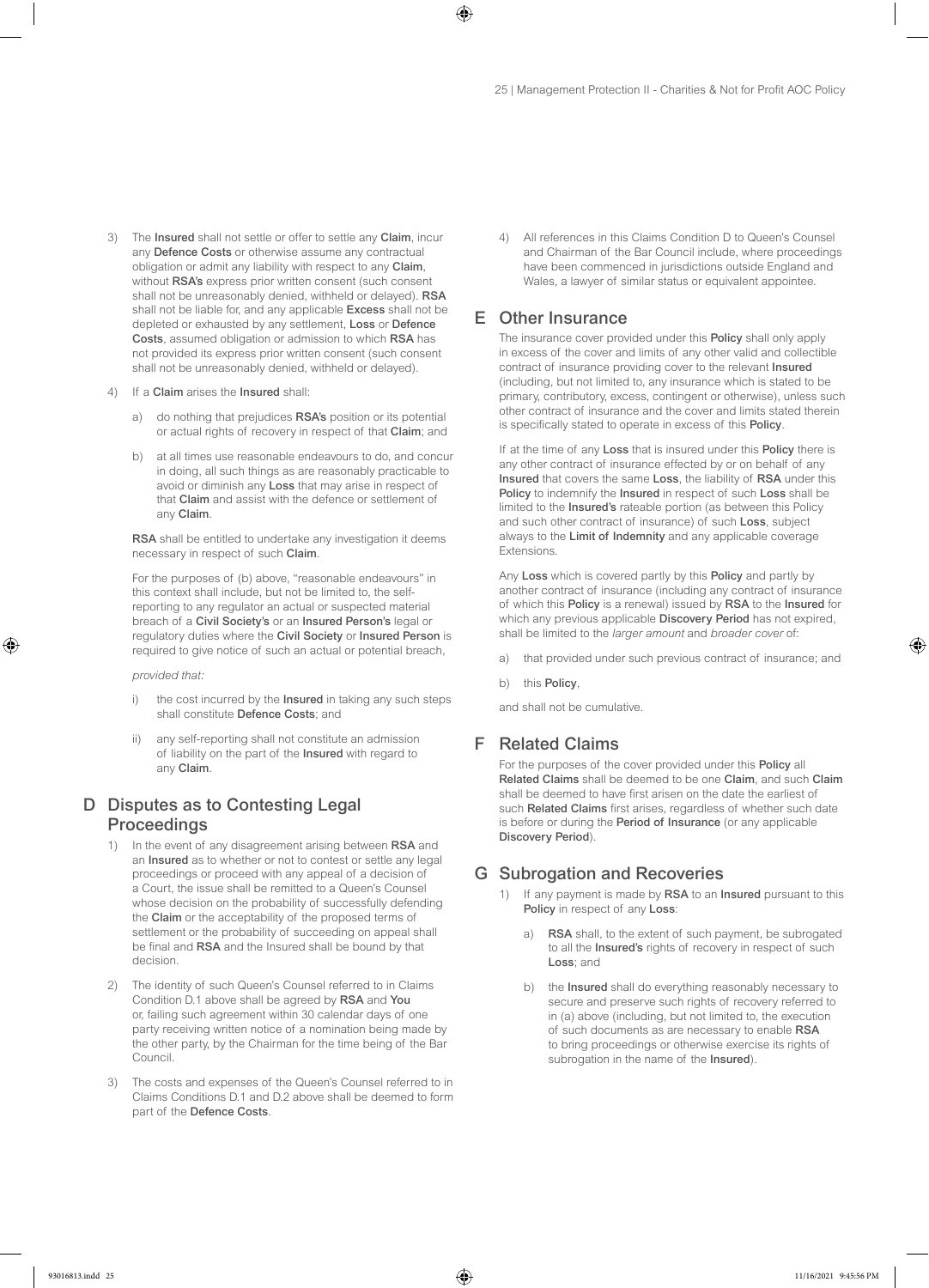- 2) Notwithstanding Claims Condition G.1 above, RSA shall not be entitled to exercise its rights of subrogation against an Insured Person unless such Insured Person has been fraudulent, committed a criminal act or obtained any profit or advantage to which such Insured Person was not legally entitled.
- 3) Any and all recoveries obtained by the Insured from any other party in respect of any Loss insured under this Policy shall be allocated, after the settlement of any Claim, from the top down in respect of such Loss as follows:
	- a) *firstly*, to the benefit of the Insured to reduce or extinguish the amount of the Insured's Loss if and to the extent that such Loss would have been paid under this Policy but for the fact that the amount of such Loss exceeds the Limit of Indemnity together with any applicable Excess;
	- b) *secondly*, to the benefit of RSA for all sums paid in settlement of any Loss arising under this Policy; and
	- c) *thirdly*, to the benefit of the Insured for the amount of any applicable Excess,

#### *provided that:*

- i) such allocation shall only apply after the deduction by the relevant party of the reasonable costs incurred by them (or on their behalf) in obtaining such recovery; and
- ii) any and all recoveries made prior to settlement of any Claim shall be held for the benefit of RSA and only be so allocated after that Claim has been settled (if applicable).

# IX. POLICY DEFINITIONS

# 1 Definitions

When used in this **Policy:** 

- A Benefits means perquisites, fringe benefits, amounts due or payments made in connection with an employee benefit plan or pension scheme, share or stock options or any other right to purchase, acquire or sell shares or stock, and any other obligation or payment, made to or for the benefit of an Employee other than salary (including bonus) or wages.
- B Charity means any Policyholder and its Subsidiaries that has;
	- 1) a defined charitable purpose; and
	- 2) is registered in the United Kingdom, Scotland or Northern Ireland; and
	- 3) is regulated by a Charity Commission or similar body.
- C Circumstance means an incident, occurrence, fact, matter, act or omission which might reasonably be considered to give rise to a Claim.
- D Civil Society means the You and Your Subsidiaries
- E Claim means:
	- 1) service of a Claim Form, counterclaim, Related Claim, Application Notice, Notice of Appeal, Witness Summons or similar legal document (including an application for any related injunction) served upon any Insured in respect of a Wrongful Act;
	- 2) any arbitration proceeding or request to nominate an arbitrator served upon any Insured in respect of a Wrongful Act;
	- 3) any written communication (including electronic communications), whether or not containing a demand for compensation or damages, received by any Insured threatening commencement of proceedings in respect of a Wrongful Act, and any written demand against any Insured Person for monetary damages, reinstatement or other nonmonetary relief;
	- 4) any criminal prosecution of an Insured Person resulting from a Wrongful Act;
	- 5) any notice of an Investigation commenced by the filing of a notice of charge, formal investigative order, questionnaire or similar document:
		- a) into the affairs of the Civil Society or the affairs of an Outside Entity as provided in Directors & Officers Liability Extension C.14 ("Outside Directorship/Entities") and where an Insured Person is required to attend or give evidence; or
		- b) involving a Wrongful Act alleged to have been committed by an Insured Person or in respect of which an **Insured Person** is required to attend or give evidence by reason of that Insured Person acting in their capacity as a Trustee,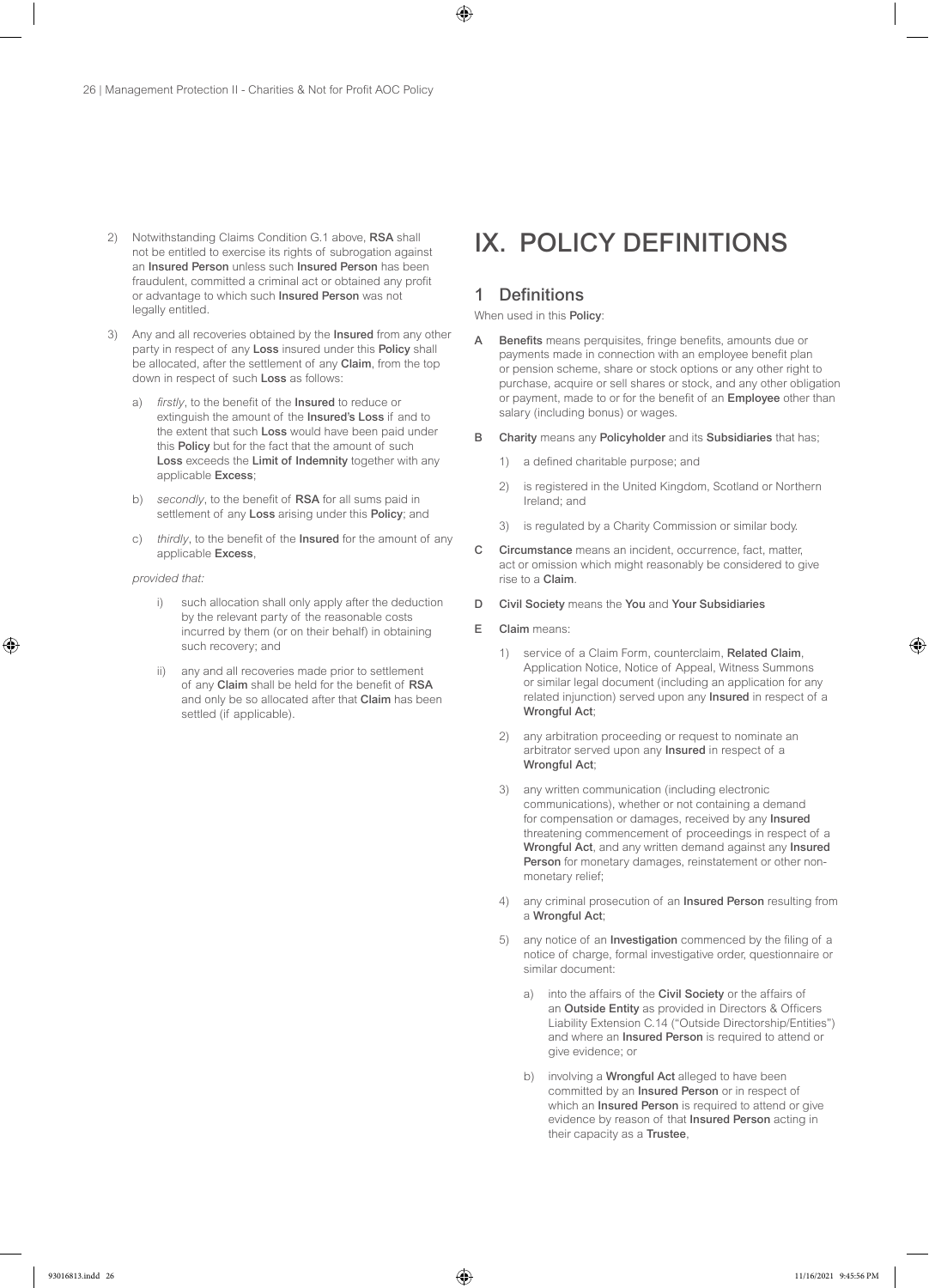and

- 6) any proceedings brought against any Insured Person during the Period of Insurance by any Official Body seeking:
	- a) extradition of an Insured Person where the allegations from which the extradition proceedings result arise from a Wrongful Act by reason of that Insured Person acting in their capacity of a Trustee;
	- b) confiscation, assumption or ownership and control, suspension or freezing of rights of ownership of real property or personal assets of any Insured Person;
	- c) a charge over real property or personal assets of such Insured Person;
	- d) a temporary or permanent prohibition on such Insured Person holding the office or performing the function of a Trustee of the Civil Society;
	- e) restriction of such Insured Person's liberty to a specified domestic residence or an Official Detention; or
	- f) deportation of an Insured Person following revocation of otherwise proper, current and valid immigration status for any reason *other than* an Insured Person's conviction of a crime,

*provided that* any Claim is first made against, or received by, an Insured Person during the Period of Insurance.

- Client means a party to whom a Civil Society provides goods or services under written contract or for a fee.
- G Clean-Up Costs means:
	- 1) rewriting or amending the software programs or systems where such rewriting or amending is necessary to correct the programs, systems or the security codes;
	- 2) duplicating destroyed or damaged electronic data or computer programs from other electronic data or computer programs which shall have been furnished by the Civil Society and in the event that destroyed or damaged computer programs cannot be duplicated from other computer programs, the cost incurred for computer time, computer programmers, consultants or other technical specialists as is reasonably necessary to restore the computer programs to substantially the previous level of operational capability, but shall not include costs arising:
		- a) as a result of the reconstitution of Data recorded on magnetic or optical media if there are no analysis files specifications or backups of software or Data held outside the Premises; or
		- b) as a result of the reconstitution of Data if the Civil Society knowingly uses illegal copies of programs:
			- i) to render the information usable by replacement processing equipment; or
			- ii) to design update or improve the software or programs or to perfect their operation or performance; or
	- 3) as a result of an alteration in Data held on magnetic media due to the effect of magnetic fields their incorrect use or the obsolescence of the Computer System.
- H Computer Clean-Up Costs means reasonable Clean-Up Costs following the fraudulent use of computer hardware, software or Computer System which are the subject of a loss covered under this Policy.
- Computer Fraud means loss of Covered Property, Money or Securities due to any fraudulent or dishonest manipulation by a Third Party of the Civil Society's computer hardware, software programs or Computer System.

For the avoidance of doubt, Computer Fraud does not include:

- 1) the use of any computer to fraudulently cause a transfer of funds belonging to the Insured or for which the Civil Society is responsible from an account maintained by the Civil Society at a financial institution; or
- 2) charges for which the Civil Society is legally liable directly resulting from the fraudulent and unauthorised access and use of a Telecommunications System.
- J Computer System shall mean any Civil Society computer network, software programmes or similar electronic social media content for which the Civil Society is responsible.
- K Contribution means Excess
- L Corporate Trustee means a company incorporated for the purpose of administering the Charity or of acting as Trustee of the Charity.
- M Coverage Section shall mean the terms and conditions relating to each of I. Trustee Liability, II. Corporate Liability, III. Employment Practices Liability and where applicable IV. Charity Protection Fidelity Cover & V. Charity Protection Professional Indemnity.
- N Covered Property means tangible property other than Money or Securities.
- O Criminal Act means theft, fraud or dishonesty committed with the clear intent of obtaining an improper personal financial gain for the Employee or for any other person or organisation intended to receive such gain; but in respect of trading or dealing in commodities, futures, options, currency, foreign exchange and the like this Fidelity Policy Section shall only apply if such act is committed by the Employee with the intent to cause the Civil Society Fidelity Loss and with the clear intent of obtaining an improper personal financial gain for the Employee or for any other person or organisation intended to receive such gain. For the purposes of this definition "improper personal financial gain" shall not include salary, commissions, fees, bonuses, promotions or other emoluments or benefits earned in the normal course of employment.
- P Cyber Liability Event means any Wrongful Act as provided in VII Trustee Definitions OOO. Wrongful Act I. ("an Insured Person") arising from use of any Computer System or Data for which the Civil Society is legally liable.
- Data characters, or symbols on which operations are performed by a computer, being stored and transmitted in the form of electrical signals and recorded on magnetic, optical, or mechanical recording media the property of any Civil Society or for which any Civil Society is responsible that is required by law to be protected from public disclosure.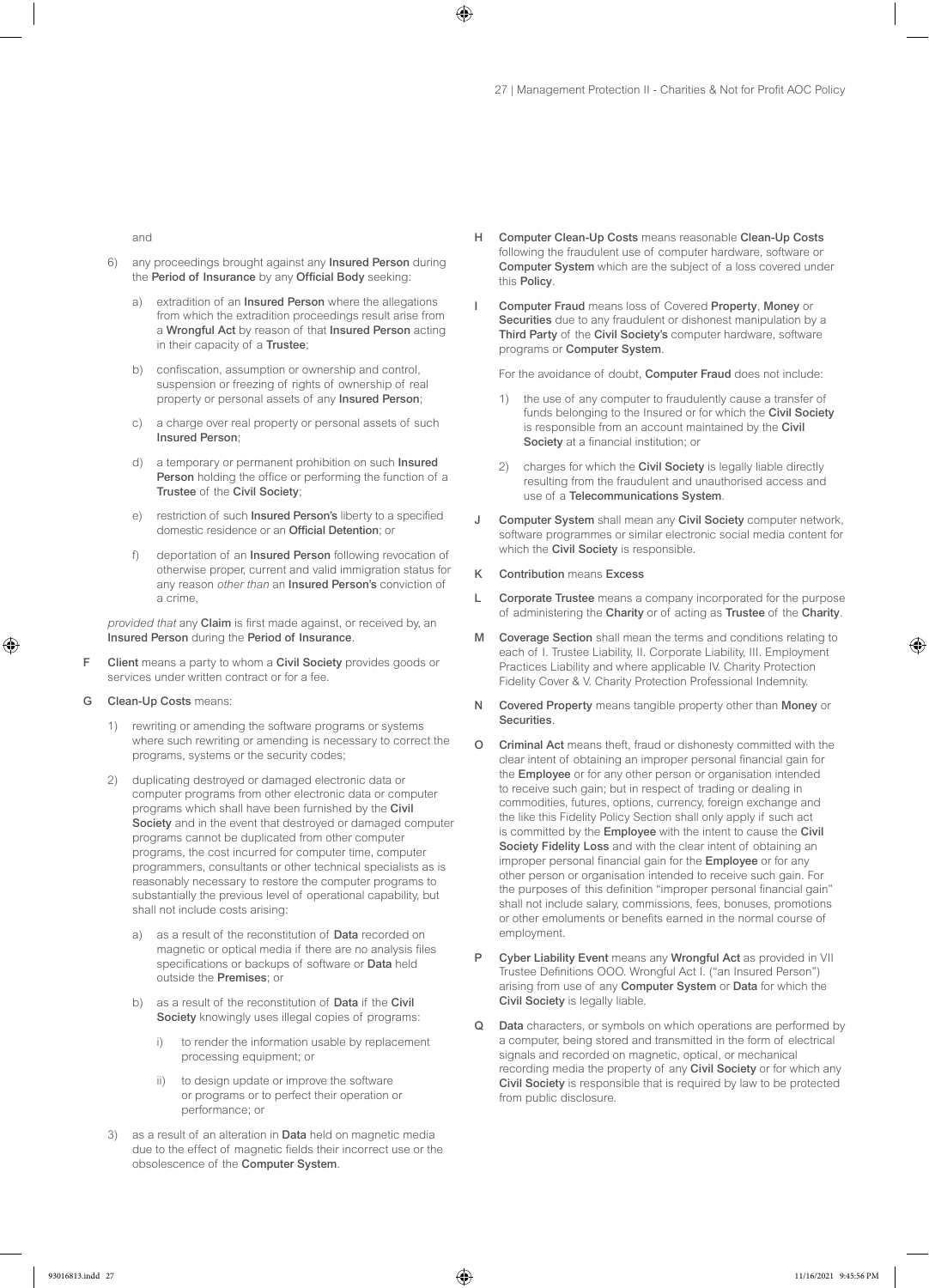- R Defence Costs means that part of a Loss consisting of any costs, charges and fees (including, but not limited to, lawyers' and agents' fees and expenses) incurred by RSA or reasonably and necessarily incurred by the Insured:
	- 1) in defending, investigating or settling any Claim or assisting RSA in investigating, defending or settling any Claim (including the amount of any premiums paid for any insurance instruments or bonds which may be required in certain jurisdictions to institute an appeal or enter a Court appearance);
	- 2) in respect of the attendance or giving of evidence by any Insured Person at any Investigation into the affairs of the Civil Society or the affairs of an Outside Entity as provided in Trustee Liability Extension C.14 ("Outside Directorship/Entities");
	- 3) in respect of any Investigation involving a Wrongful Act alleged to have been committed by any Insured Person or relating to which any Insured Person is required to attend or give evidence by reason of them acting in their capacity as a Trustee; or
	- in respect of an Employment Wrongful Act Defence Costs shall extend to include Preliminary Hearings where a Claim is Probable,

*provided that* Defence Costs shall not include any regular or overtime wages, salaries, fees or benefits of the Trustees or Employees of the Company.

- S Deprivation of Assets Expenses means the amount paid by the Insured directly to the provider of any:
	- 1) schooling;
	- 2) housing;
	- 3) utilities; or
	- 4) personal insurances,

as a direct result of any interim or interlocutory order confiscating or suspending the rights of ownership over personal assets or real property of any Insured Person during the Period of Insurance in circumstances where a personal allowance has been directed by a Court to meet such payments and that personal allowance has been exhausted.

Discovery/Discovered means when a director, equity partner, member, officer or senior manager of the Civil Society (not in collusion with a dishonest Employee) first becomes aware of facts which would cause a reasonable person to believe that Fidelity Loss covered is likely to be incurred, regardless of when the act or acts causing or contributing to such Fidelity Loss occurred even though the exact amount or details of Fidelity Loss may not then be known. Discovery also means when the Civil Society receives notice of an actual or potential claim against it alleging facts that if true would constitute a covered Fidelity Loss.

Discovery made by one Civil Society shall constitute Discovery made by every Civil Society.

- U Discovery Period means the period immediately following the expiry of the Period of Insurance during which You shall be entitled to continue to notify Claims or Circumstances pursuant to the terms of:
	- 1) Policy Condition H. ("Discovery Period"); or
	- 2) Trustee Extension C.18 ("Retired and Former Trustees"), (each as applicable) of this Policy.

#### V Documents means:

- 1) documents (excluding bearer bonds, coupons, bank or currency notes or other negotiable instruments); or
- 2) computer systems records the property of the **Insured** or for which the **Insured** is legally responsible.
- W Employee means any natural person who was, or is, or becomes during the Period of Insurance:
	- 1) an employee (which shall include trainees, casual, part-time, seasonal, temporary, voluntary and work experience personnel) of the Civil Society whilst acting in such capacity; or
	- 2) seconded to the Civil Society and acting in such capacity.
- X Employment Wrongful Act means any error, misstatement, misleading statement, act, omission, neglect or breach of duty committed by any one or more Insured Persons in their capacities as such against any past, present or prospective Employee, Trustee or partner of Yours, in connection with any:
	- 1) wrongful, unlawful or unfair dismissal, discharge or termination of employment;
	- 2) breach of any written or oral employment contract or quasiemployment contract;
	- 3) employment-related misrepresentation;
	- 4) violation of employment discrimination laws (including sexual or other workplace harassment and discrimination on the grounds of racial or national origin, sex, sexual orientation, religion, maternity, pregnancy, age and disability);
	- 5) violation or non-compliance with legislation regulating working hours;
	- 6) wrongful failure to employ or promote;
	- 7) wrongful demotion;
	- 8) wrongful discipline;
	- 9) wrongful deprivation of a career opportunity;
	- 10) failure to grant tenure;
	- 11) failure to adopt adequate workplace or employment policies and procedures;
	- 12) Retaliatory treatment of whistleblowers or others;
	- 13) negligent evaluation;
	- 14) employment-related invasion of privacy;
	- 15) employment-related breach of data protection legislation;
	- 16) employment-related libel, slander, humiliation and defamation;
	- 17) failure to furnish accurate job references;
	- 18) employment-related wrongful infliction of mental anguish or emotional distress; or
	- 19) breach of any obligation which has been transferred to the Civil Society by virtue of the Transfer of Undertakings 2014 or the EC Acquired Rights Directive, save for any obligation which existed at or prior to the date of transfer.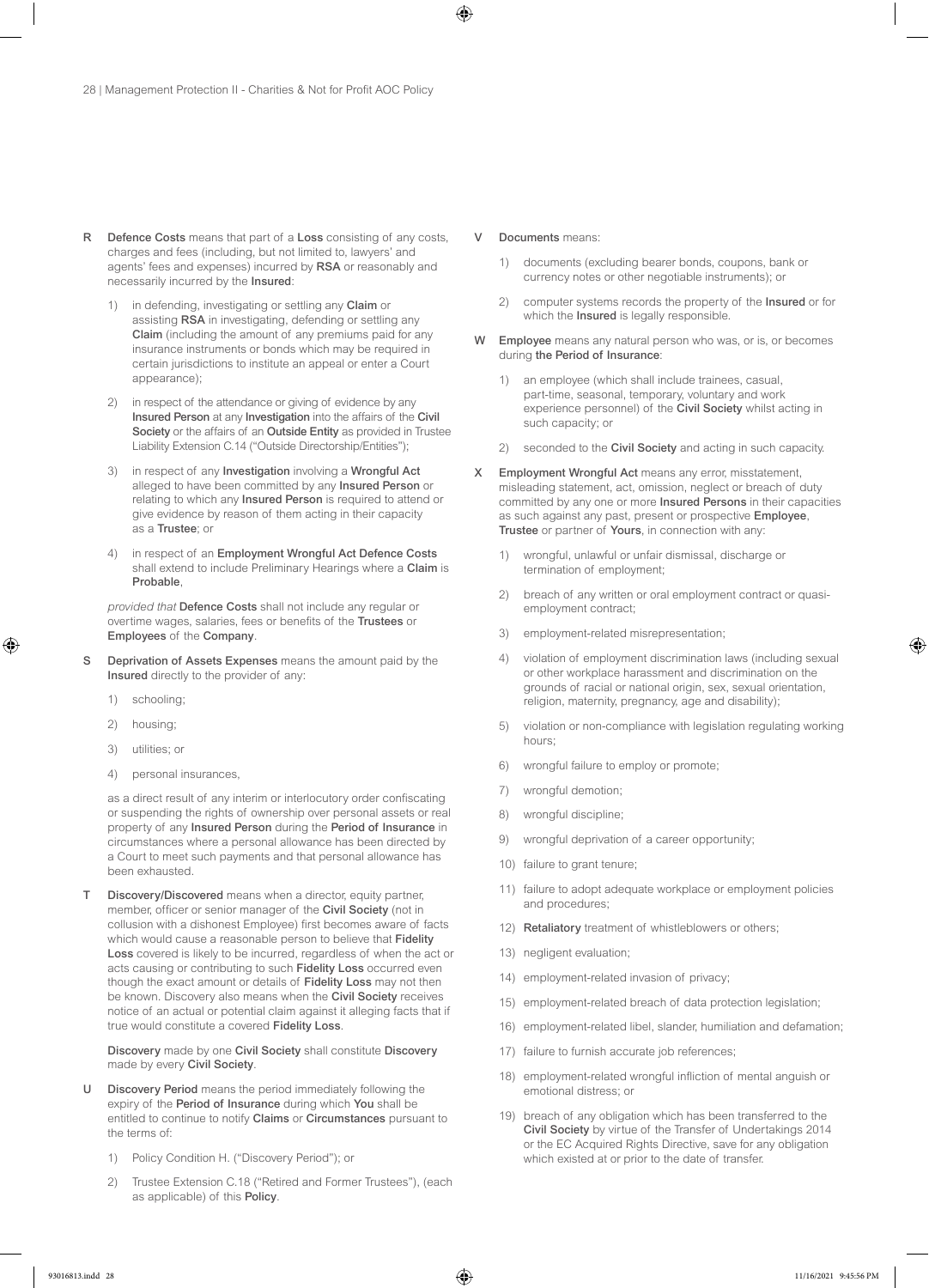Expenses means the necessary and reasonable costs, charges and fees incurred by the Insured or by RSA in investigating, defending or settling any Claim

*provided that* Expenses shall not include

- 1) salaries, commissions, emoluments, fees or any other benefits from employment or costs and expenses normally incurred by the Insured in the absence of a Claim; or
- 2) costs and expenses incurred by a customer to whom the Insured provides goods or services under a written contract unless ordered by a court or other legally authorised tribunal; and
- 3) Expenses incurred without the prior written consent of RSA.
- Z Excess means that part of each and every Claim or Loss, as applicable, which shall not be indemnified by RSA and is payable by the Insured, the amount of which is specified in the Policy **Schedule**
- AA Fidelity Limit of Indemnity shall mean the maximum aggregate shown in the Policy Schedule
- BB Financial Institution means any entity whose principal business activity is as a clearing bank, deposit/lending bank, building society, foreign exchange broker or trader, merchant bank, stockbroker, securities broker, commodity trader or broker, derivative trader or broker, hedge fund, insurance broker, insurance company (general or life), financial advisor (including independent financial advisors), asset management company, investment trust provider, Independent Saving Account provider, unit trust or other financial investment provider, credit provider or currency exchange operation or any other similar entity.
- CC Fidelity Loss means direct financial loss sustained by the Civil Society (or for the purposes of V. Fidelity Extensions, B. Ownership & Client Coverage Extension, 2., direct financial loss sustained by a Client), arising from an act specifically insured under the Fidelity Insuring Clause within the Fidelity Section. All Fidelity Loss of any kind, sustained as a result of one act, omission, or event or series of events shall be deemed to be one

loss for the purpose of the calculation of the Fidelity Limit of Indemnity or Retention regardless of when during the Period of Insurance or prior thereto, such acts occurred or the number of Civil Societies who sustain such loss.

- DD Full Annual Premium means the annual insurance premium payable by You, including any additional insurance premium which becomes payable immediately prior to the expiry of the Period of Insurance.
- EE Funds Transfer Fraud means the Fidelity Loss of funds from an account maintained by the Civil Society at a financial institution (from which the Civil Society or their authorised representatives may request the transfer, payment or delivery of funds), following fraudulent electronic, telegraphic, cable, facsimile, teletype, telephone, or written instructions to debit such account and to transfer, pay or deliver funds from such account and which instructions purport to have come from the Civil Society, but which are fraudulently transmitted or issued by a Third Party, are a forgery or fraudulently altered by a Third Party.
- FF Identity means publicly available data held by an official registry or any other party which relates to the formation and identity of the Civil Society and relied upon by investors or vendors in establishing the financial standing and credit worthiness of the Civil Society.
- GG Identity Fraud means the fraudulent modification, alteration or theft of Identity committed by an Employee or Third Party.
- HH Identity Fraud Expenses means reasonable and necessary:
	- 1) fees, costs and expenses incurred solely to correct or reinstate public records following an Identity Fraud;
	- 2) legal fees, costs and expenses incurred in applying for civil or criminal proceedings to be dismissed or withdrawn on the basis that the alleged liability resides with the perpetrator of the Identity Fraud; or
	- 3) fees, costs and expenses incurred to employ the services of a professional private investigation agency to investigate the identity of the perpetrator of the Identity Fraud.
- II Insured means:
	- 1) the Insured Persons;
	- 2) the Civil Society; or
	- 3) You,

declared to RSA prior to the commencement of the Period of Insurance and as may be acquired or created during the Period of Insurance pursuant to the terms of Policy Condition A. ("Acquisition or Creation of a Subsidiary").

- JJ Insured Persons means;
	- 1) any natural person who was, is, or becomes during the **Period** of Insurance, a Trustee or manager;
	- 2) any natural person falling within the definition of Insured in accordance with Definition III ("Trustee") who is incompetent, incapacitated, bankrupt or deceased and against whose estates, heirs, executives or other legal representatives claims are being pursued which would, absent such incompetence, incapacity, bankruptcy or death be covered by the Policy; and
	- 3) in connection with Employment Wrongful Acts only, any Employee of the Civil Society or any natural person (whether self-employed or employed by an entity other than the Civil Society) who is contracted to and supervised by the Civil Society,

*provided that:*

- a) the contract between that Employee of the Civil Society or natural person and the Civil Society provides for the Civil Society to indemnify that Employee or natural person in respect of any Claim and the Civil Society has agreed to do so; and
- b) RSA has agreed (at its sole and absolute discretion) to provide such cover and each such Employee or natural person is added to the Policy Schedule by written endorsement.
- KK Investigation means any formal or official investigation (other than the Civil Society's own internal investigation) or where an official investigation is Probable: examination, dawn raids, site raids, regulatory interviews or other proceedings made or commenced during the Period of Insurance by a governmental body, professional body or other institution duly authorised to carry out such investigations.
- LL Investigation Expenses means expenses incurred solely to substantiate the amount of a Fidelity Loss covered but does not mean expenses paid by the Civil Society for salaries, wages or similar expenses.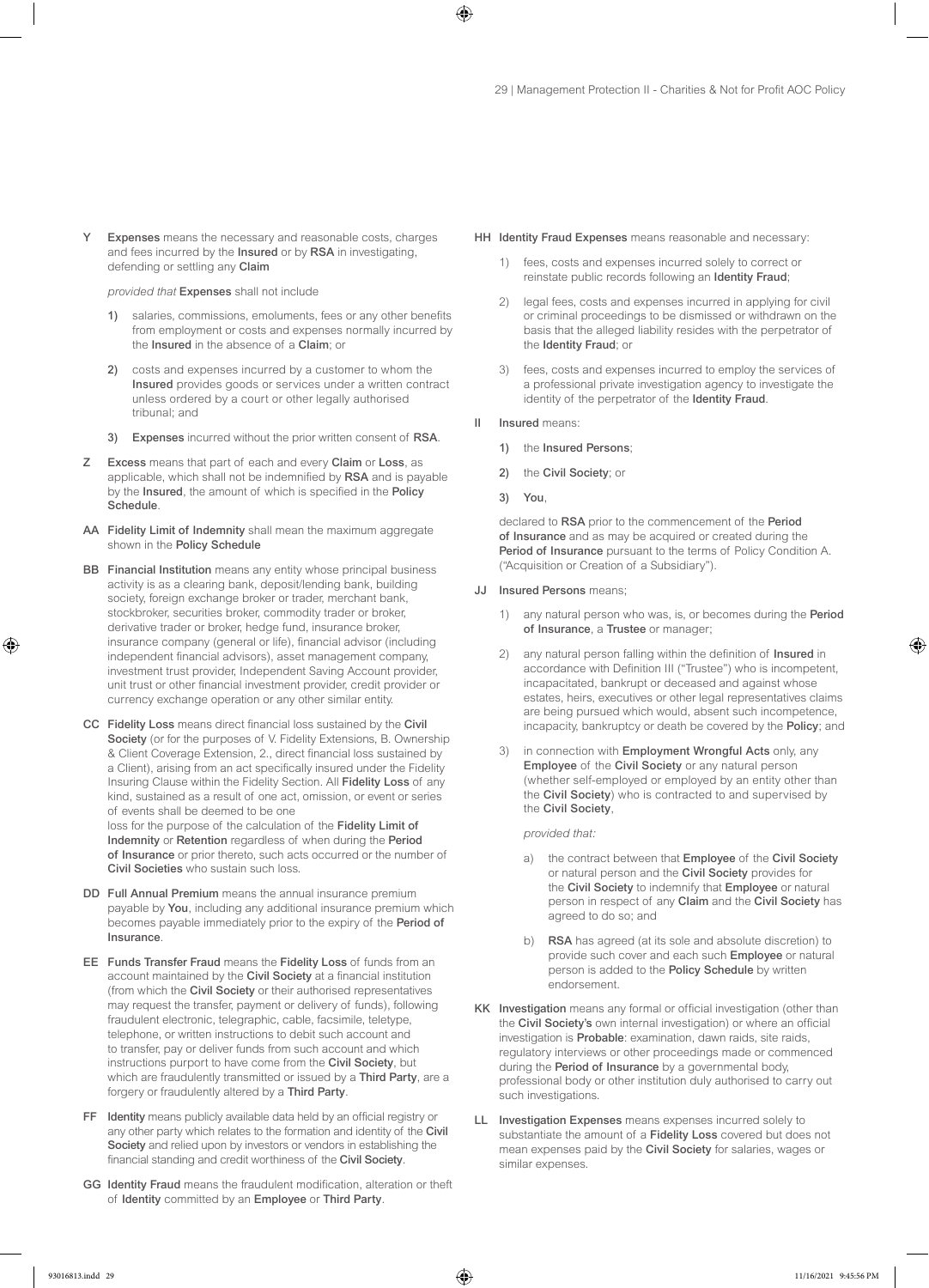#### MM Legal Activity means

- 1) the provision of legal advice or assistance, or representation in connection with the application of the law or resolution of legal dispute:
- 2) any Reserved Legal Activity as defined in section 12 of the Legal Services Act 2007, namely:
	- (a) the exercise of a right of audience;
	- (b) the conduct of litigation;
	- (c) reserved instrument activities;
	- (d) probate activities;
	- (e) notarial activities;
	- (f) the administration of oaths.
- NN Limit of Indemnity means the limit specified in the Policy **Schedule**
- OO Kidnap & Ransom Event means the unlawfully seizing and carrying away of an Insured Person by force or fraud, or seizing and detaining an Insured Person with an intent to carry that person away at a later time for a purpose.

#### PP Loss/Losses:

- 1) means:
	- a) damages, compensation, contributions, judgments or (if concluded with RSA's prior written consent) settlements;
	- b) claimant's legal costs and Expenses;
	- c) punitive, exemplary and aggravated damages if and to the extent such damages are insurable under the laws of the United Kingdom, Channel Islands or Isle of Man,

*except where*:

- i) such damages are awarded in respect of an Employment Wrongful Act; and
- ii) such damages are awarded in respect of any Claim arising in or in relation to the USA.
- d) all other costs and Expenses ordered by a court or other legally authorised tribunal, or incurred with RSA's prior written consent;
- e) Defence Costs, in respect of a Claim made against, or received by, any Insured, jointly or severally; and
- f) in respect of an Employment Wrongful Act only, the cost to the Insured of paying wages (but not Benefits) to an Employee for the period from the date of the purported dismissal or termination to the date on which the court or Tribunal of first instance delivered its judgment to the parties,

*provided that* Loss shall not include:

- a) any taxes;
- b) any fines;
- c) any penalties;
- d) any other form of Loss which is uninsurable under the law of the state or country to which the Claim is subject;
- e) the multiple portion of any multiplied damage award;
- f) any amount which the Insured is not legally liable to pay; or
- g) in respect of an Employment Wrongful Act only:
	- i) any amount not indemnified by the Civil Society for which the Insureds are absolved from payment by reason of any covenant, agreement or court order;
	- ii) the value of any share or stock options or any other right to purchase, acquire or sell shares or stock;
	- iii) taxes, fines or penalties imposed by law or the multiple portion of any multiplied damage award;
	- iv) the cost of complying with any injunctive or other non-monetary relief or any agreement to provide any such relief; or
	- v) matters uninsurable under the law in accordance with which this Policy is construed or such Claim is adjudicated.
- QQ Member means a member of a Limited Liability Partnership as defined under the Limited Liability Partnership Act 2000.
- RR Merger means the occurrence of either of the following events:
	- 1) Your consolidating with or merging into or selling all or substantially all of Your assets to any other person or entity or group of persons or entities acting in concert; or
	- 2) any person or entity, whether individually or together with any other person or entity, acquiring an amount of share capital representing more than fifty per cent. (50%) of the voting power for the election of Your Trustees, or acquiring the voting rights for such an amount of the shares.
- SS Money means:
	- 1) currency, coins and bank notes in current use and bullion; or
	- 2) travellers cheques, postal orders, postage stamps, luncheon vouchers, consumer redemption vouchers, gift tokens, trading stamps, phone cards, and VAT stamps all in current use and unused credits in franking machines; or
	- 3) monetary balances held at a financial institution to the credit of the Civil Society.
- TT North America means the United States of America and Canada and in each case its territories and possessions and any state or political sub-division thereof.
- UU North American Claim means each and every Claim brought against the Charity in North America or which is instituted or pursued before an arbitrator or tribunal or in courts in North America (whether for enforcement of judgment or otherwise) or in which it is contended that the laws of any country state or political subdivision in North America should apply.
- VV Official Detention means the confinement of any Insured Person in secure custodial premises, operated by or on behalf of a governmental or judicial agency in connection with a Claim against such Insured Person regardless of whether such confinement is without charge or without a judicial finding of culpability or liability in relation to such Claim.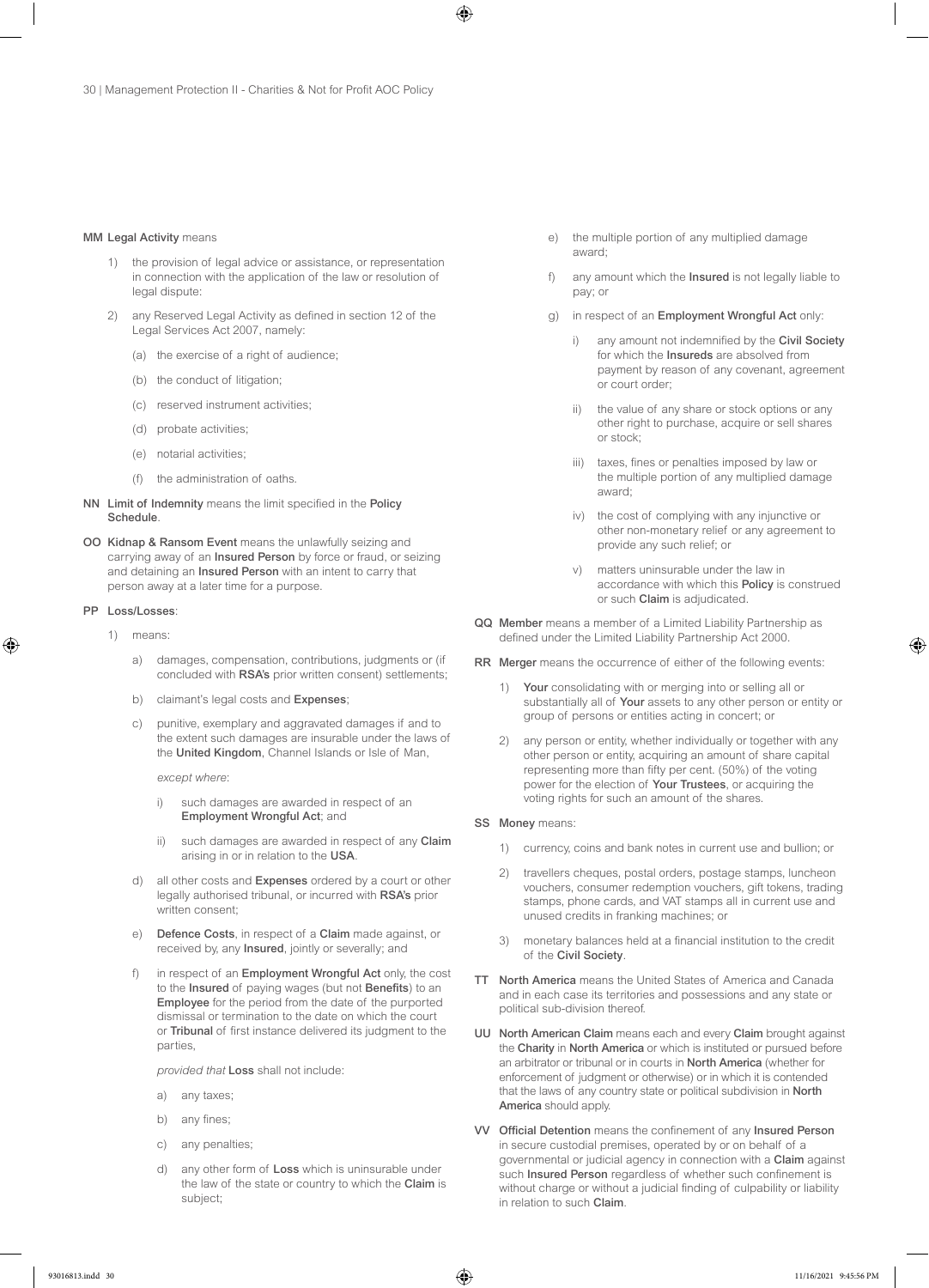- WW Original Inception Date means the date from which the Civil Society has maintained uninterrupted equivalent insurance cover with an insurer, whether under this Policy or any preceding contract of insurance.
- XX Outside Entity means any company or non-profit organisation (other than a Subsidiary) *unless* that entity is either:
	- registered (for any purpose), domiciled or incorporated in the USA: or
	- 2) has any of its Securities listed on any exchange in the USA,

*provided that* in the case of a company or non-profit organisation falling within this Definition, such entity shall constitute an Outside Entity and be insured under this Policy if:

- a) RSA has agreed to provide such insurance cover;
- b) such entity is listed as an Outside Entity in the Policy Schedule by written endorsement; and
- b) You hold share capital in such entity.
- YY Pension Management Event means any Wrongful Act arising from any pension plan, fund, or scheme (including a personal pension scheme), stakeholder or Enrolment Pension Scheme which provides retirement income for **Employees** of any Civil Society.
- ZZ Period of Insurance means the period of time specified in the Policy Schedule.
- AAA Policy means, collectively, the Policy Schedule, Statement of Fact, the Proposal, each Policy Section and the Terms and Conditions of this contract of insurance including any Clauses attaching thereto.
- BBB Policy Schedule means the Management Liability Policy Schedule attaching to this Policy.
- CCC Pollutants means:
	- 1) any air emission, odour, waste water, oil or oil products, infectious or medical waste, biological contaminants, asbestos or asbestos products, electric or magnetic or electromagnetic fields and noise, and any ionising radiations or contamination by radioactivity; and
	- 2) any substance located anywhere in the world exhibiting any hazardous characteristics as defined by, or identified on a list of hazardous substances issued by, the United States Environmental Protection Agency or a country, state, county, municipality or locality counterpart thereof including, but not limited to, solids, liquids, gaseous or thermal irritants, contaminants or smoke, vapour, soot, fumes, acids, alkalis, chemicals or waste materials.
- DDD Pollution means the actual, alleged or threatened discharge, release, escape, seepage, migration or disposal of Pollutants into or on real or personal property, water or the atmosphere.
- EEE Professional Indemnity Wrongful Act means any act or omission actually or allegedly committed arising out of the provision of Professional Services.
- FFF Professional Services means the services specified in the defined charitable purpose when performed within or in furtherance of the Charity.
- GGG Probable shall mean where a Trustee has knowledge of such facts as would lead a reasonable person to believe that a particular governmental body, professional body, or other institution duly authorised is committing, has committed or is about to commit a formal interview or investigation. The Trustee must be able to articulate the facts and circumstances forming the basis for probable cause.
- HHH Property means tangible property other than Money or Securities.
- III Public Relations Consultancy Fees means fees necessarily incurred by the Insured to employ the services of an external public relations consultant solely for the purpose of providing advice to the Insured to review, develop or implement a crisis plan in order to minimise the impact of any adverse publicity following the occurrence of any Loss covered by this Policy.
- JJJ Related Claims means any and all Claims based on, arising out of, or in any way involving the same or related or series of; facts, acts, Circumstances, situations, transactions, original cause or source, error, omission or events.
- KKK Retaliation/Retaliatory means a Wrongful Act of an Insured relating to, or alleged to be in response to:
	- 1) the treatment of any Employee less favourably than any other Employees; or
	- 2) the victimisation of any Employee because that Employee threatens to bring proceedings, give evidence or information, take any action or make any allegation concerning the Insured, with reference to any applicable laws or legislation in the relevant jurisdiction relating to:
		- a) sex, race, or disability discrimination;
		- b) whistle blowing; or
		- c) any employment protection law generally.
- LLL Retention means that part of each and every Claim or Fidelity Loss, as applicable, which shall not be indemnified by RSA and is payable by the Civil Society, the amount of which is specified in the Policy Schedule. Retention may also be referred to as Fidelity Excess in the Policy Schedule.
- MMM Retires/Retirement means the act of any Insured Person in voluntarily relinquishing their position from the Civil Society with a resulting state of retirement whereby such Insured Person does not subsequently resume or assume the position of Trustee or Employee.
- NNN Retroactive Date means means the date specified in the Policy Schedule. Where Fidelity Cover has not previously been purchased the Retroactive Date shall be the first RSA inception date as stated in the Policy Schedule as the Period of Insurance "From Date"
- OOO Securities means:
	- 1) any note, stock, bearer instrument, derivative, bond, debenture, evidence of indebtedness, depositary receipt, share or other equity or debt security of any Insured; and
	- 2) any certificate of interest or participation in, receipt for, warrant or other right to subscribe to or purchase, voting certificate relating to, certificate of deposit for, or other interest in any of the items referred to in (1.) above.
- PPP Spouse means a lawful spouse, civil partner or any person deriving similar status by reason of the law applicable to the relevant territory or jurisdiction in which that person resides.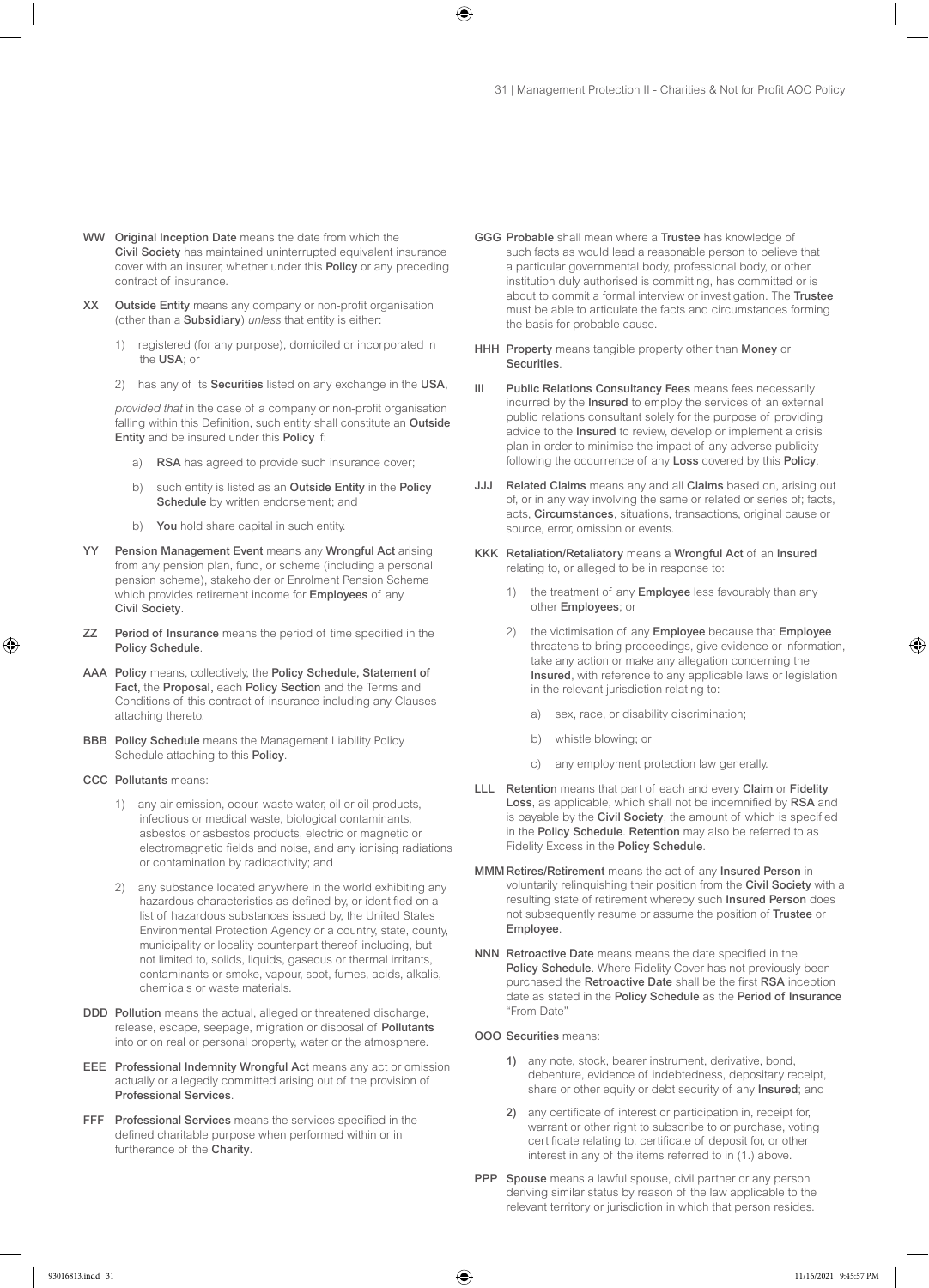- QQQ Statement of Fact means the information contained in any document provided by You to RSA relating to the cover applied for under this Policy.
- RRR Sub-Limit means the maximum aggregate liability of RSA from all Claims or Related Claims first made during the Period of Insurance (or any applicable Discovery Period) arising from an Extension to any Insuring Clause under this Policy. Any Sub-Limit shall be part of and not in addition to the Limit of Indemnity attaching to the applicable Insuring Clause.

#### SSS Subsidiary means any entity in which You:

- 1) hold directly or indirectly more than fifty per cent (50%) of the voting rights;
- 2) have the right to appoint or remove a majority of the board of Directors; or
- 3) hold more than half of the issued share capital,

and where You are a partnership, an entity shall be a Subsidiary of the partnership where such holding or right is held for the benefit of the partnership.

- TTT Trustee means any natural person who was, who is or who will become:
	- 1) a trustee of the Civil Society or the Employee thereof to whom any duty of such trustee is delegated;
	- 2) a trustee of any trust other than a trust corporation or a pension fund trust which was, is, or may hereafter be or be deemed to be the Civil Society or wholly or mainly engaged within or in furtherance of the purposes of the Civil Society;
	- 3) a director including any de facto director (as defined under Section 251 of the Companies Act 2006 or any equivalent provision in the jurisdiction) of the Civil Society, or company incorporated for the purpose of administering the Civil Society, or the Trustee other than its external auditor, liquidator, administrator, receiver or solicitor; and
	- 4) an officer or member of the committee of management of any unincorporated association which was, is or may hereafter be or be deemed to be the Civil Society or wholly or mainly engaged within or in furtherance of the purposes of the Civil Society.
	- 5) a manager of the Civil Society
	- 6) A volunteer who has been officially appointed by the Civil Society
	- 7) a Member

For the avoidance of doubt, the Policy covers a Trustee solely in relation to his activities for and on behalf of the Civil Society and not in relation to any other activities.

#### UUU Third Party means any person other than:

- 1) an Employee, equity partner, member or director of the Civil Society; or
- 2) one who is or acts on behalf of the Civil Society as any auditor, accountant, broker, investment adviser or investment manager, factor, commission merchant, consignee, or other similar agent or representative; or
- 3) one providing a service pursuant to and under a contract with the Civil Society.
- VVV Terrorism means an act of any person acting on behalf of or in connection with any individual or organisation which carries out activities directed towards the overthrowing or influencing by force or violence of Her Majesty's government in the United Kingdom or any other government (whether such government is legally established or not).
- WWW Tribunal means a tribunal constituted in accordance with the Employment Tribunals (Constitution and Rules of Procedures) Regulations 2001, and any statutory amendment or successor thereto.
- XXX United Kingdom means the United Kingdom of Great Britain and Northern Ireland.
- YYY USA means the United States of America and in each case its territories and possessions and any state or political sub-division thereof.
- ZZZ Virus means programming code or series of instructions designed to achieve an unexpected, unauthorised or undesirable effect or operation when loaded onto a Computer System, transmitted or transferred between Computer Systems via networks, extranets, internet or electronic mail or attachments thereto or via floppy diskettes or CD-ROMs or otherwise and whether involving self replication or not.

#### AAAA Wrongful Act means in respect of:

1) an Insured Person:

any error, misstatement, misleading statement, act, omission, neglect, breach of duty, breach of trust, libel, slander, breach of contract, breach of warranty of authority, wrongful trading as set out in section 214 of the Insolvency Act 1986 (or any equivalent situation in any jurisdiction in which the Civil Society is incorporated), Employment Wrongful Act, any other matter asserted against a Trustee solely by reason of their status as such or other act committed by any Insured Person in their duties or capacity as:

- a) a Trustee; or
- b) a Trustee, governor or incumbent of a position of equivalent status of any Outside Entity,

and

#### 2) the Civil Society:

any error, misstatement, misleading statement, act, omission, neglect, or breach of duty, breach of trust, breach of warranty of authority, or other act actually or allegedly committed or attempted by the Civil Society.

BBBB You/Your means the organisation so designated in the Policy Schedule.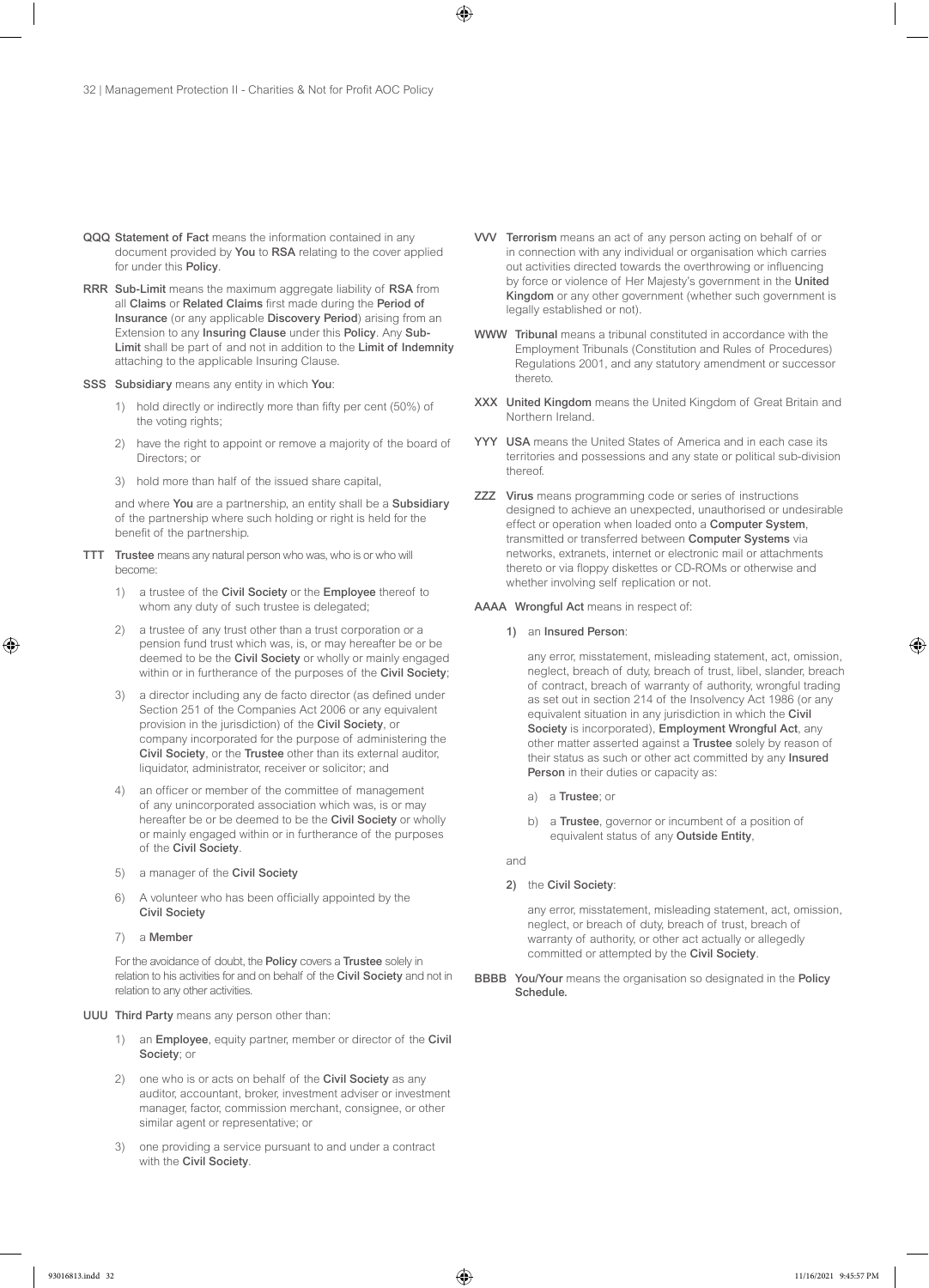# X DIFFERENCE IN CONDITIONS AND LIMITS PROVISION

#### This Policy extension shall only apply where shown in the Policy Schedule.

RSA shall provide indemnity to the You for any difference in Condition or Difference in Sub Limit between this RSA Policy and the preceding Directors Liability Policy, of which this is a direct replacement.

This extension expires 36 months from the first RSA Policy inception date stated in the Schedule as the Period of Insurance "From Date".

This agreement will only apply where RSA has been supplied with a copy of the previous policy wording and schedule which evidences the previous broader cover or sub-limit in the event of a Claim.

# A Difference in Conditions and Limits **Exclusions**

### 1 Exclusions applicable to all types of Loss

RSA will not provide indemnity to You or any Civil Society under this extension in respect of:

- a) any Cover that is shown as "Not Insured" in the Schedule to the RSA Policy; or
- b) any Cover which was not insured under the Preceding Directors Liability Policy; or
- c) any differences in cover between the Preceding Directors Liability Policy and the RSA policy which exist because RSA has been asked to change, delete or reduce Cover or Limits of Indemnity under the RSA Policy; or

#### d) Any Financial Institution

There are certain exceptions and limits of cover contained in the RSA Policy which will always apply in the way described no matter what the equivalent exceptions and limits in the Preceding Directors Liability Policy may have been. These are as follows;

- Unlimited run off period for any retiring director, manager, Officer, member or similar shall not apply. Run off cover for Retired and former Directors shall apply as set out in this Policy; 1. Directors & Officers Liability, Directors & Officers Extensions, 17 Retired and Former Directors.
- b) The Limit of Indemnity applicable to each Section; Directors & Officers, Corporate Liability, Employment Practices Liability & Fidelity.
- c) Any existing endorsement or wording relating to DIC/DIL extensions shall not apply.
- d) Any reinstatement of limits shall not apply where RSA provide cover on an Any One Claim basis.
- e) Any waiver of excess linked to a service provider.
- f) Policy conditions; Dispute Resolution and Financial or Trade **Sanctions**
- g) Claims Conditions; Defence and Co-operation.
- h) Legal Expenses or Legal Protection insurance.
- i) Public Liability, Products Liability or Employer's Liability insurance.
- j) Professional Indemnity insurance.
- k) Pension Trustee Liability.
- l) Help advice or other telephone services.
- m) The provision for Service providers, Panels or arrangements.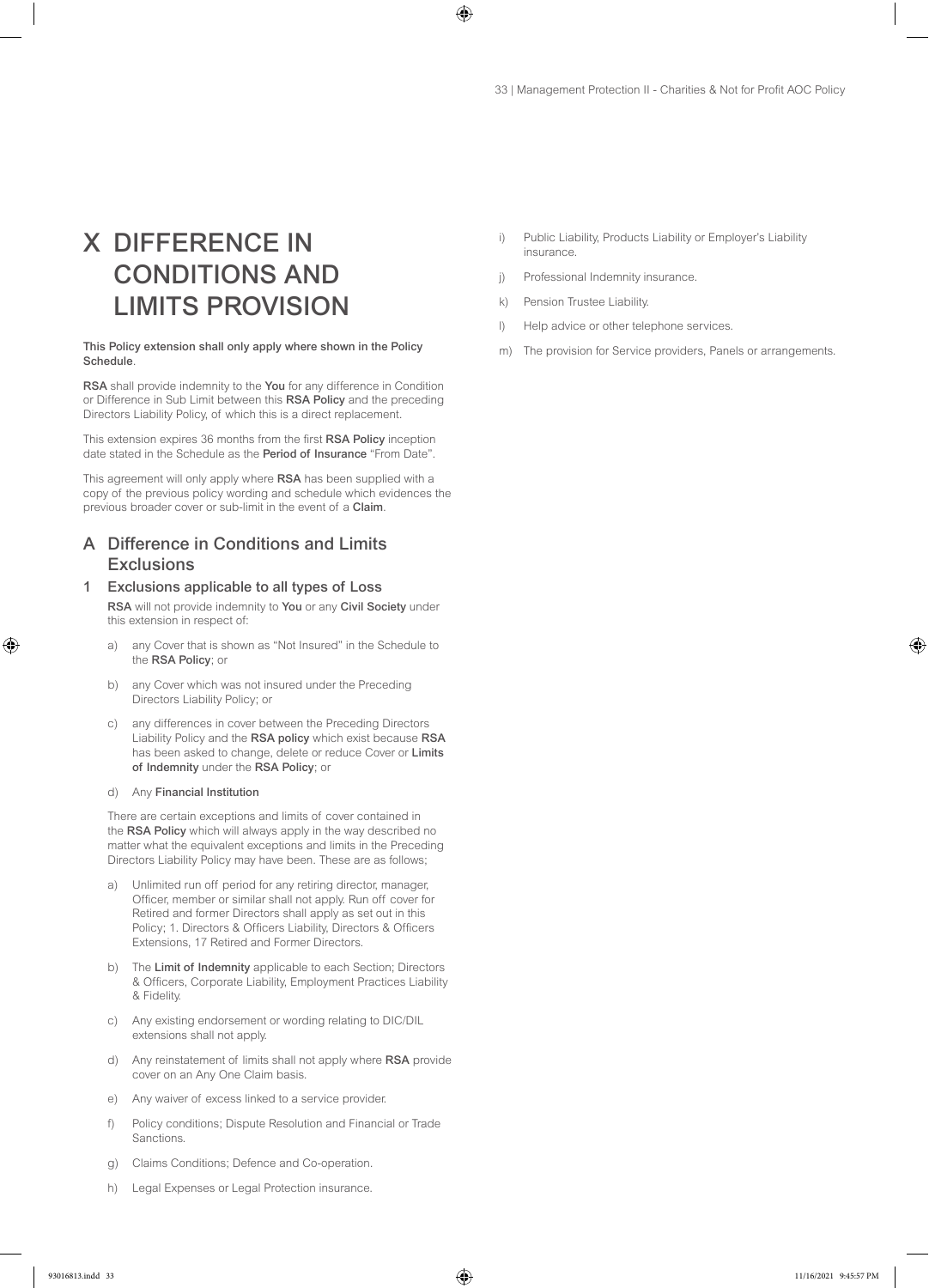# Privacy Notice

At Royal & Sun Alliance Insurance Ltd we provide commercial insurance policies directly or in partnership with other organisations.

Where individuals are covered under the terms of these insurance policies we may need to process their personal information. Information including the purpose and basis for the processing, how long data will be retained for and about the individual rights under the data protection regulation can be found at: https://www.rsagroup.com/support/legalinformation/privacy-policy/

# How you can contact us about this Privacy Notice?

If you have any questions or comments about this Privacy Notice please contact:

The Data Protection Officer RSA Bowling Mill Dean Clough Industrial Park Halifax, HX3 5WA You may also email us at crt.halifax@uk.rsagroup.com.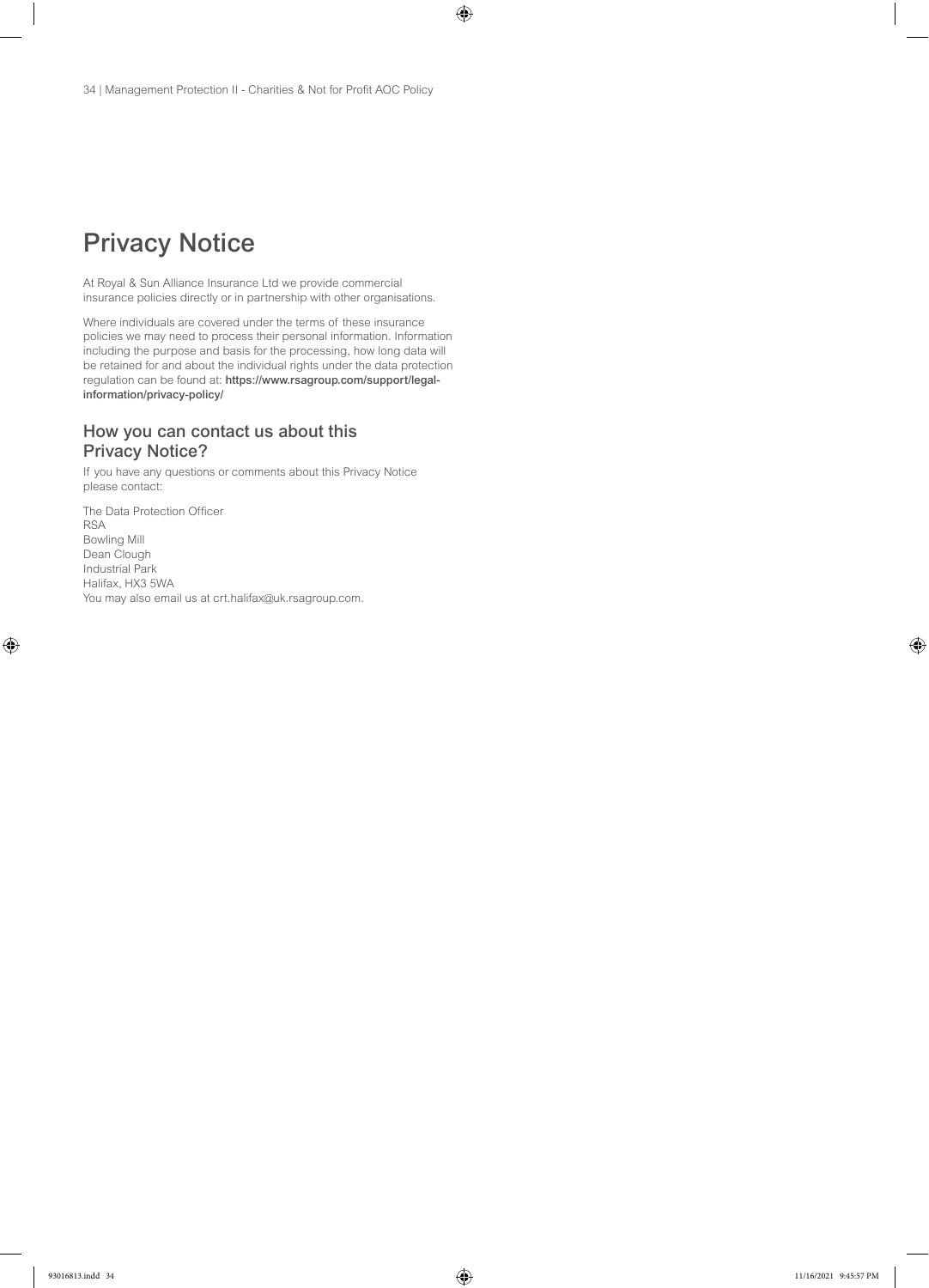# Complaints Procedure

# Our Commitment to Customer Service

At RSA we are committed to going the extra mile for our customers. If you believe that we have not delivered the service you expected, we want to hear from you so that we can try to put things right. We take all complaints seriously and following the steps below will help us understand your concerns and give you a fair response.

# Step 1

If your complaint relates to your policy then please contact the sales and service number shown in your schedule. If your complaint relates to a claim then please call the claims helpline number shown in your policy booklet.

We aim to resolve your concerns by close of the next business day. Experience tells us that most difficulties can be sorted out within this time.

#### Step 2

In the unlikely event that your concerns have not been resolved within this time, your complaint will be referred to our Customer Relations Team who will arrange for an investigation on behalf of our Chief Executive. Their contact details are as follows:

#### Post:

RSA P O Box 255 Wymondham NR18 8DP

Email: crt.halifax@uk.rsagroup.com

### Our promise to you

We will:

- Acknowledge all complaints promptly
- Investigate quickly and thoroughly
- Keep you informed of progress
- Do everything possible to resolve your complaint
- Use the information from your complaint to proactively improve our service in the future.

Once we have reviewed your complaint we will issue our final decision in writing within 8 weeks of the date we received your complaint.

# If you are still not happy

If you are still unhappy after our review, or you have not received a written offer of resolution within 8 weeks of the date we received your complaint, you may be eligible to refer your case to the Financial Ombudsman Service. The Financial Ombudsman Service is an independent body that arbitrates on complaints. They can be contacted at:

#### Post:

Financial Ombudsman Service Exchange Tower Harbour Exchange Square London E14 9SR

#### Telephone:

0800 0234567 (for landline users) 0300 1239123 (for mobile users)

Email: complaint.info@financial-ombudsman.org.uk Website: www.financial-ombudsman.org.uk

You have six months from the date of our final response to refer your complaints to the Financial Ombudsman Service. This does not affect your right to take legal action, however, the Financial Ombudsman Service will not adjudicate on any case where litigation has commenced.

# Thank you for your feedback

We value your feedback and at the heart of our brand we remain dedicated to treating our customers as individuals and giving them the best possible service at all times. If we have fallen short of this promise, we apologise and aim to do everything possible to put things right.